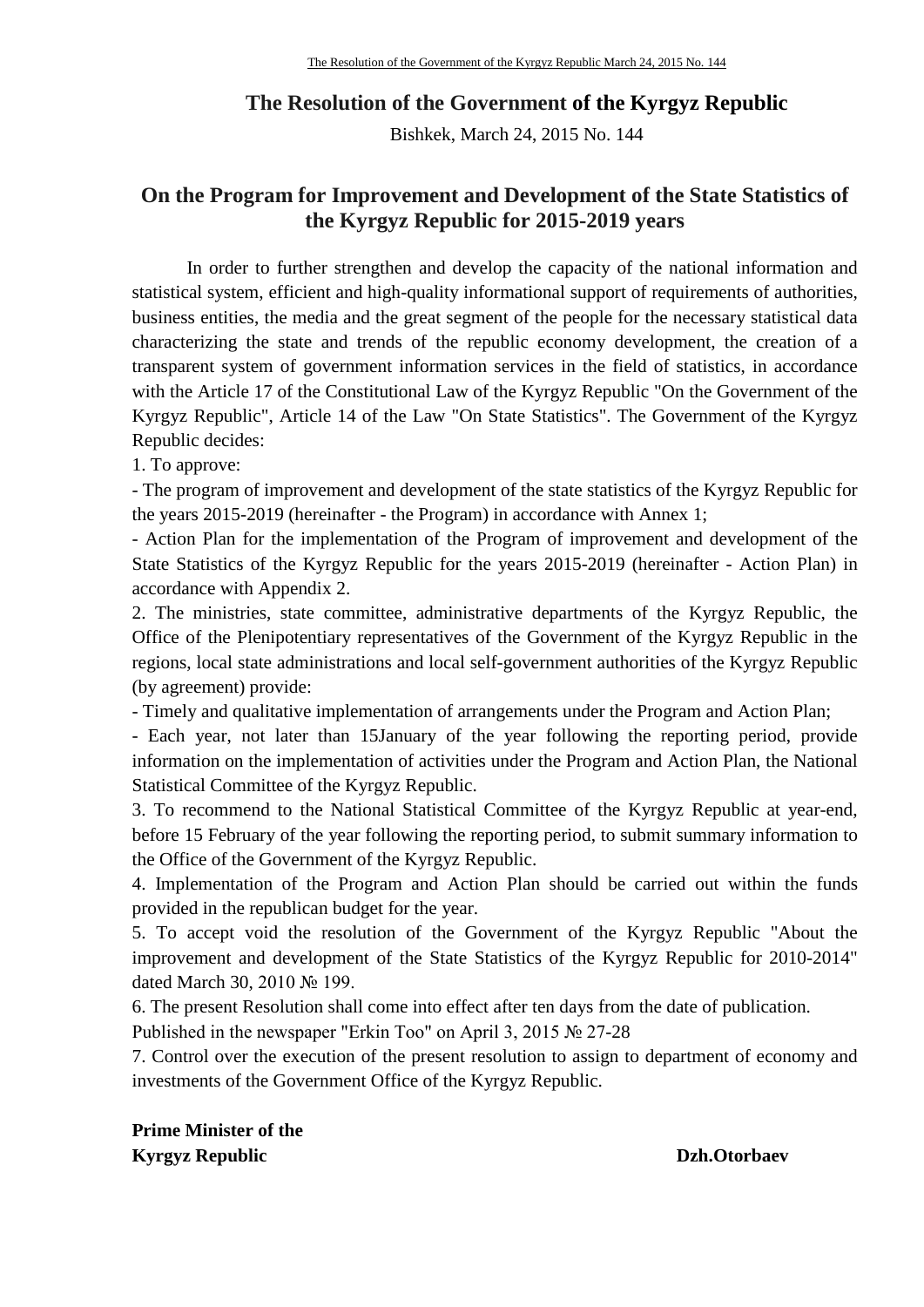# **The Action Plan**

# **on the implementation of the program of improvement and development of the State Statistics of the Kyrgyz Republic for 2015-2019 years**

|                | No Tasks                                                                                                                                                                                                 | <b>Activities</b>                                                                                                                                                                                   | <b>Period</b><br>(years) | <b>Expected</b><br>result, form of<br>implementatio                                                                                                                                                                                     | <b>Reso</b><br>urce<br>${\bf S}$ | <b>Responsible</b><br>executives                                                                         |
|----------------|----------------------------------------------------------------------------------------------------------------------------------------------------------------------------------------------------------|-----------------------------------------------------------------------------------------------------------------------------------------------------------------------------------------------------|--------------------------|-----------------------------------------------------------------------------------------------------------------------------------------------------------------------------------------------------------------------------------------|----------------------------------|----------------------------------------------------------------------------------------------------------|
|                |                                                                                                                                                                                                          |                                                                                                                                                                                                     |                          | $\mathbf n$                                                                                                                                                                                                                             | (GF)<br>RB)                      |                                                                                                          |
|                | 1. Legislative framework                                                                                                                                                                                 |                                                                                                                                                                                                     |                          |                                                                                                                                                                                                                                         |                                  |                                                                                                          |
| $\mathbf{1}$   | Improving of the legal<br>foundation                                                                                                                                                                     | Putting the Law of the<br>Kyrgyz Republic "On State<br>statistics"<br>in<br>compliance<br>with international norms and<br>standards                                                                 | 2016-<br>2017            | The<br>new<br>edition of the<br>Law "On State<br>Statistics"                                                                                                                                                                            | $\operatorname{GF}$              | <b>NSC</b><br>(by)<br>agreement),<br>the National<br>Bank of the<br>Kyrgyz<br>Republic (by<br>agreement) |
|                |                                                                                                                                                                                                          | Puttingthelegal<br>and<br>regulatory<br>of<br>acts<br>the<br>Kyrgyz<br>Republic<br>in<br>accordance with the new<br>edition of the Law "State<br>Statistics"                                        | 2017-<br>2018            | The legal and<br>regulatory acts<br>of the Kyrgyz<br>Republic<br>regulating<br>the<br>administrative<br>information<br>systems of the<br>country<br>are<br>harmonized<br>with the new<br>edition of the<br>Law "On State<br>Statistics" | RB,<br><b>GF</b>                 |                                                                                                          |
|                | 2. Improving the organization of statistics                                                                                                                                                              | The system of collecting and processing statistical data                                                                                                                                            |                          |                                                                                                                                                                                                                                         |                                  |                                                                                                          |
| $\overline{2}$ | The<br>transition<br>to<br>electronic<br>data<br>collection system                                                                                                                                       | Development of statistical<br>tools and data processing<br>systems by creating and<br>implementing an integrated<br>information system for the<br>collection of information in<br>electronic format | $2015 -$<br>2019         | Created<br>and<br>implemented a<br>unified<br>integrated<br>information<br>system for the<br>collection<br>of<br>information<br>in<br>electronic<br>format                                                                              | <b>GF</b>                        | <b>NSC</b><br>(by)<br>agreement)                                                                         |
|                |                                                                                                                                                                                                          | Optimization of the organizational structure of the national statistical system                                                                                                                     |                          |                                                                                                                                                                                                                                         |                                  |                                                                                                          |
| 3              | Optimization of the<br>organizational structure<br>of<br>the<br>National<br>Statistical Committee,<br>in accordance with the<br>law and in connection<br>with the transition to<br>electronic collection | Analysis<br>of<br>change<br>in<br>information<br>flows.<br>the<br>exclusion of overlap and<br>duplication in the work of<br>the state statistics                                                    | 2015-<br>2016            | Updated<br>functions<br>of<br>public statistics<br>connection<br>in<br>with the change<br>collection<br>of<br>information<br>flows                                                                                                      | <b>RB</b>                        | <b>NSC</b><br>(by)<br>agreement)                                                                         |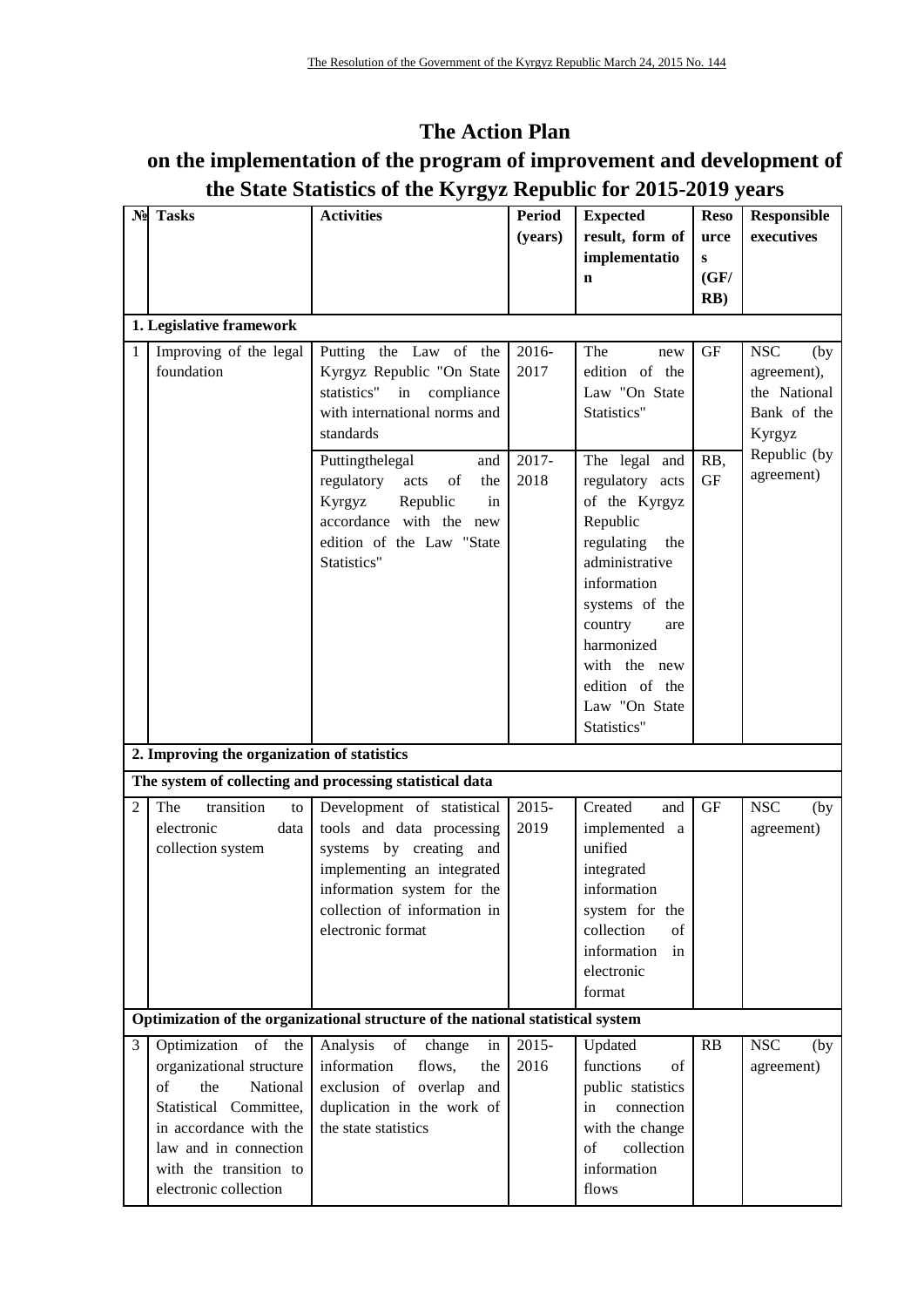|   |                                                                                                                                                                                     | Conducting a<br>functional<br>analysis<br>by<br>using<br>$\mathbf{a}$<br>systematic<br>approach<br>(through updated features)                                                                       | 2016-<br>2017    | The project on<br>optimization<br>the structure of<br>National<br>the<br>Statistical<br>Committee                                                                         |                     |                                                                       |
|---|-------------------------------------------------------------------------------------------------------------------------------------------------------------------------------------|-----------------------------------------------------------------------------------------------------------------------------------------------------------------------------------------------------|------------------|---------------------------------------------------------------------------------------------------------------------------------------------------------------------------|---------------------|-----------------------------------------------------------------------|
|   |                                                                                                                                                                                     | Revision of the structure of<br>National<br>Statistical<br>the<br>Committee                                                                                                                         | 2019             | Optimized<br>organizational<br>structure NSC                                                                                                                              |                     |                                                                       |
|   | <b>Statistical classifications</b>                                                                                                                                                  |                                                                                                                                                                                                     |                  |                                                                                                                                                                           |                     |                                                                       |
| 4 | Improvement of<br>the<br>Unified<br>System<br>$% \left( \left( \mathcal{A},\mathcal{A}\right) \right) =\left( \mathcal{A},\mathcal{A}\right)$ of<br>Classification<br>and<br>Coding | of<br>Development<br>an<br>automated system for the<br>bank's<br>international,<br>and<br>interstate<br>state<br>classifications<br>(update,<br>multiplayer<br>mode,<br>the<br>search engine, etc.) | $2015 -$<br>2017 | Automated<br>maintenance<br>and<br>update<br>classifications                                                                                                              | $\operatorname{GF}$ | <b>NSC</b><br>(by)<br>agreement)                                      |
|   |                                                                                                                                                                                     | The<br>introduction<br>of<br>versions<br>of<br>advanced<br>international methodological<br>(classifications<br>standards<br>and concepts) in accordance<br>with the SNA-2008                        | $2015 -$<br>2019 | of<br>The<br>use<br>classifications<br>statistical<br>in<br>practice<br>harmonized and<br>comparable<br>with<br>international<br>standards                                | RB                  | the National<br>Bank of the<br>Kyrgyz<br>Republic (in<br>coordination |
|   | <b>Statistical registers</b>                                                                                                                                                        |                                                                                                                                                                                                     |                  |                                                                                                                                                                           |                     |                                                                       |
| 5 | Development of a new<br>policy of maintaining<br>and actualization of<br>the statistical register                                                                                   | Development of a model of<br>central<br>database.<br>the<br>a<br>choice of architecture and<br>determination of procedures<br>for<br>updating<br>and<br>maintaining the register                    | $2015 -$<br>2017 | The<br>approved<br>model of the<br>central database<br>of<br>statistical<br>register                                                                                      | RB                  | <b>NSC</b><br>(by)<br>agreement)                                      |
|   |                                                                                                                                                                                     | Development of software for<br>maintaining a new statistical<br>register                                                                                                                            | 2016-<br>2018    | Software                                                                                                                                                                  | GF                  |                                                                       |
|   |                                                                                                                                                                                     | Development<br>and<br>implementation of databases<br>and information technology<br>procedures for maintaining<br>register                                                                           | 2016-<br>2018    | Database                                                                                                                                                                  | GF                  |                                                                       |
|   |                                                                                                                                                                                     | Development<br>of<br>methodological<br>recommendations<br>for<br>accounting of the territorial<br>divisions of business entities<br>(local units)                                                   | 2017-<br>2019    | Profiling<br>of<br>enterprises<br>by<br>activities<br>(SNA- 2008 -<br>the inclusion of<br>all<br>units<br>engaged in the<br>production<br>of<br>goods<br>and<br>services) | GF                  |                                                                       |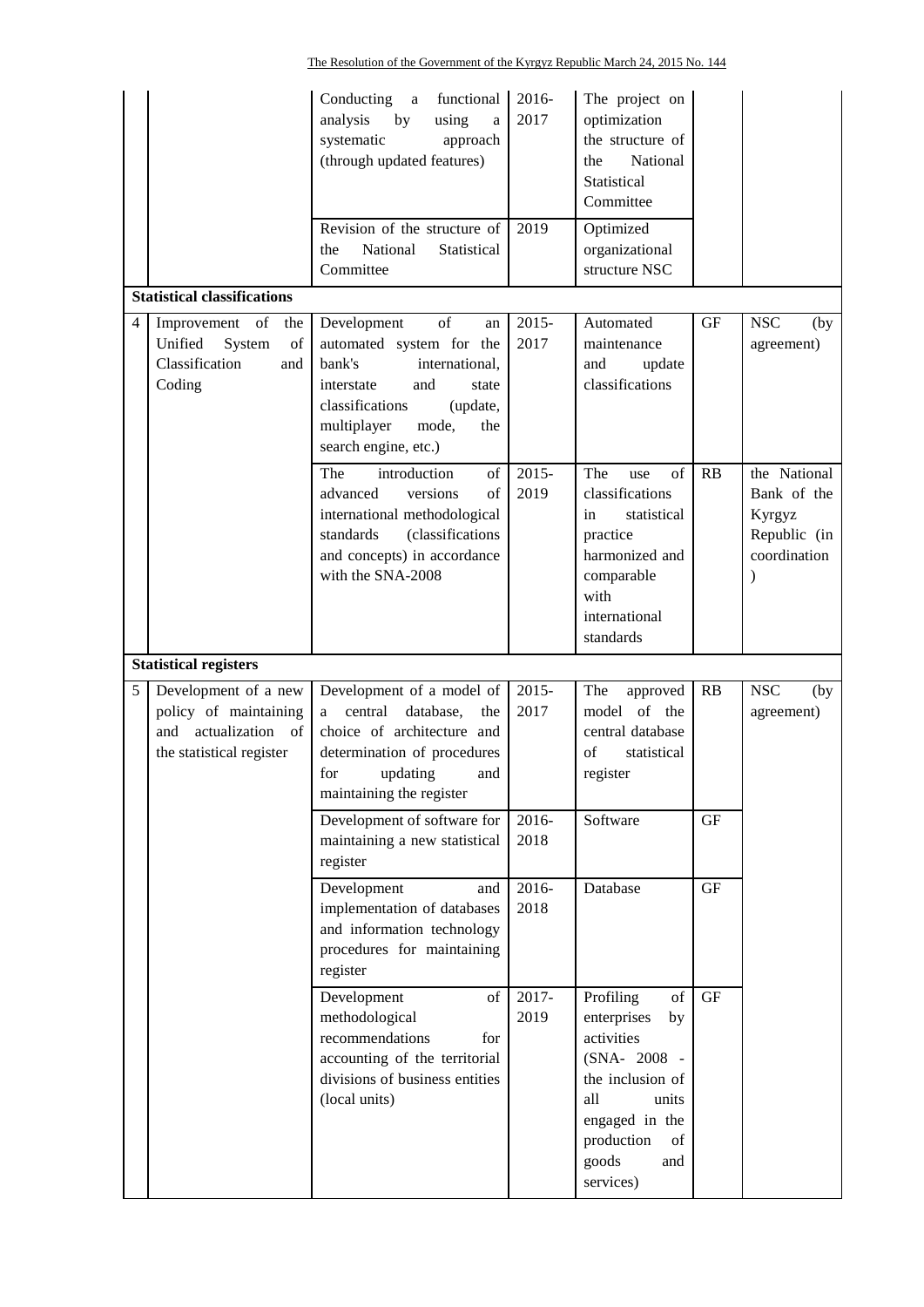| 6       | Communication<br>with<br>registries<br>of<br>state<br>bodies                                                    | Development of software for<br>automatic inclusion in the<br><b>USRSU</b><br>database<br>data<br>Revenue Service at the time<br>registration<br>of<br>$(re-$<br>registration) of individuals                                                                                                                            | $2015 -$<br>2017 | Statistical<br>register as<br>a<br>central platform<br>integration<br>of<br>all<br>administrative | $\operatorname{GF}$        | <b>NSC</b><br>(by)<br>agreement)                                                    |
|---------|-----------------------------------------------------------------------------------------------------------------|-------------------------------------------------------------------------------------------------------------------------------------------------------------------------------------------------------------------------------------------------------------------------------------------------------------------------|------------------|---------------------------------------------------------------------------------------------------|----------------------------|-------------------------------------------------------------------------------------|
|         |                                                                                                                 | The<br>development<br>of<br>compatible<br>software<br>products to the automated<br>updating of databases of<br>taxpayers, the Social Fund,<br>the registry of legal entities,<br>exchange<br>of<br>the<br>data<br>between the National Bank<br>of the Kyrgyz Republic and<br>National<br><b>Statistics</b><br>Committee | $2015 -$<br>2019 | registers                                                                                         | $\operatorname{GF}$        | <b>NSC</b><br>(by)<br>agreement),<br>STS, SF, DJ,<br>NB KR (by<br>agreement)        |
| 7       | Development<br>of<br>the<br>methodology<br>of<br>creating<br>and<br>maintenance<br>of<br>agricultural registers | Study of the international<br>experience (consultant)                                                                                                                                                                                                                                                                   | 2016-<br>2017    | Proposal<br>developments<br>on creating and<br>maintenance of<br>agricultural<br>registers        | $\operatorname{GF}$        | <b>NSC</b><br>(by)<br>agreement)                                                    |
|         |                                                                                                                 | Development<br>of<br>the<br>methodology of maintaining<br>and actualization of<br>the<br>agricultural<br>register<br>according to the results of<br>conducting of agricultural<br>census                                                                                                                                | 2017             | Package<br>of<br>methodical<br>materials                                                          | RB                         |                                                                                     |
|         |                                                                                                                 | of<br>software<br>Development<br>(outsourcing)                                                                                                                                                                                                                                                                          | 2017             | Automated data<br>processing                                                                      | $\operatorname{GF}$        |                                                                                     |
|         | <b>Statistical census and surveys</b>                                                                           |                                                                                                                                                                                                                                                                                                                         |                  |                                                                                                   |                            |                                                                                     |
| $\,8\,$ | Conducting of census<br>of agriculture on the<br>territory of Kyrgyz<br>Republic in 2016                        | Development of census<br>papers with the pilot (test)<br><b>Agricultural Census 2013</b>                                                                                                                                                                                                                                | 2015             | Approved tools                                                                                    | RB,<br>$\operatorname{GF}$ | $_{\rm NSC}$<br>(by)<br>agreement)                                                  |
|         |                                                                                                                 | Development<br>of<br>methodology<br>and<br>organizational measures                                                                                                                                                                                                                                                      | 2015             | Affirmed<br>methodology<br>and Action Plan                                                        | RB,<br>$\operatorname{GF}$ | <b>NSC</b><br>(by)<br>agreement),<br><b>MALR KR</b>                                 |
|         |                                                                                                                 | Development of software<br>and technological support<br>the<br>electronic<br>for<br>collection, processing and<br>output tables of census<br>data                                                                                                                                                                       | 2015             | Software                                                                                          | RB,<br>GF                  | <b>NSC</b><br>(by)<br>agreement)                                                    |
|         |                                                                                                                 | Fieldwork                                                                                                                                                                                                                                                                                                               | 2016             | Agricultural<br>census                                                                            | RB,<br>$\operatorname{GF}$ | <b>NSC</b><br>(by)<br>agreement),<br>MALR,<br>ARG in the<br>regions,<br>Bishkek and |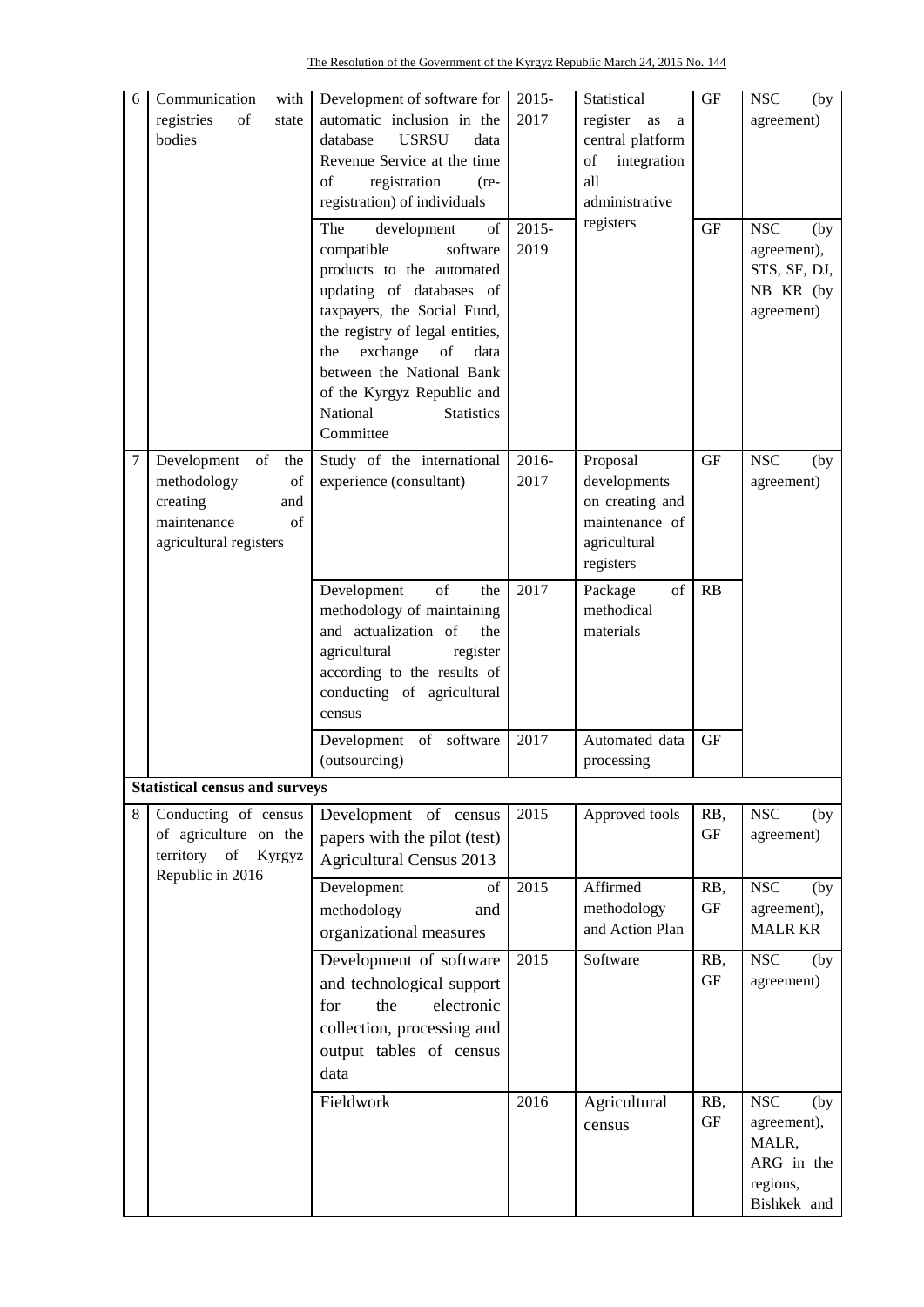|                       |                                                                                                                 |                                                                                                                                                                    |                                 |                                                                                                                          |                     | Osh<br>city<br>halls(by<br>agreement),<br>local<br>administratio<br>ns, LG (by<br>agreement) |
|-----------------------|-----------------------------------------------------------------------------------------------------------------|--------------------------------------------------------------------------------------------------------------------------------------------------------------------|---------------------------------|--------------------------------------------------------------------------------------------------------------------------|---------------------|----------------------------------------------------------------------------------------------|
|                       |                                                                                                                 | Production<br>and<br>dissemination of census<br>results                                                                                                            | 2017                            | Publications                                                                                                             | RB,<br>GF           | <b>NSC</b><br>(by)<br>agreement)                                                             |
|                       |                                                                                                                 | <b>Archiving Census</b>                                                                                                                                            | 2018                            | Base archived<br>data                                                                                                    | RB,<br>GF           | <b>NSC</b><br>(by)<br>agreement)                                                             |
| 9                     | Development of a set<br>organizational<br>of<br>for<br>the<br>measures<br>economic census of<br>all<br>economic | Study<br>of<br>international<br>experience<br>in<br>primary<br>(basic) data collection                                                                             | $2015 -$<br>2016                | Development<br>of<br>proposals<br>for<br>the<br>economic<br>census                                                       | RB,<br><b>GF</b>    | <b>NSC</b><br>(by)<br>agreement)                                                             |
|                       | activities                                                                                                      | Development<br>of<br>methodological<br>and<br>organizational measures,<br>software<br>and<br>technological support for<br>the census                               | $2015 -$<br>2016                | of<br>Package<br>methodical<br>materials.<br>Software                                                                    |                     |                                                                                              |
|                       |                                                                                                                 | of<br>economic<br>Census<br>entities of all economic<br>activities                                                                                                 | 2016-<br>2019<br>(annual<br>1y) | Improving the<br>accuracy and<br>comprehensiv<br>of<br>eness<br>economic<br>statistics                                   | RB,<br><b>GF</b>    | <b>NSC</b><br>(by)<br>agreement),<br>state<br>authorities                                    |
|                       |                                                                                                                 | Updating of database 2016-<br><b>USRSU</b>                                                                                                                         | 2019<br>(annual<br>ly)          | Updated<br>statistical<br>register                                                                                       | RB,<br>GF           | <b>NSC</b><br>(by)<br>agreement)                                                             |
| 1<br>$\boldsymbol{0}$ | unified<br>Develop<br>principles of sample<br>surveys                                                           | introduction<br>The<br>of<br>advanced<br>of<br>methods<br>sample<br>surveys<br>- study of international<br>experience in primary<br>data collection;               | 2015-<br>2016                   | The<br>implementatio<br>of<br>$\mathbf n$<br>international<br>and<br>norms<br>standards<br>in<br>statistical<br>practice | GF                  | <b>NSC</b><br>(by)<br>agreement)                                                             |
|                       |                                                                                                                 | development<br>of<br>methodological<br>organizational,<br>program<br>and<br>technological<br>sample<br>principles<br>of<br>industry<br>by<br>surveys<br>statistics | 2016-<br>2017                   | Package<br>of<br>methodical<br>materials                                                                                 | $\operatorname{GF}$ |                                                                                              |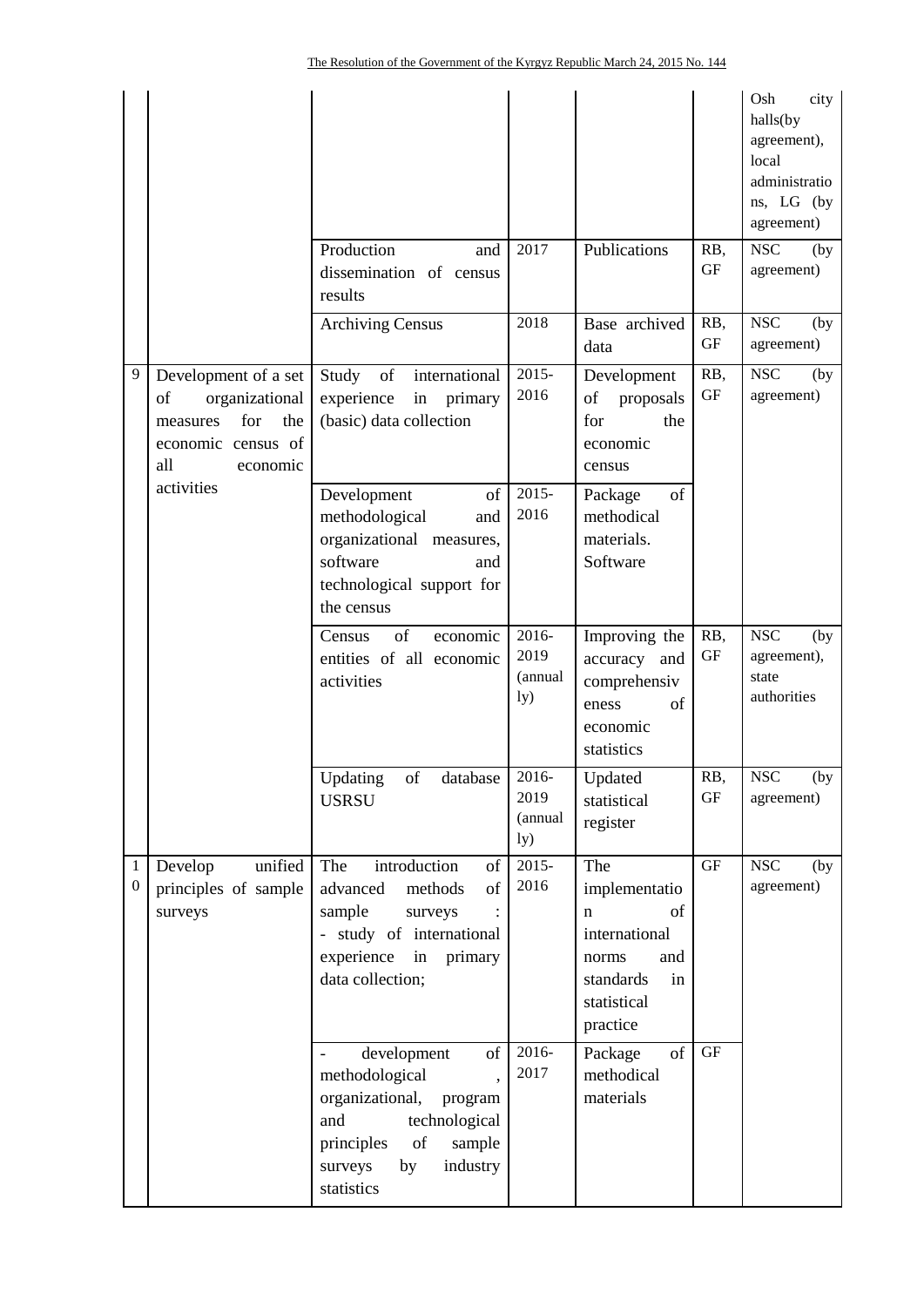| 1<br>$\mathbf{1}$ | Preparation for the<br>Census of Population<br>and Housing 2020                                        | Develop a set of measures<br>the<br>of<br>for<br>census<br>population and housing<br>2020<br>- Development of census<br>forms;                    | $2015 -$<br>2019 | Package<br>of<br>methodical<br>materials                                                                       | RB,<br><b>GF</b> | <b>NSC</b><br>(by)<br>agreement)                              |
|-------------------|--------------------------------------------------------------------------------------------------------|---------------------------------------------------------------------------------------------------------------------------------------------------|------------------|----------------------------------------------------------------------------------------------------------------|------------------|---------------------------------------------------------------|
|                   |                                                                                                        | of<br>development<br>the<br>methodological<br>guidelines<br>and<br>organizational measures;                                                       | $2015 -$<br>2016 | Approved<br>methodology<br>and<br>Action<br>Plan                                                               | RB,<br><b>GF</b> | <b>NSC</b><br>(by)<br>agreement)                              |
|                   |                                                                                                        | Development<br>of<br>software<br>and<br>technological support for<br>the electronic collection,<br>processing and output<br>tables of census data | $2015 -$<br>2017 | Software                                                                                                       | RB,<br><b>GF</b> | <b>NSC</b><br>(by)<br>agreement)                              |
|                   |                                                                                                        | Carrying out pilot field<br>work                                                                                                                  | 2016             | The<br>results<br>for<br>obtained<br>the<br>preparation of<br>the census of<br>population<br>and housing       | RB,<br><b>GF</b> | <b>NSC</b><br>(by)<br>agreement),<br>LG<br>(by)<br>agreement) |
|                   | <b>Quality management statistics</b>                                                                   |                                                                                                                                                   |                  |                                                                                                                |                  |                                                               |
| 1<br>2            | Creating<br>an<br>integrated system of<br>effective<br>quality<br>of<br>management<br>statistical data | international<br>Study<br>of<br>experience in the field of<br>quality management of<br>statistical<br>data                                        | 2015             | The<br>implementatio<br>of<br>n<br>international<br>and<br>norms<br>standards<br>1n<br>statistical<br>practice | RB,<br><b>GF</b> | <b>NSC</b><br>(by)<br>agreement)                              |
|                   |                                                                                                        | Development<br>of<br>methodological<br>recommendations for the<br>quality management of<br>statistics<br>with<br>international experts            | $2015 -$<br>2016 | Package<br>of<br>methodical<br>materials                                                                       | RB,<br>GF        |                                                               |
|                   |                                                                                                        | acquisition<br>of<br>The<br>automated information -<br>analytical system                                                                          | 2017             | The<br>automated<br>control system<br>of quality of<br>statistical data                                        | <b>GF</b>        |                                                               |
|                   |                                                                                                        | Comprehensive                                                                                                                                     | 2018             | The                                                                                                            | RB,              |                                                               |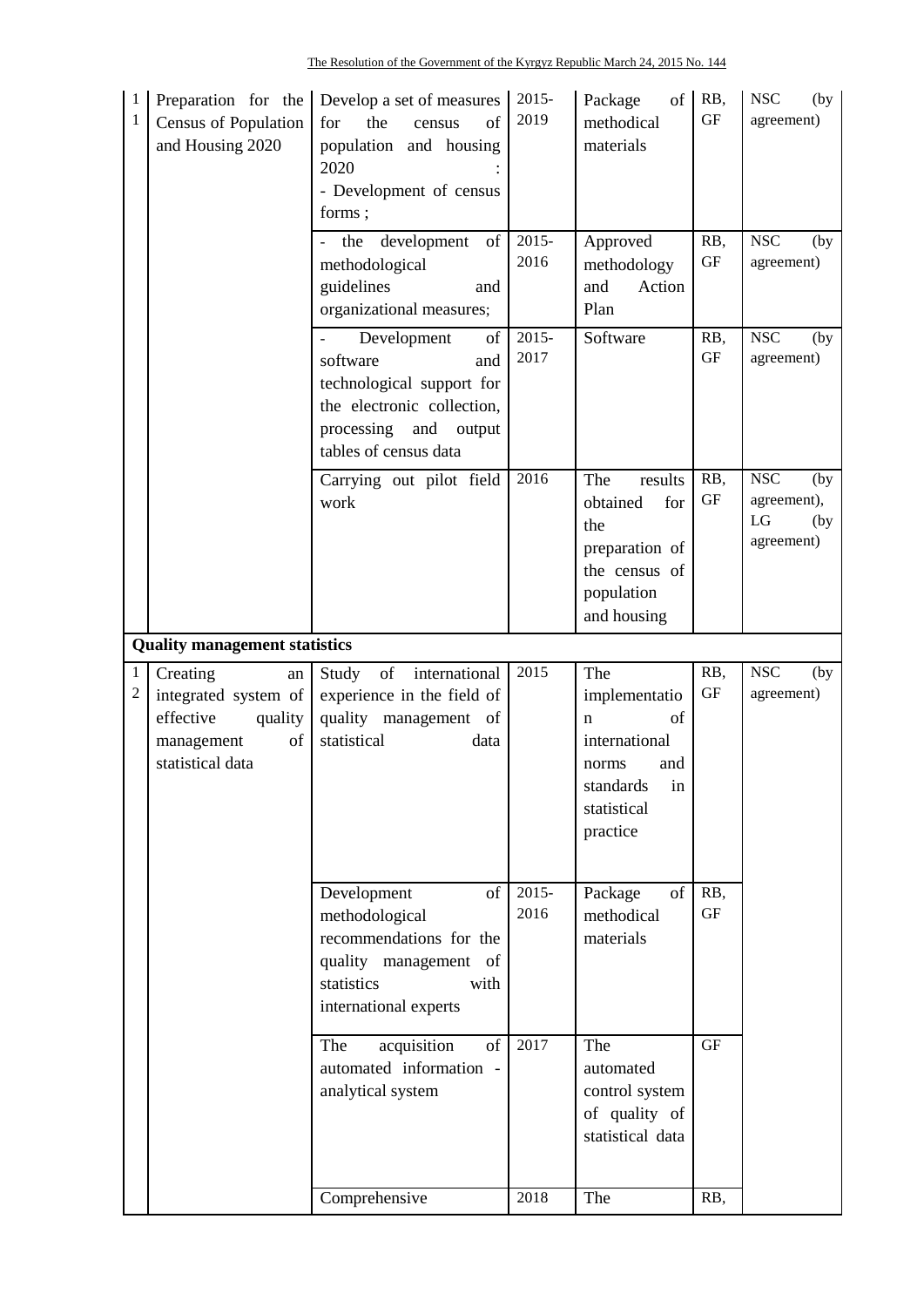|                                |                                                                                                             | and<br>management<br>monitoring of the quality<br>of statistics at all levels of<br>production                                                                                                                                                                                                                               |                                    | automated<br>control system<br>of quality of<br>statistical data                                                                    | GF                         |                                               |
|--------------------------------|-------------------------------------------------------------------------------------------------------------|------------------------------------------------------------------------------------------------------------------------------------------------------------------------------------------------------------------------------------------------------------------------------------------------------------------------------|------------------------------------|-------------------------------------------------------------------------------------------------------------------------------------|----------------------------|-----------------------------------------------|
|                                |                                                                                                             | introduction<br>of<br>The<br>packages<br>for<br>software<br>statistical data analysis                                                                                                                                                                                                                                        | 2019                               | Automated<br>for<br>system<br>statistical<br>analysis<br>of<br>data                                                                 | <b>GF</b>                  |                                               |
|                                |                                                                                                             | <b>Improving the functioning of the Council for Statistics</b>                                                                                                                                                                                                                                                               |                                    |                                                                                                                                     |                            |                                               |
| $\mathbf{1}$<br>3              | The revitalization of<br>Council<br>the<br>on<br>statistics                                                 | Regular meetings of the<br>Council for consideration<br>and adoption of agreed<br>decisions in key areas of<br>statistics<br>public<br>in<br>accordance<br>with<br>the<br>Decree of the President of<br>the Kyrgyz Republic " On<br>the Council on statistics<br>of the Kyrgyz Republic "<br>dated March 7, 2014 $N_2$<br>54 | $2015 -$<br>2019<br>(annual<br>1y) | Ensure<br>interaction<br>between<br>producers and<br>of<br>users<br>statistics                                                      | RB                         | <b>NSC</b><br>(by)<br>agreement)              |
|                                |                                                                                                             | The use of administrative data for statistical purposes                                                                                                                                                                                                                                                                      |                                    |                                                                                                                                     |                            |                                               |
| $\mathbf{1}$<br>$\overline{4}$ | Using the primary<br>administrative<br>data<br>statistical<br>for<br>purposes                               | The study of international<br>experience in the use of<br>administrative<br>records<br>and source documents of<br>the enterprises as sources<br>of statistical data                                                                                                                                                          | $\overline{2015}$<br>2016          | of<br>Methods<br>of<br>use<br>administrative<br>data                                                                                | <b>GF</b>                  | NSC(by<br>agreement),<br>state<br>authorities |
|                                |                                                                                                             | Inventory of<br>available<br>administrative<br>statistics<br>and government agencies<br>to study the possibility of<br>their use for statistical<br>purposes                                                                                                                                                                 | $2015 -$<br>2019                   | of<br>The<br>use<br>administrative<br>data<br>for<br>statistical<br>purposes<br>,<br>reducing<br>the<br>burden<br>on<br>respondents | RB                         |                                               |
|                                | Expanding the dissemination of statistical data                                                             |                                                                                                                                                                                                                                                                                                                              |                                    |                                                                                                                                     |                            |                                               |
| 1<br>5                         | The introduction of<br>advanced methods of<br>dissemination<br>of<br>official<br>statistical<br>information | The study of international<br>experience<br>in<br>the<br>production<br>and<br>dissemination of official<br>statistical information,<br>data security                                                                                                                                                                         | 2015                               | Improving the<br>efficiency of<br>dissemination<br>of<br>statistical<br>information                                                 | RB,<br>$\operatorname{GF}$ | <b>NSC</b><br>(by)<br>agreement)              |
|                                |                                                                                                             | Development of the draft                                                                                                                                                                                                                                                                                                     | 2015                               | Communicati                                                                                                                         | RB,                        |                                               |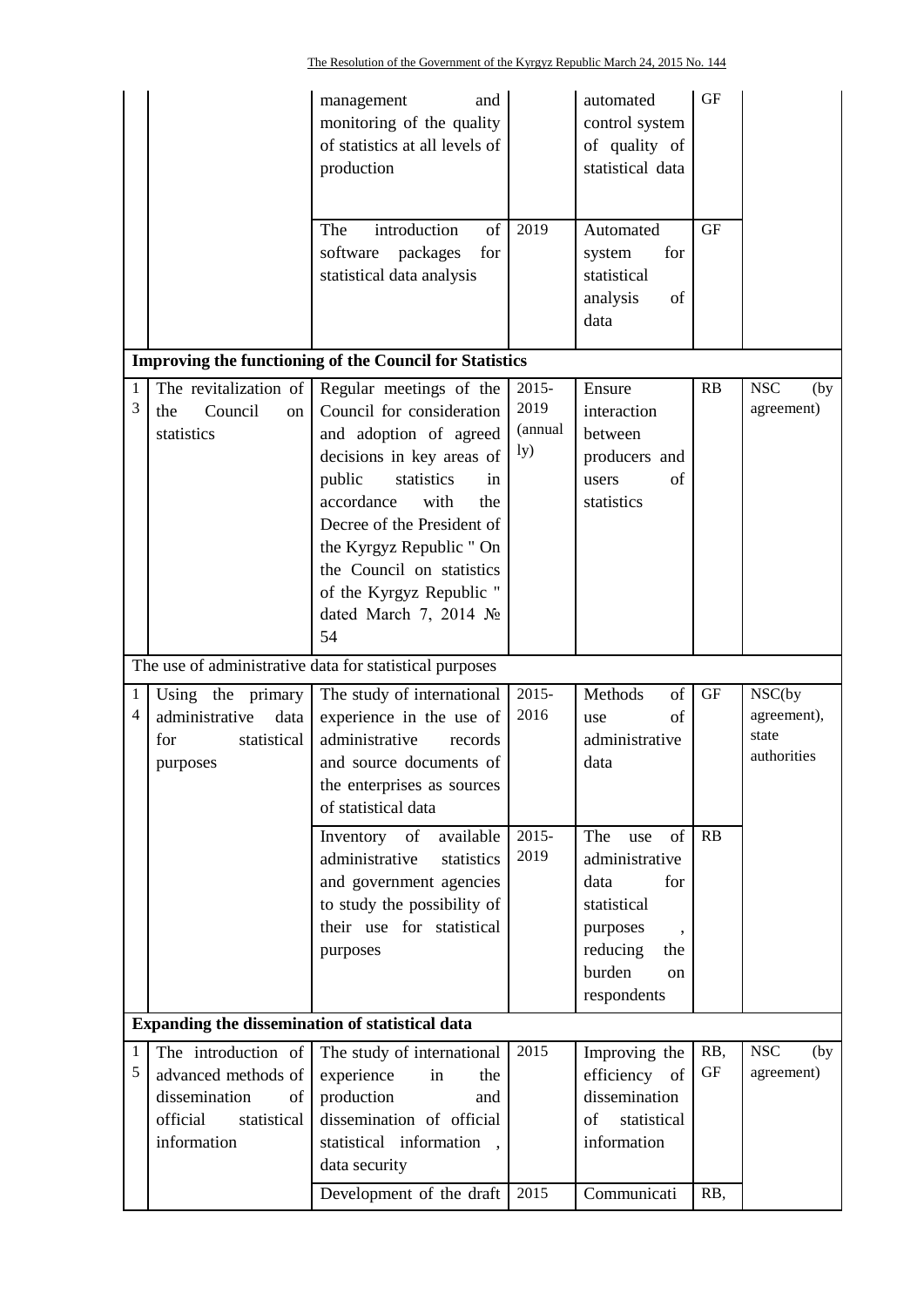|        |                                                               | communication<br>strategy<br>for the improvement of<br>the interaction with the<br>public and the media<br>Education<br>of<br>experts<br>territorial bodies of state<br>statistics in the field of<br>production<br>and<br>dissemination<br>of<br>statistical information | 2015                                                             | on Strategy,<br>approved<br>by<br>the<br><b>NSC</b><br>board<br><b>Skills</b><br>development<br>for<br>the<br>provision<br>of<br>statistical<br>information | GF<br>RB,<br><b>GF</b> |                                                 |
|--------|---------------------------------------------------------------|---------------------------------------------------------------------------------------------------------------------------------------------------------------------------------------------------------------------------------------------------------------------------|------------------------------------------------------------------|-------------------------------------------------------------------------------------------------------------------------------------------------------------|------------------------|-------------------------------------------------|
| 1<br>6 | Widening the circle<br>of users of statistical<br>information | Development<br>of<br>a<br>statistical handbook for<br>of<br>teachers<br>secondary<br>schools<br>informative<br>familiarize students with<br>the social and economic<br>situation of the republic<br>on the basis of statistical<br>data                                   | Once in<br>three<br>years<br>(Trienn<br>ially),<br>2015,<br>2018 | StatisticalHan<br>dbook                                                                                                                                     | RB,<br>GF              | <b>NSC</b><br>(by)<br>agreement),<br><b>MES</b> |
| 1<br>7 | Creating<br>digital<br>$\mathbf{a}$<br>library                | The study of international<br>experience in the creation<br>of an electronic library:                                                                                                                                                                                     | 2015                                                             | Proposals for<br>the<br>development<br>of<br>the<br>electronic<br>library, the<br>project<br>requirements<br>specification                                  | RB,<br><b>GF</b>       | <b>NSC</b><br>(by)<br>agreement)                |
|        |                                                               | - Analysis and selection<br>of ready-made tools of<br>creation and support of<br>library and information<br>databases<br>and<br>technologies;                                                                                                                             | 2016                                                             | Creation<br>of<br>library and<br>information<br>database                                                                                                    | RB,<br><b>GF</b>       |                                                 |
|        |                                                               | - The acquisition of the<br>relevant software product<br>/ software development<br>automated<br>for<br>management of electronic<br>library;                                                                                                                               | 2017                                                             | A database of<br>statistical<br>products                                                                                                                    | RB,<br><b>GF</b>       |                                                 |
|        |                                                               | - Library of the computer<br>equipment<br>library<br>and<br>facilities;                                                                                                                                                                                                   | 2016                                                             | Improving the<br>conditions<br>necessary for<br>users                                                                                                       | RB,<br>GF              |                                                 |
|        |                                                               | - Providing access to the<br>Internet library visitors                                                                                                                                                                                                                    | 2019                                                             | <b>Broad</b><br>user<br>access to stat                                                                                                                      | RB,<br>GF              |                                                 |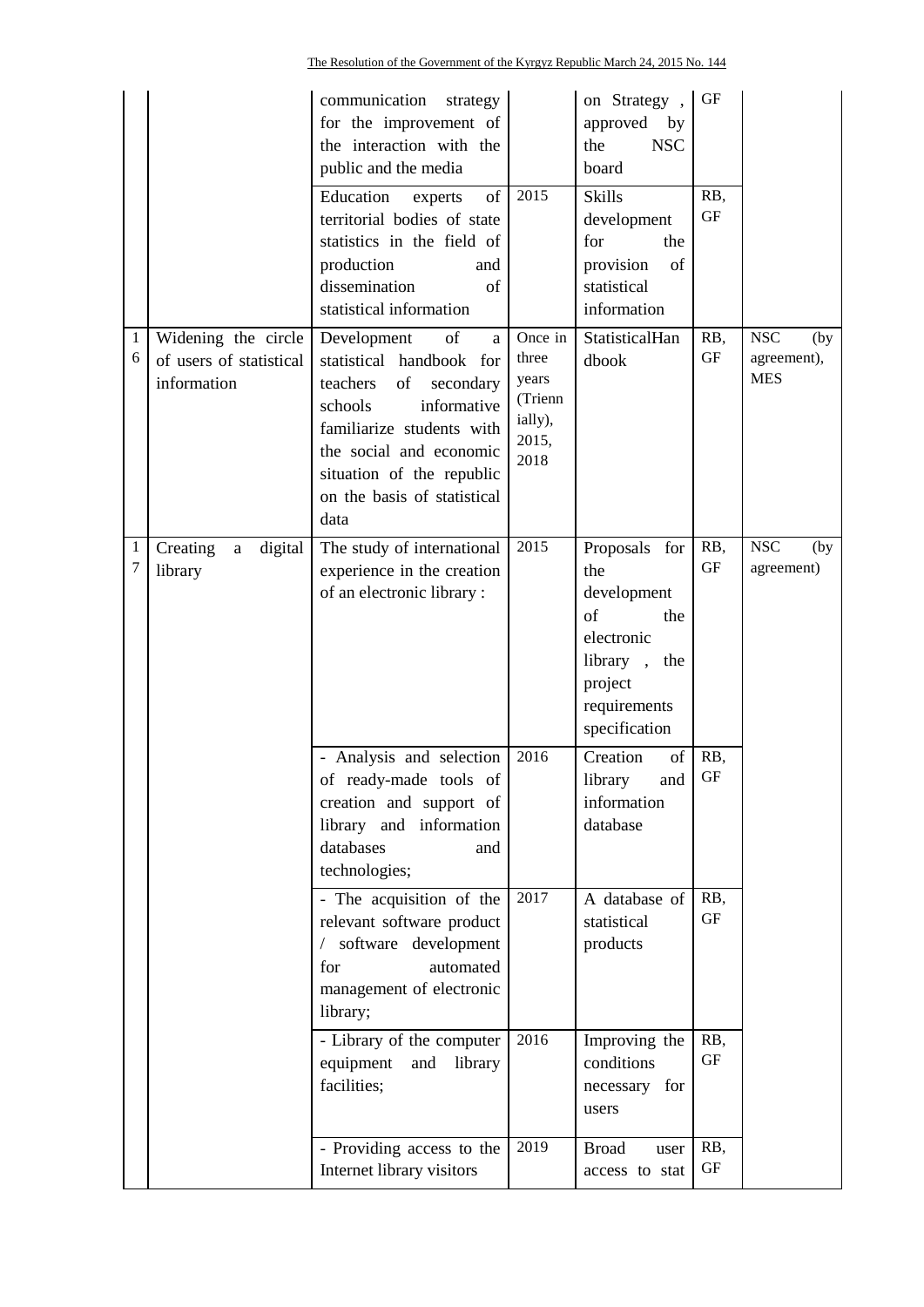|                   |                                                                   |                                                                                                                                                                                                                                                                                                         |               | data                                                                                                                                                                                |                                                |                                  |
|-------------------|-------------------------------------------------------------------|---------------------------------------------------------------------------------------------------------------------------------------------------------------------------------------------------------------------------------------------------------------------------------------------------------|---------------|-------------------------------------------------------------------------------------------------------------------------------------------------------------------------------------|------------------------------------------------|----------------------------------|
| $\mathbf{1}$<br>8 | Improved<br>communication with<br>the media                       | of<br>The<br>study<br>the<br>international<br>experience<br>of statistical services for<br>media relations;<br>- Training professionals<br>how to conduct briefings,<br>press conferences<br>and<br>presentations                                                                                       | 2015<br>2015  | Development<br>of<br>proposals<br>improve<br>to<br>cooperation<br>Skilled<br>dissemination<br>of<br>statistical<br>information                                                      | RB,<br>$\operatorname{GF}$<br>RB,<br><b>GF</b> | <b>NSC</b><br>(by)<br>agreement) |
| 3.                | <b>Development</b>                                                | <b>of</b><br><b>Information</b>                                                                                                                                                                                                                                                                         | and           | Communication                                                                                                                                                                       |                                                | <b>Technologies</b>              |
| 1<br>9            | Introduction<br>of<br>modern methods of<br>statistical processing | Modernization<br>and<br>reconstruction<br>of<br>the<br>existing system of data<br>collection and processing,<br>the change in technology<br>and organization of data<br>collection - the transition<br>electronic<br>data<br>to<br>collection, surveys using<br>personal computers and<br>the Internet; | 2016-<br>2017 | Save<br>time,<br>the<br>improve<br>quality<br>and<br>reliability<br>of<br>the<br>information,<br>saving<br>the<br>of<br>cost<br>printing forms<br>of<br>statistical<br>reporting    | $\operatorname{GF}$                            | <b>NSC</b><br>(by)<br>agreement) |
|                   |                                                                   | of<br>The development<br>of<br>software<br>systems<br>information<br>statistical<br>modern<br>using<br>programming languages<br>and tools;                                                                                                                                                              | 2017-<br>2019 | Translation of<br>entire<br>the<br>system<br>of<br>statistical<br>reporting on a<br>single<br>software<br>to<br>international<br>standards                                          | <b>GF</b>                                      | <b>NSC</b><br>(by)<br>agreement) |
|                   |                                                                   | Automation<br>of<br>technological processes;                                                                                                                                                                                                                                                            | 2017-<br>2019 | Save<br>time,<br>reduce the use<br><sub>of</sub><br>human<br>resources                                                                                                              | <b>GF</b>                                      | <b>NSC</b><br>(by)<br>agreement) |
|                   |                                                                   | - creation of a unified<br>database<br>environment<br>based on SQL Server,<br>leading<br>$\mathop{\mathrm{to}}$<br>general<br>standards of instruments<br>and procedures;                                                                                                                               | 2016-<br>2017 | Creating<br>a<br>single,<br>integrated<br>database<br>of<br>statistical<br>reporting,<br>centralized<br>information<br>storage,<br>information<br>security,<br>the<br>ability<br>to | $\operatorname{GF}$                            | <b>NSC</b><br>(by)<br>agreement) |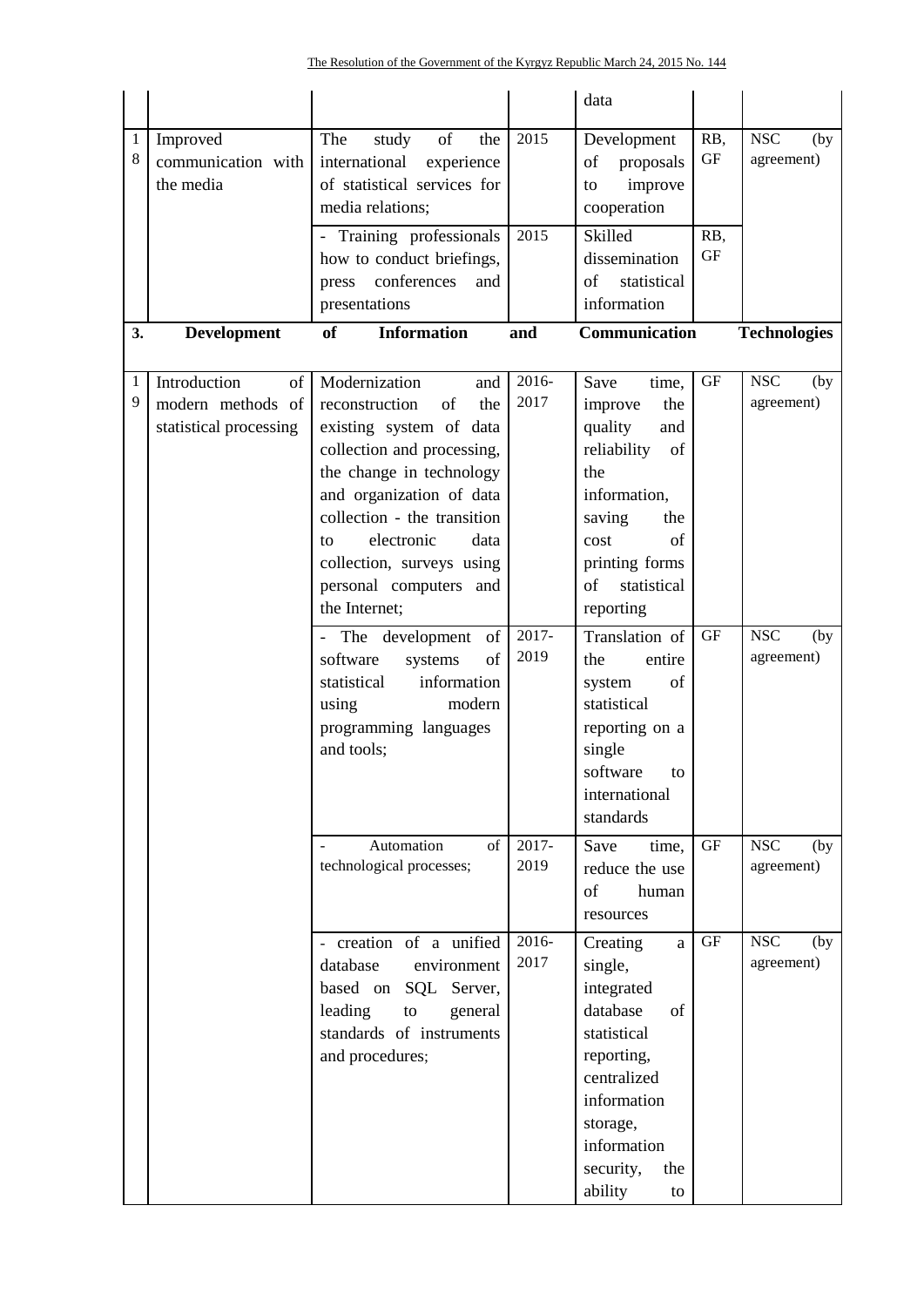|                                    |                                                 |                                                                                                                                              |                  | retrieve<br>data<br>in any section<br>volume<br>and<br>writing<br>by<br>SQL-queries,<br>reducing<br>the<br>time to make<br>changes in the<br>software                                                                        |                     |                                                              |
|------------------------------------|-------------------------------------------------|----------------------------------------------------------------------------------------------------------------------------------------------|------------------|------------------------------------------------------------------------------------------------------------------------------------------------------------------------------------------------------------------------------|---------------------|--------------------------------------------------------------|
|                                    |                                                 | Development<br>of<br>software<br>form<br>to<br>$\mathbf{a}$<br>of<br>database<br>reports<br>submitted on paper and<br>electronic media;      | 2016-<br>2017    | Admission to<br>verified<br>the<br>database<br>of<br>quality data                                                                                                                                                            | $\operatorname{GF}$ | <b>NSC</b><br>(by)<br>agreement)                             |
|                                    |                                                 | Development<br>and<br>implementation of CAPI-<br>technology experimental<br>operation on the basis of<br>sample surveys;                     | 2016-<br>2017    | Data<br>entry<br>through<br>the<br>plates,<br>time<br>saving,<br>ease<br>of conducting<br>survey<br>the<br>respondents,<br>reducing<br>the<br>load on the<br>interviewers,<br>to improve the<br>quality<br>of<br>information | GF,<br>RB           | <b>NSC</b><br>(by)<br>agreement)                             |
|                                    |                                                 | - specialists study                                                                                                                          | 2016-<br>2019    | <b>Skills</b><br>development                                                                                                                                                                                                 | GF,<br>RB           | <b>NSC</b><br>(by)<br>agreement)                             |
| $\overline{c}$<br>$\boldsymbol{0}$ | Creating<br>unified<br>a<br>system metadata     | Development of the concept<br>of statistical metadata                                                                                        | 2015             | Identification<br>tasks<br>of<br>to<br>create<br>a<br>of<br>system<br>metadata                                                                                                                                               | GF,<br>RB           | <b>NSC</b><br>(byagreemen<br>t), NB KR<br>(by)<br>agreement) |
|                                    |                                                 | of<br>Development<br>an<br>automated<br>of<br>system<br>metadata and statistics                                                              | $2015 -$<br>2017 | Database                                                                                                                                                                                                                     | $\operatorname{GF}$ | $_{\rm NSC}$<br>(by)<br>agreement)                           |
| $\overline{2}$<br>$\mathbf{1}$     | Creating a system of<br>information security in | The introduction of high-<br>speed access technologies;                                                                                      | 2016             | Introduced<br>a<br>of<br>system                                                                                                                                                                                              | $\operatorname{GF}$ | <b>NSC</b><br>(by)<br>agreement)                             |
|                                    | the implementation of<br>high-tech              | The<br>introduction<br>of<br>Unified<br>Communications<br>(systems for audio and video<br>conferencing);                                     | 2016             | information<br>security                                                                                                                                                                                                      | GF,<br>RB           | <b>NSC</b><br>(by)<br>agreement)                             |
|                                    |                                                 | Ensure<br>comprehensive<br>of information<br>protection<br>resources from unauthorized<br>access and implementation<br>of security controls; | $2015 -$<br>2019 |                                                                                                                                                                                                                              | <b>GF</b>           | <b>NSC</b><br>(by)<br>agreement)                             |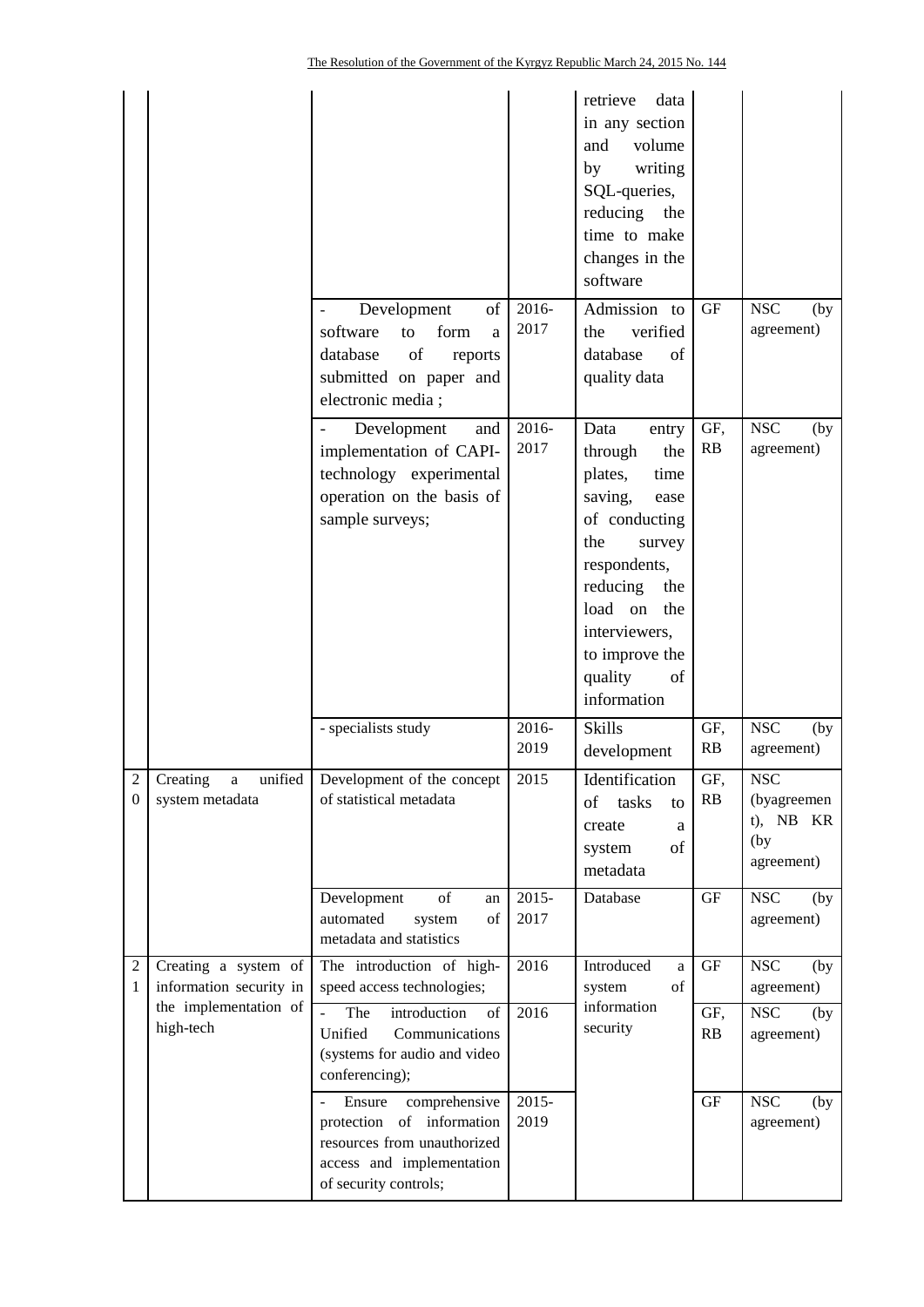|                                  |                                                            | - Ensuring the interaction of<br>remote local area computer<br>networks<br>and<br>databases<br>through the use of methods<br>of transmission of data via<br><b>VPN</b> | 2015-<br>2019    |                                                                                                                                                                                           | GF                  | <b>NSC</b><br>(by)<br>agreement) |
|----------------------------------|------------------------------------------------------------|------------------------------------------------------------------------------------------------------------------------------------------------------------------------|------------------|-------------------------------------------------------------------------------------------------------------------------------------------------------------------------------------------|---------------------|----------------------------------|
| $\mathfrak{2}$<br>$\overline{2}$ | Creation of a modern<br>system of printing and             | Upgrading<br>equipment<br>printing industry;                                                                                                                           | 2017             | The<br>current<br>of<br>system                                                                                                                                                            | $\operatorname{GF}$ | <b>NSC</b><br>(by)<br>agreement) |
|                                  | the strengthening of its<br>material and technical<br>base | - Purchase of copiers for the<br>production of small and<br>large print runs;                                                                                          | 2017             | printing                                                                                                                                                                                  | GF                  | <b>NSC</b><br>(by)<br>agreement) |
|                                  |                                                            | - Procurement of equipment<br>for the production of blanks;                                                                                                            | 2017             |                                                                                                                                                                                           | <b>GF</b>           | <b>NSC</b><br>(by)<br>agreement) |
|                                  |                                                            | - Purchase of consumables                                                                                                                                              | $2015 -$<br>2019 |                                                                                                                                                                                           | <b>GF</b>           | <b>NSC</b><br>(by)<br>agreement) |
| $\overline{2}$<br>3              | Information<br>security<br><b>NSC</b><br>buildings<br>and  | Training facilities for the<br>server room of MCC;                                                                                                                     | 2017             | Modular room                                                                                                                                                                              | $\operatorname{GF}$ | <b>NSC</b><br>(by)<br>agreement) |
|                                  | NSC MCC                                                    | Development of the<br>project in view of the<br>premises security;                                                                                                     | 2017             | The<br>selected<br>of<br>type<br>modular space                                                                                                                                            | <b>GF</b>           | <b>NSC</b><br>(by)<br>agreement) |
|                                  |                                                            | - The acquisition of the<br>appropriate equipment to<br>ensure normal climatic<br>conditions and the smooth<br>operation of the server;                                | 2018             | With<br>air<br>conditioning<br>and an electric<br>generator                                                                                                                               | GF                  | <b>NSC</b><br>(by)<br>agreement) |
|                                  |                                                            | acquisition<br>The<br>of<br>protection facilities<br>and<br>fire alarm systems;                                                                                        | 2018             | Facilities<br>of<br>the<br>complex<br>information<br>security<br>systems based<br>modular<br>on<br>solutions with<br>of<br>the<br>use<br>basic<br>protection<br>such as LER<br>Basic, F90 | <b>GF</b>           | <b>NSC</b><br>(by)<br>agreement) |
|                                  |                                                            | Equipping<br>buildings<br><b>NSC</b><br>terminals<br>of<br>working hours, security<br>and fire alarm systems,<br>access control of visitors;                           | $2015 -$<br>2016 | of<br>Delivery<br>equipment<br>and<br>software<br>for<br>access<br>of<br>control<br>visitors                                                                                              | GF                  | <b>NSC</b><br>(by)<br>agreement) |
|                                  |                                                            | - The acquisition of the<br>Comptroller of working<br>hours<br>("e-                                                                                                    | $2015 -$<br>2016 | Equipment<br>technical<br>equipment                                                                                                                                                       | $\operatorname{GF}$ | <b>NSC</b><br>(by)<br>agreement) |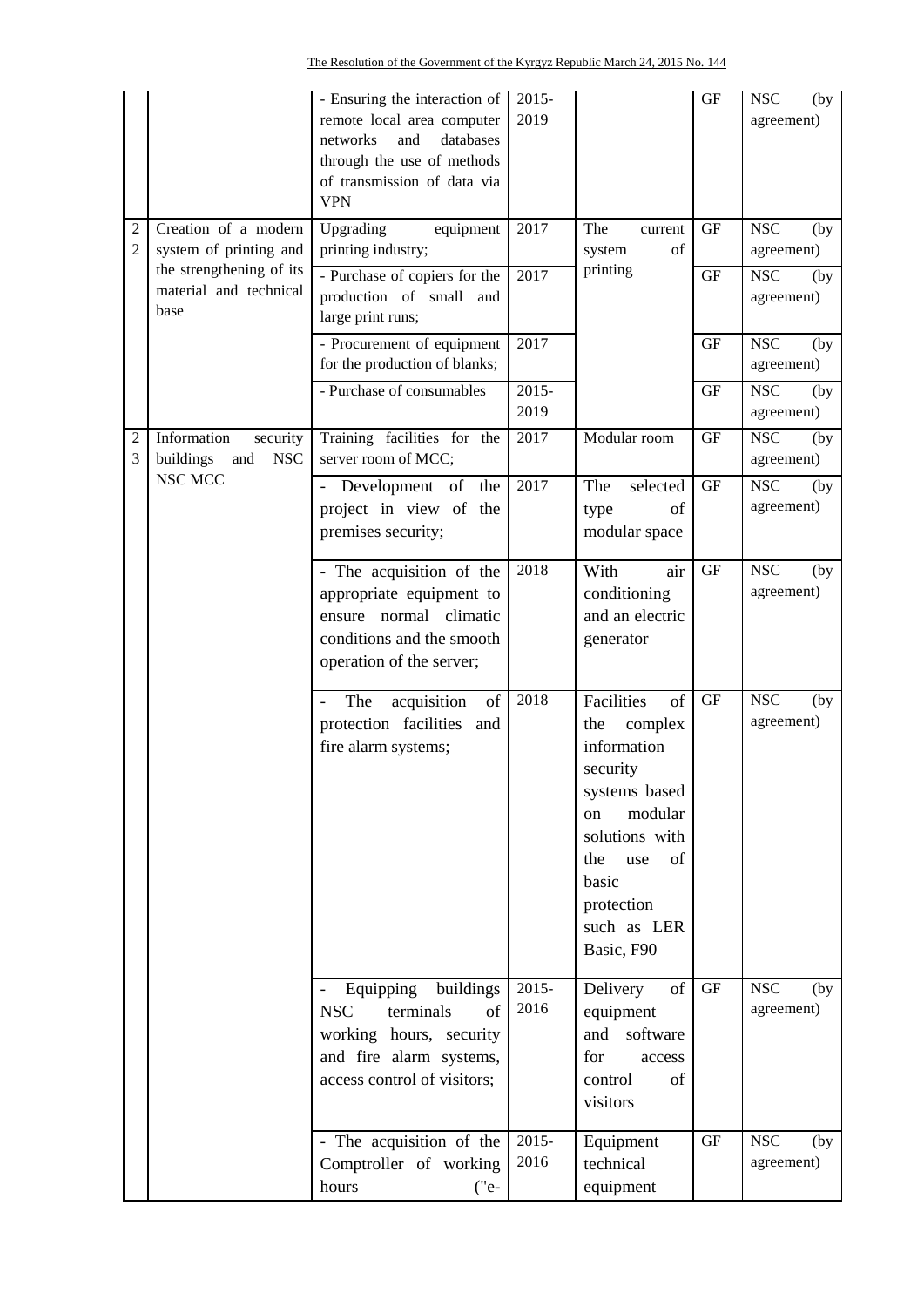|                     |                                                              | communicating"), fire and<br>security devices, access<br>control system (turnstiles,<br>card reader with<br>the<br>reader, electromechanical<br>locks)                                                                                                                                 |                  | and<br>access<br>control<br>software<br>"Electronic<br>communicatin<br>$\mathbf{g}$ "                                                                                         |                     |                                                              |
|---------------------|--------------------------------------------------------------|----------------------------------------------------------------------------------------------------------------------------------------------------------------------------------------------------------------------------------------------------------------------------------------|------------------|-------------------------------------------------------------------------------------------------------------------------------------------------------------------------------|---------------------|--------------------------------------------------------------|
| $\overline{c}$<br>4 | Introduction of modern<br>methods<br>of<br>record<br>keeping | The<br>acquisition<br>and<br>implementation<br>of<br>electronic<br>document<br>management system                                                                                                                                                                                       | $2015 -$<br>2016 | Installed<br>software<br>for<br>electronic<br>document<br>management                                                                                                          | GF,<br>RB           | <b>NSC</b><br>(by)<br>agreement)                             |
|                     | 4. Improving the production of statistics                    |                                                                                                                                                                                                                                                                                        |                  |                                                                                                                                                                               |                     |                                                              |
|                     | <b>National accounts</b>                                     |                                                                                                                                                                                                                                                                                        |                  |                                                                                                                                                                               |                     |                                                              |
|                     |                                                              | Further progress in the implementation of the SNA 1993                                                                                                                                                                                                                                 |                  |                                                                                                                                                                               |                     |                                                              |
| $\overline{2}$<br>5 | Financial account                                            | Development<br>of<br>the<br>methodology / technique.<br><b>Experimental calculations</b>                                                                                                                                                                                               | $2015 -$<br>2016 | Further<br>progress<br>on<br>the<br>implementatio<br>n of the SNA<br>1993,<br>the<br>transition<br>to<br>the formation<br>indicators<br>of<br>of the SNA<br>2008              | $\operatorname{GF}$ | <b>NSC</b><br>(by)<br>agreement),<br>NB KR (by<br>agreement) |
| 2<br>6              | of<br>other<br>Accounts<br>changes in assets                 | of<br>Development<br>methodology<br>and<br>experimental<br>calculation<br>accounts of other changes<br>in assets:<br>- The other changes in the<br>volume of assets; - The<br>revaluation; - Through the<br>neutral holding gains /<br>losses; - By the real<br>holding gains / losses | 2016-<br>2017    | Further<br>progress<br>on<br>the<br>implementatio<br>n of the SNA<br>1993,<br>the<br>transition<br>to<br>the formation<br>of<br>indicators<br>the<br><b>SNA</b><br>of<br>2008 | $\operatorname{GF}$ | <b>NSC</b><br>(by)<br>agreement),<br>NB KR (by<br>agreement) |
| 2<br>7              | <b>Balance</b><br>sheet<br>accounts                          | of<br>Development<br>methodology<br>and<br>experimental<br>calculation<br>of balance sheet accounts:<br>- Initial balance;<br>- Changes in the balance                                                                                                                                 | 2016-<br>2017    | Further<br>progress<br>on<br>the<br>implementatio<br>n of the SNA<br>1993,<br>the<br>transition<br>to                                                                         | $\operatorname{GF}$ | <b>NSC</b><br>(by)<br>agreement),<br>NB KR (by<br>agreement) |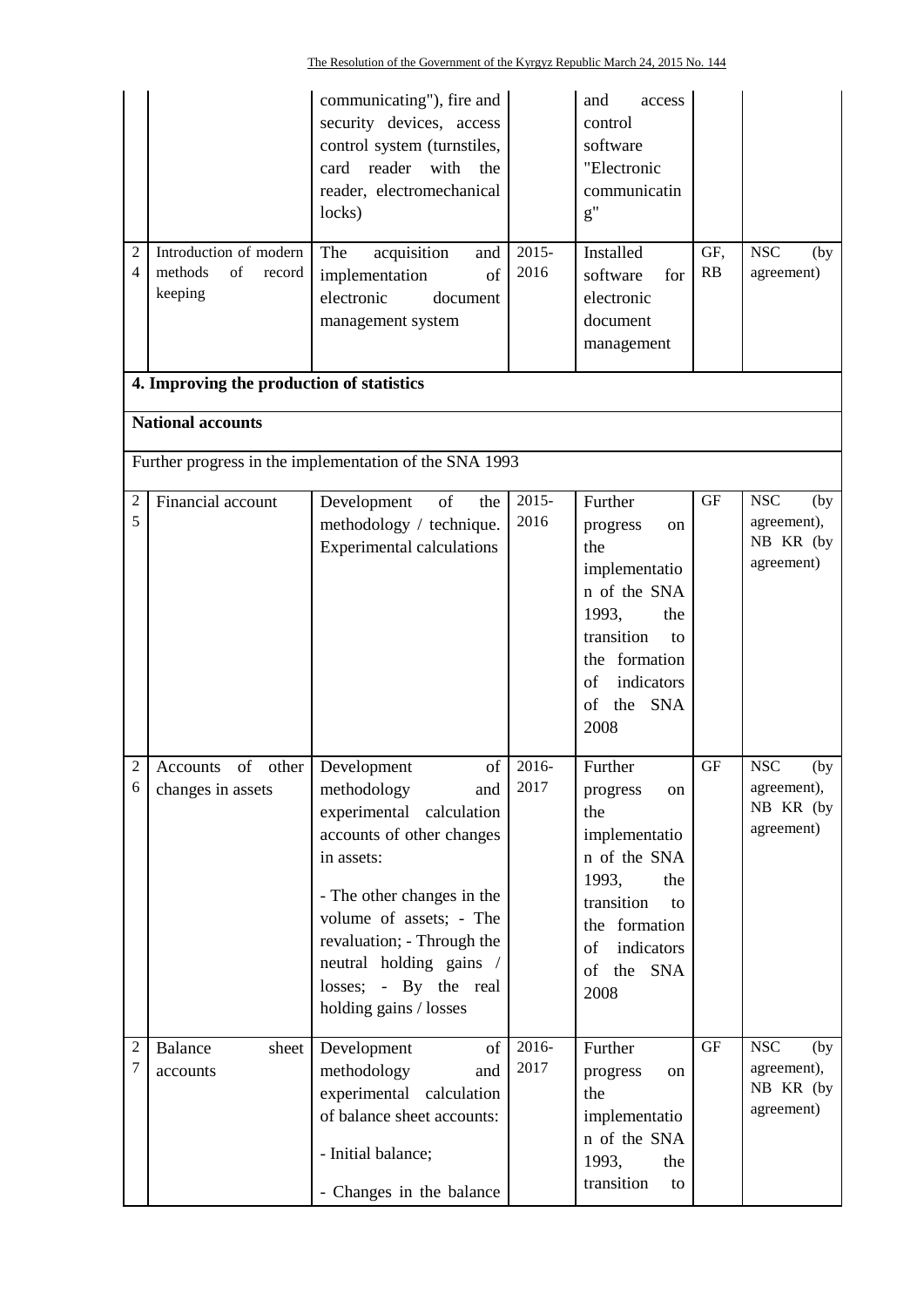|                     |                                                                                                                          | sheet;<br>- The final balance                                                                                                                                                                               |                             | the formation<br>indicators<br>of<br>the<br><b>SNA</b><br>of<br>2008                                                                                                       |                     |                                                              |
|---------------------|--------------------------------------------------------------------------------------------------------------------------|-------------------------------------------------------------------------------------------------------------------------------------------------------------------------------------------------------------|-----------------------------|----------------------------------------------------------------------------------------------------------------------------------------------------------------------------|---------------------|--------------------------------------------------------------|
| $\overline{2}$<br>8 | Inventory valuation<br>financial<br>of<br>assets<br>other<br>and<br>non-<br>produced assets                              | Inventory valuation<br>of<br>financial assets and other<br>non-produced<br>assets<br>(tangible and intangible):<br>- Methodology;<br>The<br>of<br>method<br>calculation;<br>Experimental<br>calculations    | $\overline{2017}$ -<br>2019 | Further<br>progress<br>on<br>the<br>implementatio<br>n of the SNA<br>1993,<br>the<br>transition<br>to<br>the formation<br>indicators<br>of<br>the SNA<br>of<br>2008        | GF                  | <b>NSC</b><br>(by)<br>agreement),<br>NB KR (by<br>agreement) |
| $\overline{2}$<br>9 | Evaluation<br>and<br>adjustment<br>of<br>changes in the value<br>of<br>of<br>assets<br>households<br>in<br>pension funds | Evaluation<br>and<br>adjustment of changes in<br>the value of household<br>assets in pension funds:<br>- Methodology;<br>The<br>method<br>of<br>calculation;<br>Experimental<br>calculations                | 2016-<br>2018               | Further<br>progress<br>on<br>the<br>implementatio<br>n of the SNA<br>1993,<br>the<br>transition<br>to<br>the formation<br>indicators<br>of<br>of the<br><b>SNA</b><br>2008 | <b>GF</b>           | <b>NSC</b><br>(by)<br>agreement)                             |
| 3<br>$\overline{0}$ | Evaluation<br>of<br>shadow and informal<br>activities                                                                    | Improving<br>the<br>methodological<br>for<br>the<br>guidelines<br>assessment of shadow and<br>informal activities:<br>- Methodology;<br>The<br>of<br>method<br>calculation;<br>Experimental<br>calculations | 2018-<br>2019               | Prepared<br>methodologic<br>al position and<br>the method of<br>calculation<br>$\sqrt{2}$<br>assessment,<br>which<br>will<br>improve<br>estimates<br>of<br><b>GDP</b>      | GF,<br>RB           | <b>NSC</b><br>(by)<br>agreement)                             |
| 3<br>1              | Assessment<br>of the<br>volume<br>illegal<br>of<br>activities                                                            | Development<br>of<br>a<br>methodology to assess the<br>amount of illegal activity<br>in certain sectors of the<br>economy:<br>- Methodology;<br>-The<br>method<br>of                                        | $2015 -$<br>2019            | Prepared<br>methodologic<br>al position and<br>the method of<br>calculation<br>$\sqrt{ }$<br>assessment,<br>which<br>will<br>improve                                       | $\operatorname{GF}$ | <b>NSC</b><br>(by)<br>agreement)                             |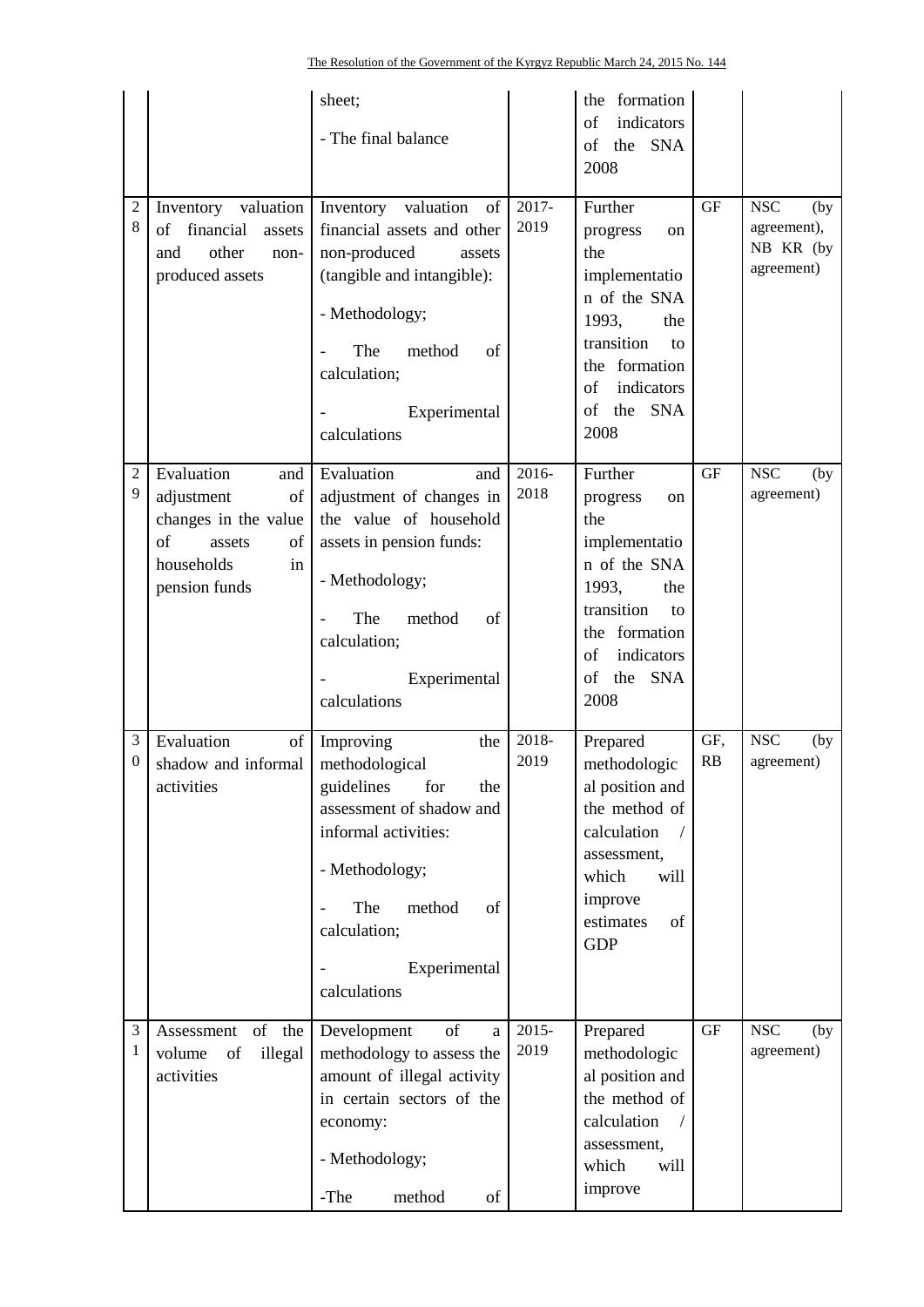|                     | Consistent implementation of the 2008 SNA                                                                                                                      | calculation;<br>-Experimental<br>calculations                                                                     |                  | estimates<br>of<br>GDP,<br>to<br>implement the<br>concept of the<br><b>SNA 2008</b>                                                                |                     |                                                              |
|---------------------|----------------------------------------------------------------------------------------------------------------------------------------------------------------|-------------------------------------------------------------------------------------------------------------------|------------------|----------------------------------------------------------------------------------------------------------------------------------------------------|---------------------|--------------------------------------------------------------|
| 3<br>$\overline{2}$ | Calculations<br>of<br>financial                                                                                                                                | Development<br>learning<br>$\sqrt{2}$<br>methodology.                                                             | 2015-<br>2017    | Improved<br>calculations of                                                                                                                        | GF                  | <b>NSC</b><br>(by)<br>agreement),                            |
|                     | intermediation<br>indirectly<br>services<br>measured<br>(distribution<br>by<br>institutional sector of<br>the<br>economy,<br>production<br>and<br>consumption) | Preparation<br>methods<br>of<br>calculation.<br><b>Experimental calculations</b>                                  |                  | SNA indicators.<br>Introduced<br>the<br>concept of the<br>SNA 2008, the<br>comparability<br>with<br>other<br>economies                             |                     | NB KR (by<br>agreement)                                      |
| 3<br>3              | Evaluation<br>Service<br>of<br>Release<br>the<br>National Bank of the<br>Kyrgyz Republic                                                                       | Development / learning<br>methodology. Preparation<br>methods of calculation.<br><b>Experimental calculations</b> | 2016-<br>2018    | Improved<br>calculations of<br>SNA indicators.<br>Introduced the<br>concept of the<br>SNA 2008, the<br>comparability<br>with<br>other<br>economies | <b>GF</b>           | <b>NSC</b><br>(by)<br>agreement),<br>NB KR (by<br>agreement) |
| 3<br>$\overline{4}$ | Calculations of the<br>of<br>weapons<br>costs<br>systems                                                                                                       | Development / learning<br>methodology. Preparation<br>methods of calculation.<br><b>Experimental calculations</b> | $2015 -$<br>2017 | Improved<br>calculations of<br>SNA indicators.<br>Introduced the<br>concept of the<br>SNA 2008, the<br>comparability<br>with<br>other<br>economies | $\operatorname{GF}$ | <b>NSC</b><br>(by)<br>agreement),<br><b>SFS</b>              |
| 3<br>5              | Research<br>and<br>development                                                                                                                                 | Development / learning<br>methodology. Preparation<br>methods of calculation.<br><b>Experimental calculations</b> | 2017-<br>2019    | Improved<br>calculations of<br>SNA indicators.<br>Introduced the<br>concept of the<br>SNA 2008, the<br>comparability<br>with<br>other<br>economies | GF                  | <b>NSC</b><br>(by)<br>agreement),<br>NB KR (by<br>agreement) |
|                     | <b>Agricultural statistics</b>                                                                                                                                 |                                                                                                                   |                  |                                                                                                                                                    |                     |                                                              |
| 3<br>6              | Improving<br>the<br>methodology<br>for<br>assessing the supply<br>and use of crop and<br>livestock products in                                                 | The study of international<br>experience<br>in<br>the<br>compilation of balance<br>sheet items;                   | 2015             | Development<br>of guidelines<br>for<br>the<br>conduct<br>of<br>of<br>surveys                                                                       | $\operatorname{GF}$ | <b>NSC</b><br>(by)<br>agreement)                             |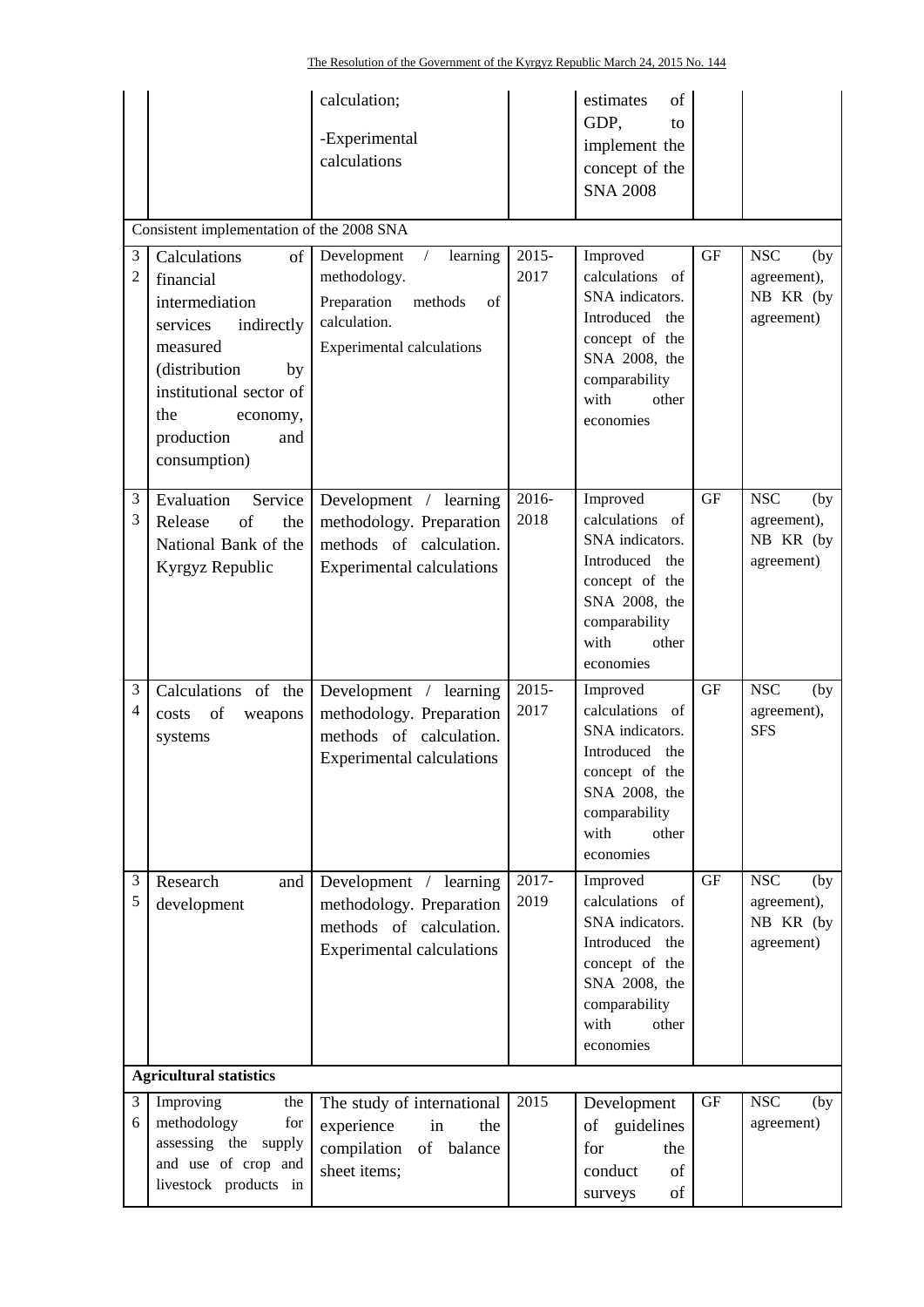|             | the country (farmer)<br>and private farms of<br>the population (under<br>"Stocks at the end of<br>the year")                                               |                                                                                                                                                                          |                  | of<br>stocks<br>products at the<br>of<br>end<br>the<br>year                                                                                           |                     |                                                   |  |  |
|-------------|------------------------------------------------------------------------------------------------------------------------------------------------------------|--------------------------------------------------------------------------------------------------------------------------------------------------------------------------|------------------|-------------------------------------------------------------------------------------------------------------------------------------------------------|---------------------|---------------------------------------------------|--|--|
|             |                                                                                                                                                            | A sample survey to<br>these<br>"food<br>clarify<br>supplies at the end of the<br>year";                                                                                  | 2016             | Fieldwork                                                                                                                                             | RB,<br><b>GF</b>    | <b>NSC</b><br>(by)<br>agreement)                  |  |  |
|             |                                                                                                                                                            | Experimental<br>calculation                                                                                                                                              | 2016             | Obtaining<br>objective<br>statistical data<br>through<br>improvement<br><sub>of</sub><br>balance<br>sheet items in<br>the calculation<br>of the "Use" | <b>GF</b>           | <b>NSC</b><br>(by)<br>agreement)                  |  |  |
|             | <b>Industrial statistics</b>                                                                                                                               |                                                                                                                                                                          |                  |                                                                                                                                                       |                     |                                                   |  |  |
| 3<br>$\tau$ | Development<br>of<br>methodological<br>of<br>assessment<br>informal activities of<br>small businesses in                                                   | The study of international<br>experience, expert advice,<br>conducting<br>training<br>sessions in the country;                                                           | 2017             | Completeness<br>of<br>coverage<br>improve<br>and<br>the reliability<br><sub>of</sub><br>statistical                                                   | GF                  | <b>NSC</b><br>(by)<br>agreement)                  |  |  |
|             | the field of industrial<br>production                                                                                                                      | of<br>Development<br>techniques;                                                                                                                                         | 2018             | data                                                                                                                                                  |                     |                                                   |  |  |
|             |                                                                                                                                                            | Conducting<br>sample<br>surveys                                                                                                                                          | 2018             |                                                                                                                                                       |                     |                                                   |  |  |
| 3<br>8      | Improving<br>energy<br>statistics                                                                                                                          | The study of international<br>experience;                                                                                                                                | 2015             | Energy<br>balance of the<br>corresponding                                                                                                             | RB                  | $_{\rm NSC}$<br>(by)<br>agreement),<br><b>MEI</b> |  |  |
|             |                                                                                                                                                            | Implementation<br>of<br>international<br>statistical<br><i>(consultative</i><br>standards<br>technical<br>and<br>expert<br>assistance);                                  | 2015             | international<br>standards                                                                                                                            | $\operatorname{GF}$ |                                                   |  |  |
|             |                                                                                                                                                            | - Improving the statistical<br>tools of observation                                                                                                                      | 2016             |                                                                                                                                                       | RB                  |                                                   |  |  |
|             | <b>Construction and Investment Statistics</b>                                                                                                              |                                                                                                                                                                          |                  |                                                                                                                                                       |                     |                                                   |  |  |
| 3<br>9      | Perfection<br>of<br>the<br>$\sigma f$<br>foreign<br>account<br>(practical<br>investments<br>implementation<br>guidance sixth Balance<br>of Payments Manual | Studying the experience<br>of<br>statistical<br>services<br>(expert<br>advice,<br>workshops) to introduce<br>the practice guidelines of<br>the<br>sixth<br>Balance<br>of | $2015 -$<br>2016 | Formation<br>of<br>statistical<br>data<br>accordance<br>in<br>with<br>the<br>updated<br>international                                                 | GF,<br>RB           | <b>NSC</b><br>(by)<br>agreement)                  |  |  |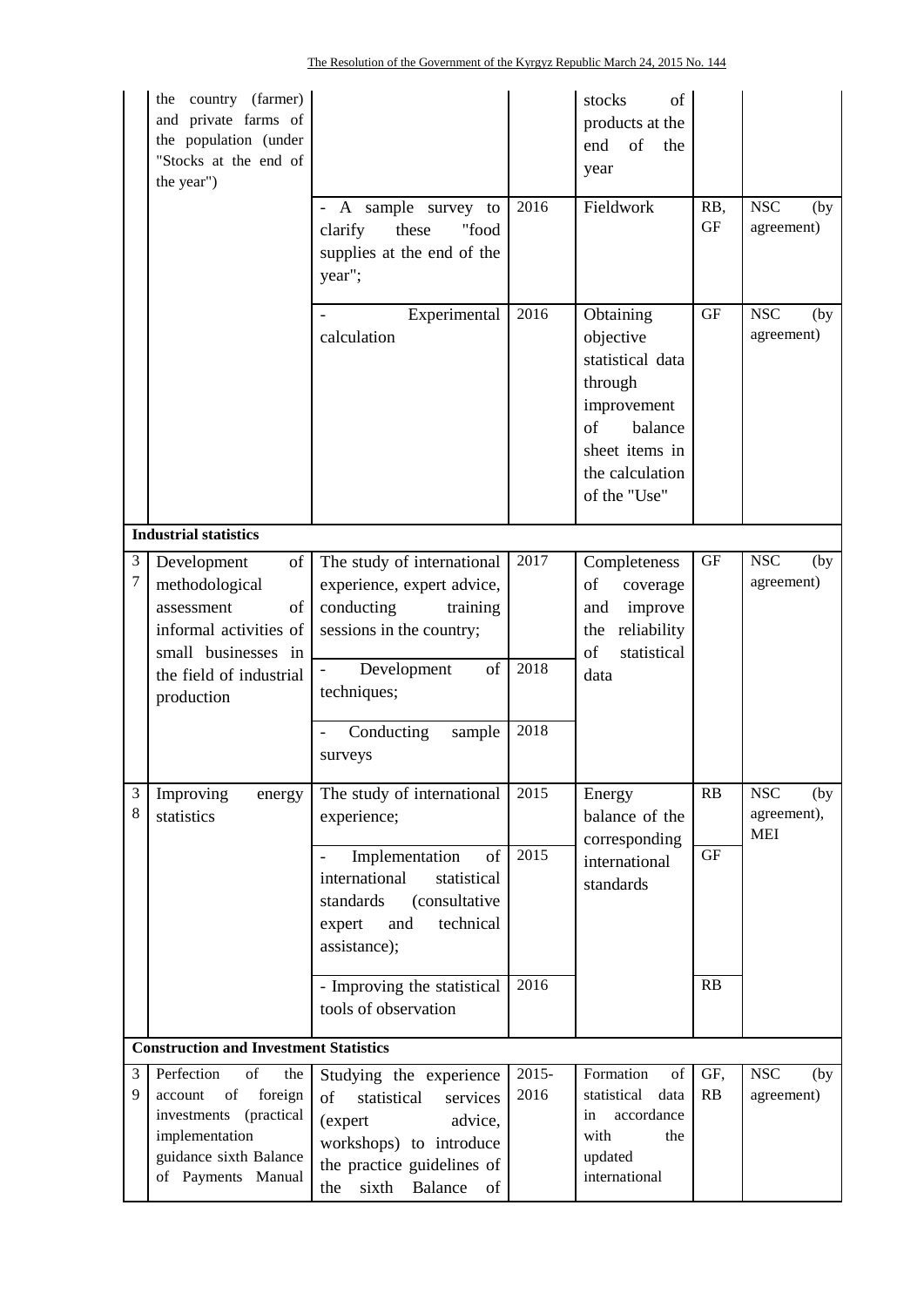|                       | and the 2008 SNA)                                                                                                                                                                                                              | Payments Manual, as well<br>as the ways and methods<br>calculation<br>of<br>of<br>reinvested earnings;<br>Development<br>of<br>statistical tools                                            | $2015 -$<br>2016         | standards                                                                                                                                                                                                             |                                  |                                  |
|-----------------------|--------------------------------------------------------------------------------------------------------------------------------------------------------------------------------------------------------------------------------|---------------------------------------------------------------------------------------------------------------------------------------------------------------------------------------------|--------------------------|-----------------------------------------------------------------------------------------------------------------------------------------------------------------------------------------------------------------------|----------------------------------|----------------------------------|
|                       | <b>Price statistics</b>                                                                                                                                                                                                        |                                                                                                                                                                                             |                          |                                                                                                                                                                                                                       |                                  |                                  |
| 4<br>$\boldsymbol{0}$ | of  <br>Updating<br>methodological<br>provisions<br>the<br>on<br>monitoring<br>of<br>consumer prices for<br>goods and services<br>and the calculation of<br>the consumer price<br>index                                        | Update<br>of<br>the<br>methodological<br>situation<br>in connection with the<br>transition to<br>electronic<br>registration prices as well<br>as the Guidelines for the<br>price collectors | 2017                     | Updated<br>methodologic<br>al regulations<br>the<br><sub>on</sub><br>procedure for<br>monitoring<br>consumer<br>prices (tariffs)<br>for goods and<br>services,<br>and<br>CPI,<br>and<br>guidance<br>for<br>registrars | RB                               | <b>NSC</b><br>(by)<br>agreement) |
| $\overline{4}$<br>1   | Improving statistical<br>tools through sample<br>the<br>surveys:<br>expansion<br>of<br>the<br>geographic scope of<br>surveillance<br>for<br>consumer prices over<br>countryside,<br>the<br>small towns all over<br>the country | Selection of new cities,<br>outlets and representative<br>goods to monitor prices<br>Conduct training of new<br>employees<br>price<br>collectors<br>selected<br>in<br>cities                | $2015 -$<br>2016<br>2016 | Improving the<br>quality of the<br>CPI index<br>Qualitative<br>data collection                                                                                                                                        | $\operatorname{GF}$<br><b>GF</b> | <b>NSC</b><br>(by)<br>agreement) |
| 4<br>$\boldsymbol{2}$ | Improvement of the Development<br>methodology for the<br>calculation<br>of<br>producer<br>price<br>indices,<br>with<br>the<br>export prices<br><b>Enterprises and Finance Statistics</b>                                       | of<br>new<br>software for Unified PPI<br>and PIEP (of the data<br>model, developed with<br>the help of expert IMF)                                                                          | $2015 -$<br>2016         | New software<br>the<br>for<br>calculation of<br>the composite<br>index<br>of<br>producer<br>prices,<br>improving the<br>quality of CPI<br>(adjusted for<br>seasonality<br>and quality)                                | GF                               | <b>NSC</b><br>(by)<br>agreement) |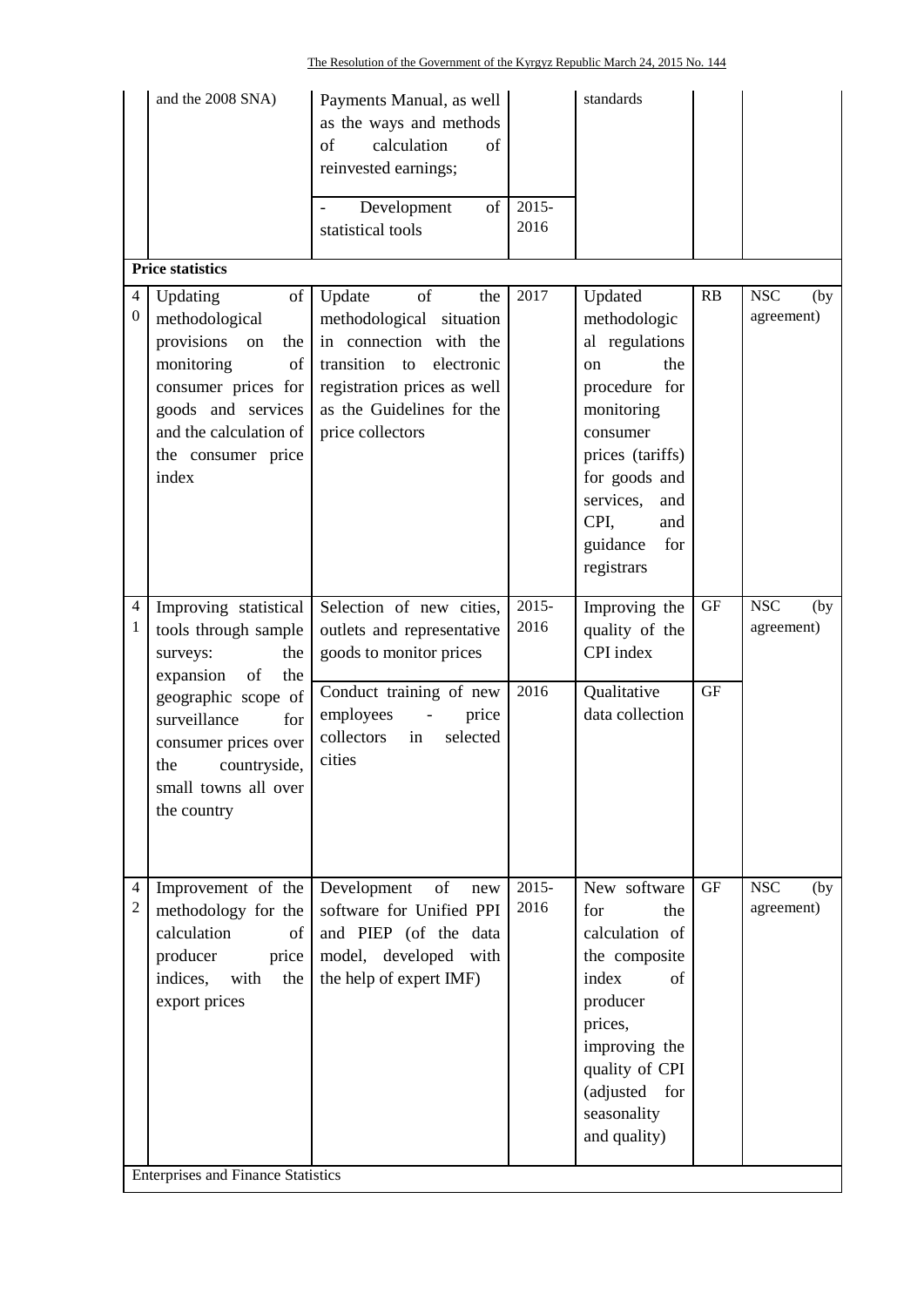| 4<br>3                           | Improving methods<br>of<br>collection,<br>processing<br>and<br>organization<br>of<br>statistical<br>observations on main<br>financial<br>indicators<br>of small (micro)<br>enterprises | The<br>introduction<br>of<br>international<br>experience<br>collection,<br>the<br>in<br>processing<br>and<br>organization of statistical<br>observation<br>of<br>small<br>(micro) enterprises with<br>involvement<br>of<br>the<br>international experts | $2015 -$<br>2017 | High-quality<br>statistics                                                                                                                                                                                 | $\operatorname{GF}$                    | <b>NSC</b><br>(by)<br>agreement) |
|----------------------------------|----------------------------------------------------------------------------------------------------------------------------------------------------------------------------------------|---------------------------------------------------------------------------------------------------------------------------------------------------------------------------------------------------------------------------------------------------------|------------------|------------------------------------------------------------------------------------------------------------------------------------------------------------------------------------------------------------|----------------------------------------|----------------------------------|
|                                  |                                                                                                                                                                                        | The implementation of<br>electronic<br>government<br>for<br>statistical<br>reports<br>monitoring small (micro)<br>enterprises                                                                                                                           | 2015-<br>2017    | Cancel<br>the<br>collection<br>form of public<br>accountability<br>for the small<br>(micro)<br>enterprises in<br>the<br>paper<br>information,<br>and<br>the<br>introduction<br>electronic<br>of<br>records | GF                                     | <b>NSC</b><br>(by)<br>agreement) |
|                                  | <b>Statistics Consumer Market and Services</b>                                                                                                                                         |                                                                                                                                                                                                                                                         |                  |                                                                                                                                                                                                            |                                        |                                  |
| $\overline{4}$<br>$\overline{4}$ | Development<br>of<br>statistical tools for<br>new types of trade<br>and services (via the<br>Internet)                                                                                 | The study of international<br>experience<br>for<br>the<br>improvement<br>the<br>of<br>volume<br>of trade<br>and<br>services;<br>of<br>Development                                                                                                       | 2015<br>2015     | The<br>implementatio<br>of<br>n<br>international<br>and<br>norms<br>standards<br>in<br>statistical<br>practice<br>Changes<br>in                                                                            | $\operatorname{GF}$<br>$\overline{RB}$ | <b>NSC</b><br>(by)<br>agreement) |
|                                  |                                                                                                                                                                                        | of<br>methods<br>sample<br>surveys;                                                                                                                                                                                                                     |                  | the<br>structure<br>of<br>trade<br>turnover                                                                                                                                                                |                                        |                                  |
|                                  |                                                                                                                                                                                        | - A sample survey;                                                                                                                                                                                                                                      | 2016             | The<br>primary<br>basis<br>for<br>further<br>calculations                                                                                                                                                  | $\operatorname{GF}$                    |                                  |
|                                  |                                                                                                                                                                                        | -Experimental<br>calculation                                                                                                                                                                                                                            | 2016             | Obtaining<br>objective<br>statistics                                                                                                                                                                       | RB                                     |                                  |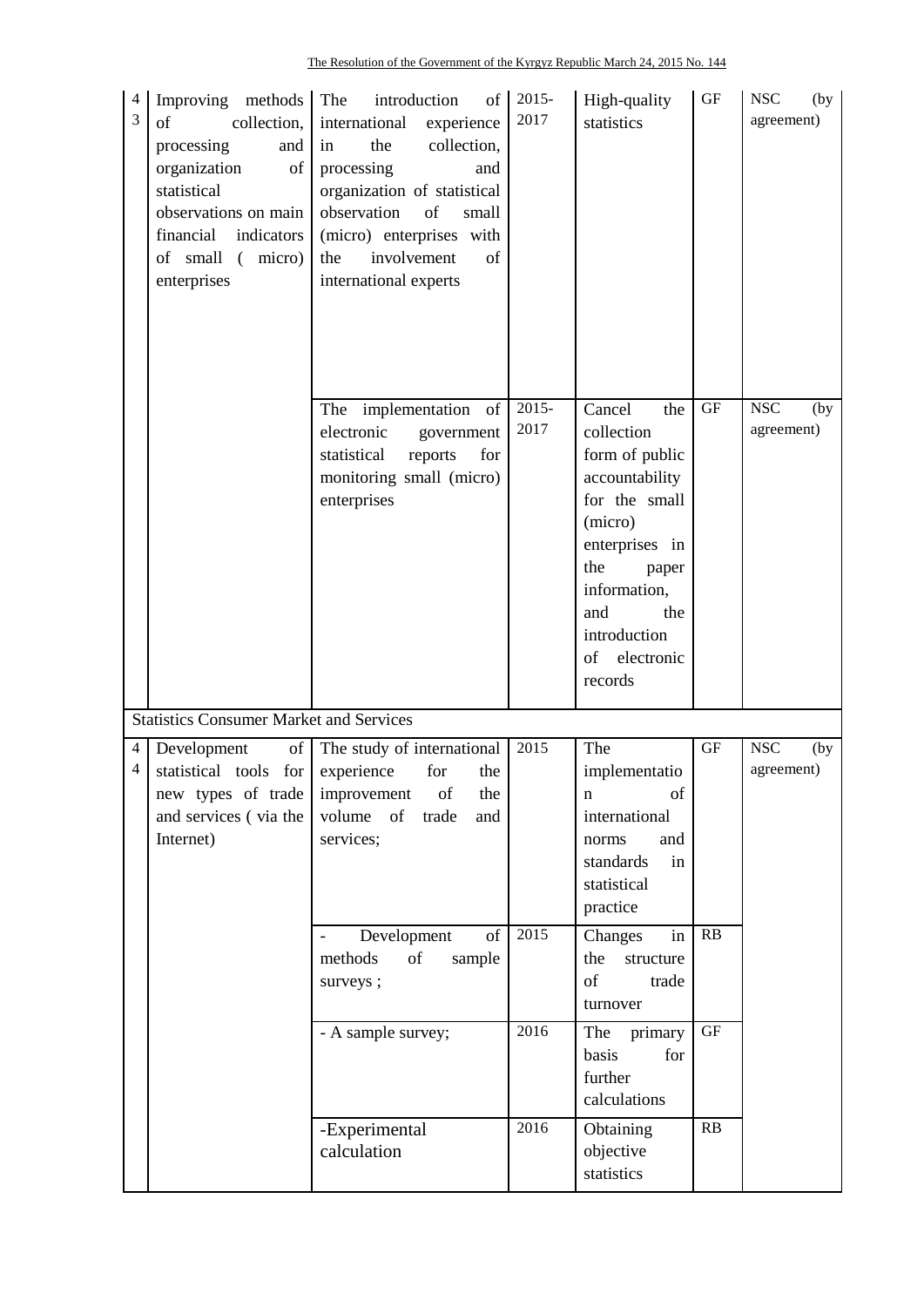| $\overline{4}$<br>5 | Development<br>of<br>methodology<br>of<br>accounting<br>the<br>volume of turnover<br>of the informal sector<br>of trade and services                                 | Development<br>of<br>the<br>method of sample surveys<br>on statistics of trade and<br>services (flea markets);<br>- A sample survey;<br>Experimental<br>calculation | 2017<br>2018<br>2018 | Reducing<br>the<br>burden<br>on<br>regional<br>stat<br>bodies<br>the<br>census,<br>surveys                     | RB<br><b>GF</b><br>GF | $_{\rm NSC}$<br>(by)<br>agreement)              |  |  |  |
|---------------------|----------------------------------------------------------------------------------------------------------------------------------------------------------------------|---------------------------------------------------------------------------------------------------------------------------------------------------------------------|----------------------|----------------------------------------------------------------------------------------------------------------|-----------------------|-------------------------------------------------|--|--|--|
|                     | <b>Statistics of Labor and Employment</b>                                                                                                                            |                                                                                                                                                                     |                      |                                                                                                                |                       |                                                 |  |  |  |
| $\overline{4}$<br>6 | Creation<br>and<br>implementation of a<br>of<br>system                                                                                                               | The study of international<br>experience;                                                                                                                           | $2015 -$<br>2016     | Introduced<br>a<br>of<br>system<br>documenting                                                                 | GF                    | <b>NSC</b><br>(by)<br>agreement)                |  |  |  |
|                     | documenting<br>metadata database on                                                                                                                                  | Development<br>of<br>methodology;                                                                                                                                   | $2015 -$<br>2016     | metadata<br>database                                                                                           | RB                    |                                                 |  |  |  |
|                     | labor statistics and<br>employment                                                                                                                                   | creation<br>of<br>The<br>metadata base                                                                                                                              | $2015 -$<br>2016     |                                                                                                                | <b>GF</b>             |                                                 |  |  |  |
| $\overline{4}$<br>7 | Improving<br>the<br>Classification<br>of<br>Occupations<br>(                                                                                                         | Studying the experience<br>of statistical services;                                                                                                                 | 2015-<br>2017        | Implemented<br>into the practice<br>ISCO-08                                                                    | $\operatorname{GF}$   | MLMY,<br><b>NSC</b><br>(by)<br>agreement)       |  |  |  |
|                     | implementation<br>in<br>practice ISCO-08)                                                                                                                            | - Revision of the existing<br><b>RCT</b><br>(Republican<br><b>Classifier Trainings</b> );                                                                           | $2015 -$<br>2017     |                                                                                                                |                       |                                                 |  |  |  |
|                     |                                                                                                                                                                      | Implementation<br>the<br>ISCO-08 into practice                                                                                                                      | $2015 -$<br>2017     |                                                                                                                | RB                    |                                                 |  |  |  |
| $\overline{4}$<br>8 | Improving<br>statistics<br>on employment and                                                                                                                         | The study of international<br>experience;                                                                                                                           | $2015 -$<br>2018     | Implemented<br>into the practice<br>the                                                                        | $\operatorname{GF}$   | <b>NSC</b><br>(by)<br>agreement)                |  |  |  |
|                     | unemployment<br>in<br>accordance<br>with<br>Resolution 19 ICLS                                                                                                       | - The introduction of new<br>changing existing<br>definitions in line with<br>the recommendations;                                                                  | $2015 -$<br>2018     | recommendatio<br>ns of 19-ICLS                                                                                 | RB                    |                                                 |  |  |  |
|                     |                                                                                                                                                                      | - Review and update the<br>methodology                                                                                                                              | $2015 -$<br>2018     |                                                                                                                | RB                    |                                                 |  |  |  |
|                     |                                                                                                                                                                      | Information and communication technologies Statistics                                                                                                               |                      |                                                                                                                |                       |                                                 |  |  |  |
| $\overline{4}$<br>9 | Development,<br>implementation and<br>adaptation of<br>ICT<br>indicators<br>in<br>accordance with the<br>performance ratings<br>international<br>of<br>organizations | The study of international<br>experience (advice and<br>capacity<br>building<br>of<br>experts);                                                                     | $2015 -$<br>2017     | The<br>implementatio<br>of<br>n<br>international<br>and<br>norms<br>standards<br>in<br>statistical<br>practice | GF                    | $_{\rm NSC}$<br>(by)<br>agreement),<br>MTC, SCA |  |  |  |
|                     |                                                                                                                                                                      | Development<br>of<br>methodology<br>flow<br>$\left($<br>information<br>collection<br>tools, indicators)                                                             | 2017-<br>2019        | Approved<br>methods,<br>statistical<br>tools                                                                   | RB,<br>GF             | <b>NSC</b><br>(by)<br>agreement),<br>MTC, SCA   |  |  |  |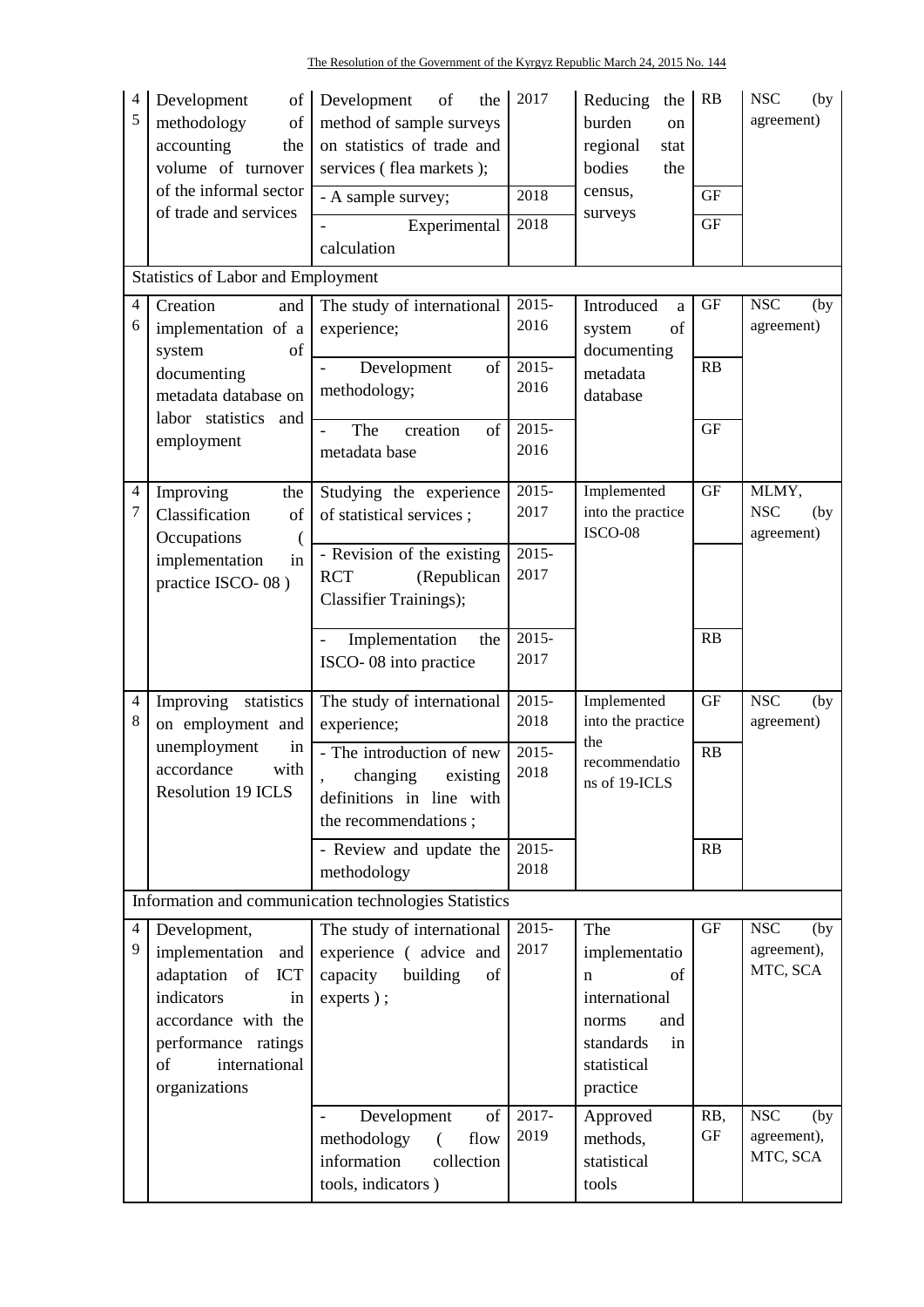|                       | ForeignTradeStatistics                                                                                                             |                                                                                                                                                                                                             |                  |                                                                                                                                         |                     |                                                              |
|-----------------------|------------------------------------------------------------------------------------------------------------------------------------|-------------------------------------------------------------------------------------------------------------------------------------------------------------------------------------------------------------|------------------|-----------------------------------------------------------------------------------------------------------------------------------------|---------------------|--------------------------------------------------------------|
| 5<br>$\boldsymbol{0}$ | The organization of<br>statistical<br>of<br>observation<br>mutual trade with the<br>Union<br>Customs<br>member states              | The implementation<br>of<br>complex measures<br>on<br>organization of statistics<br>of mutual trade with the<br>Customs Union member<br>states                                                              | $2015 -$<br>2017 | Statistical<br>information<br>mutual<br>on<br>trade in goods<br>with<br><b>CU</b><br>member states                                      | RB                  | <b>NSC</b><br>(by)<br>agreement),<br>SCS, STS                |
| 5<br>1                | Development<br>of  <br>statistical<br>tools<br>of<br>statistical<br>observation of border<br>trade                                 | The study of international<br>experience<br>(training,<br>expert advisory<br>and<br>technical assistance);                                                                                                  | 2016             | The<br>implementatio<br>of<br>$\mathbf n$<br>international<br>and<br>norms<br>standards<br>in<br>statistical<br>practice                | <b>GF</b>           | <b>NSC</b><br>(by)<br>agreement)                             |
|                       |                                                                                                                                    | -The<br>development<br>of<br>statistical<br>tools<br>the<br>$\ddot{\phantom{a}}$<br>organization of statistical<br>surveys (observation)                                                                    | 2016             | The volumes<br>of<br>cross-<br>border trade                                                                                             | GF,<br>RB           |                                                              |
| 5<br>2                | Modernization<br>of<br>processing statistical<br>data on statistics of<br>foreign<br>trade<br>activities                           | Updating the Automated<br>Information System data<br>(electronic data collection<br>and processing,<br>the<br>updated<br>software<br>interaction<br>with<br>information systems of<br>other state agencies) | $2015 -$<br>2016 | The<br>updated<br>software data<br>and<br>the<br>possibility of<br>interdepartme<br>ntal<br>information<br>interaction                  | RB                  | <b>NSC</b><br>(by)<br>agreement)                             |
| 5<br>3                | Improving<br>the<br>statistics of external<br>trade in services in<br>accordance<br>with<br>international<br>statistical standards | Studying<br>international<br>recommendations<br>on<br>Statistics of international<br>trade services;                                                                                                        | 2015             | The<br>implementatio<br>οf<br>n<br>international<br>and<br>norms<br>standards<br>in<br>statistical<br>practice                          | GF,<br>RB           | <b>NSC</b><br>(by)<br>agreement),<br>NB KR (by<br>agreement) |
|                       |                                                                                                                                    | implementation<br>of<br>international<br>statistical<br>standards<br>(training,<br>consultant<br>(обучение,<br>advisory<br>technical<br>and<br>assistance)                                                  | 2016             | Formation of<br>statistical data<br>external<br>on<br>trade<br>1n<br>services<br>in<br>accordance<br>with<br>international<br>standards | GF,<br>RB           |                                                              |
|                       | Statisticshouseholds                                                                                                               |                                                                                                                                                                                                             |                  |                                                                                                                                         |                     |                                                              |
| 5<br>4                | <b>CAPI</b><br>Using<br>$\overline{\phantom{a}}$<br>technologies for data                                                          | The study of international<br>experience in the use of                                                                                                                                                      | 2015-<br>2017    | Reducing the<br>time of data at                                                                                                         | $\operatorname{GF}$ | $_{\rm NSC}$<br>(by)<br>agreement)                           |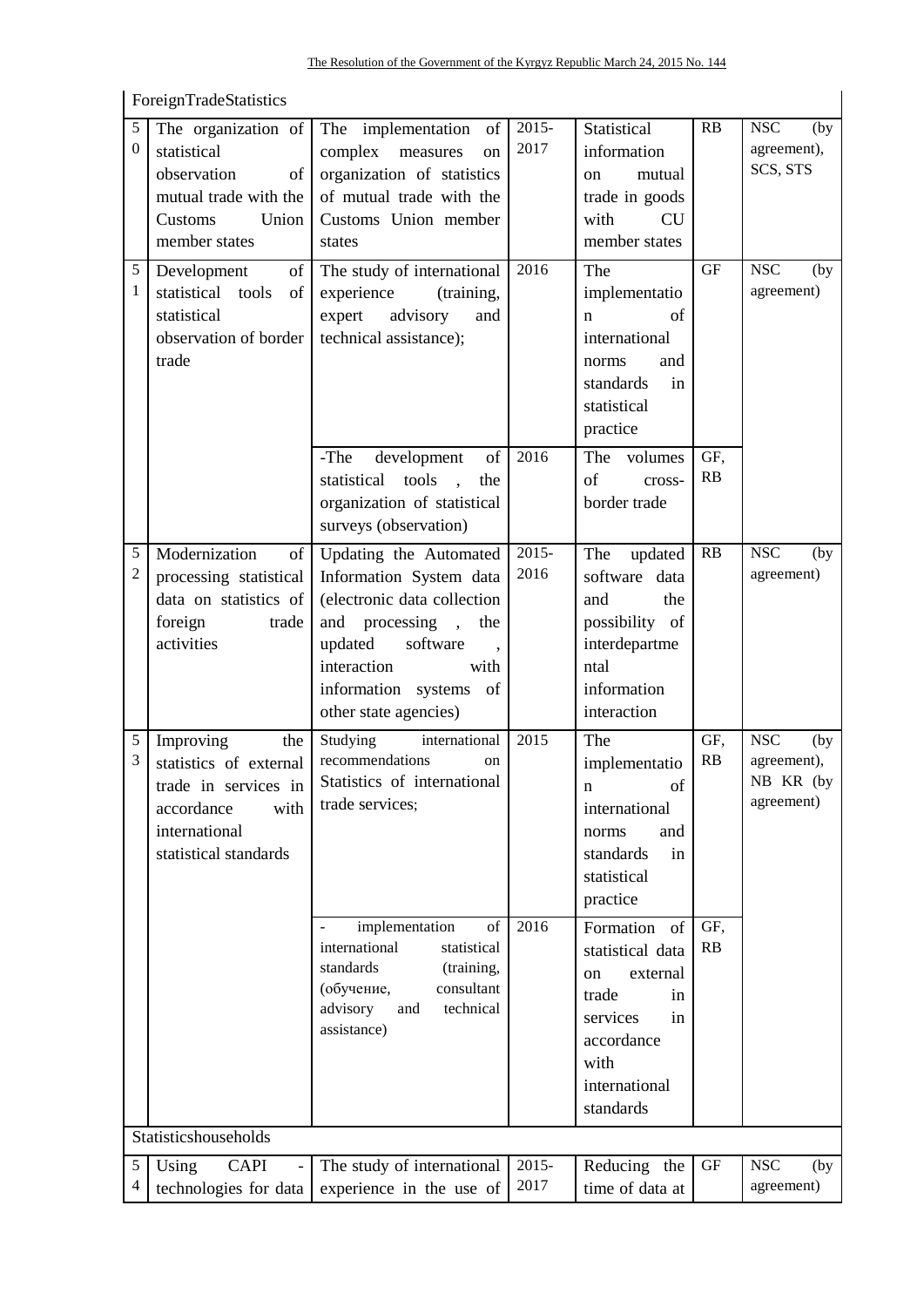|        | collection<br>for <sub>l</sub><br>integrated survey of<br>households'<br>budgets<br>and labor  | CAPI - technologies for<br>the survey of households;<br>development<br>of<br>interviewer, supervisor work<br>management control system;                                                                                                                                                                                                      | 2015                         | 1<br>month<br>improving the<br>quality of data<br>increased<br>control<br>over<br>the<br>technology of<br>data collection<br>Developed<br>IT<br>system<br>interviewer and                              | $\operatorname{GF}$              | <b>NSC</b><br>(by)<br>agreement)                                                            |
|--------|------------------------------------------------------------------------------------------------|----------------------------------------------------------------------------------------------------------------------------------------------------------------------------------------------------------------------------------------------------------------------------------------------------------------------------------------------|------------------------------|--------------------------------------------------------------------------------------------------------------------------------------------------------------------------------------------------------|----------------------------------|---------------------------------------------------------------------------------------------|
|        |                                                                                                | of<br>assistance<br>IT-<br>technology<br>for<br>experts<br>studying<br>and<br>implementation of the data<br>transfer technologies ION<br>from interviewers on server<br>MCC and its processing;                                                                                                                                              | 2016                         | supervisor work<br>management<br>Developed<br>IT<br>control system<br>of data flows                                                                                                                    | GF                               | <b>NSC</b><br>(by)<br>agreement)                                                            |
|        |                                                                                                | approbation<br>and<br>implementation of electronic<br>questionnaires<br>by<br>using<br>for<br>mini-<br>computers<br>interviewers<br>mobile<br>and<br>data transfer;                                                                                                                                                                          | 2016                         | Developed<br>IT<br>control system<br>of data flows                                                                                                                                                     | GF,<br>$\mathbf{RB}$             | <b>NSC</b><br>(by)<br>agreement)                                                            |
|        |                                                                                                | - holding series of training<br>seminars for NSC, MCC,<br>specialists<br><b>RASS</b><br>and<br>interviewers on using of<br>electronic questionnaires                                                                                                                                                                                         | 2016                         | Developed<br>IT<br>control system<br>of data flows                                                                                                                                                     | <b>GF</b>                        | <b>NSC</b><br>(by)<br>agreement)                                                            |
|        | <b>Demographic statistics</b>                                                                  |                                                                                                                                                                                                                                                                                                                                              |                              |                                                                                                                                                                                                        |                                  |                                                                                             |
| 5<br>5 | Studying of practical<br>experience on using<br>population register in<br>statistical purposes | Getting information about<br>population<br>from<br>administrative registers of<br>authorities:<br>studying<br>$% \left( \left( \mathcal{A},\mathcal{A}\right) \right) =\left( \mathcal{A},\mathcal{A}\right)$ of<br>the<br>international experience on<br>getting demographic data<br>from population register;<br>- studying procedures for | $2015 -$<br>2016<br>$2015 -$ | the<br>Studying<br>of<br>experience<br>countries,<br>having<br>Population<br>Register<br>for<br>successful<br>implementation<br>population<br>of<br>register in the<br>Kyrgyz<br>Republic<br>Exclusion | <b>GF</b><br>$\operatorname{GF}$ | <b>NSC</b><br>(by)<br>agreement),<br>SRS,<br>Ministry<br>of<br>Health<br><b>NSC</b><br>(by) |
|        |                                                                                                | collected data checking and<br>editing in the population<br>Register;                                                                                                                                                                                                                                                                        | 2016                         | mistakes in the<br>population<br>register base                                                                                                                                                         |                                  | agreement),<br>SRS,<br>Ministry<br>of<br>Health                                             |
|        |                                                                                                | - software development for<br>getting information about                                                                                                                                                                                                                                                                                      | $2015 -$<br>2018             | Holding<br>the<br>of<br>analyze                                                                                                                                                                        | $\operatorname{GF}$              | <b>NSC</b><br>(by)<br>agreement),                                                           |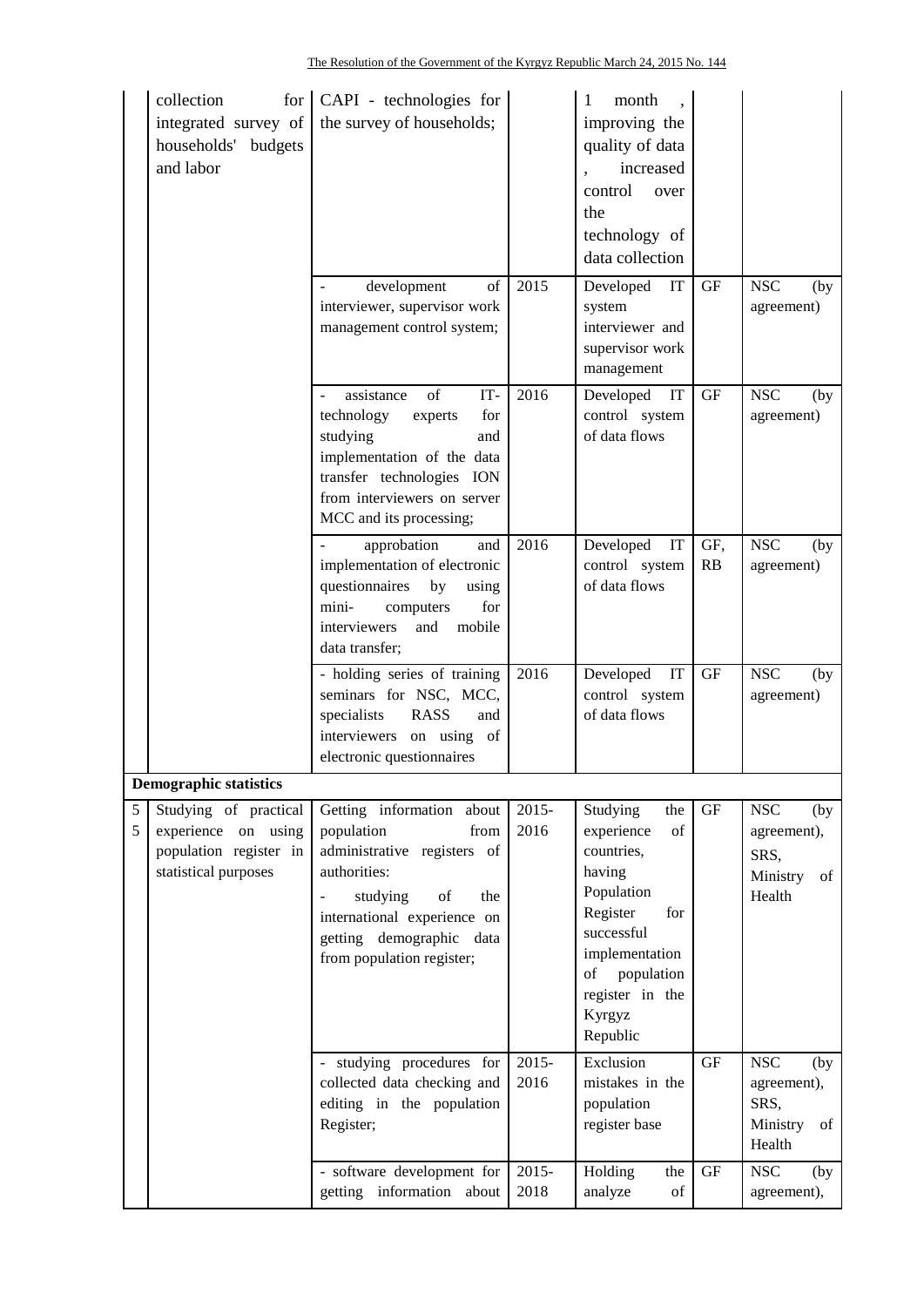|                    |                                                                                                                                    | population,<br>and<br>natural<br>of<br>migration<br>movement<br>population of the Kyrgyz<br>Republic;<br>Development<br>of<br>the | 2016-            | demographic<br>situation<br>The<br>absolute                                                                                                                                             | GF,                 | SRS,<br>Ministry<br>of<br>Health<br><b>NSC</b><br>(by)                         |
|--------------------|------------------------------------------------------------------------------------------------------------------------------------|-----------------------------------------------------------------------------------------------------------------------------------|------------------|-----------------------------------------------------------------------------------------------------------------------------------------------------------------------------------------|---------------------|--------------------------------------------------------------------------------|
|                    |                                                                                                                                    | number of output tables,<br>migratory<br>natural<br>and<br>of<br>the<br>movements<br>population of the Kyrgyz<br>Republic         | 2019             | and<br>relative<br>population data<br>based on<br>the<br>information of<br>the Register of<br>the<br>Kyrgyz<br>Republic                                                                 | RB                  | agreement),<br>SRS,                                                            |
|                    | <b>Social Statistics</b>                                                                                                           |                                                                                                                                   |                  |                                                                                                                                                                                         |                     |                                                                                |
| 5<br>6             | unified<br>Creating<br>of<br>electronic<br>system<br>observation<br>statistical<br>educational<br>over<br>agencies actions         | Studying of the international<br>experience<br>(consultant<br>assistance and increasing of<br>the specialists potential;          | 2015-<br>2019    | Collecting<br>$% \left( \left( \mathcal{A},\mathcal{A}\right) \right) =\left( \mathcal{A},\mathcal{A}\right)$ of<br>statistical<br>the<br>accounting<br>in<br>electronic<br>the<br>view | GF                  | <b>NSC</b><br>(by)<br>agreement),<br><b>MES</b>                                |
|                    |                                                                                                                                    | harmonization<br>of<br>the<br>national<br>classifier<br>in<br>accordance with ISCE 2011;                                          | $2015 -$<br>2019 | Harmonized<br>classifier with<br>implemented<br>modifications                                                                                                                           | RB                  |                                                                                |
|                    |                                                                                                                                    | <b>Building</b><br>database<br>a<br>"Education" in accordance<br>with ISCED 2011;                                                 | $2015 -$<br>2019 | Formed<br>database                                                                                                                                                                      | RB                  |                                                                                |
|                    |                                                                                                                                    | Development<br>of<br>methodology<br>(flow<br>information collection tools,<br>indicators)                                         | $2015 -$<br>2019 | Improved<br>method of data<br>collection                                                                                                                                                | RB                  |                                                                                |
| $\mathfrak s$<br>7 | Expanding the database<br>of<br>gender-<br>disaggregated<br>indicators                                                             | Studying of the international<br>national<br>and<br>recommendations;                                                              | $2015 -$<br>2019 | Implementation<br>of<br>the<br>international<br>and<br>norms<br>standards<br>into<br>statistical<br>practice                                                                            | GF                  | <b>NSC</b><br>(by)<br>agreement)                                               |
|                    |                                                                                                                                    | developing<br>the<br>methodology<br>gender<br>statistical indications;                                                            | $2015 -$<br>2019 | Approved<br>methodology                                                                                                                                                                 | <b>GF</b>           |                                                                                |
|                    |                                                                                                                                    | The<br>introduction<br>of<br>$\overline{a}$<br>statistics<br>sectoral<br>and<br>conduct relevant surveys                          | $2015 -$<br>2019 |                                                                                                                                                                                         | GF                  |                                                                                |
| 5<br>8             | Development<br>of<br>the<br>Unified<br>system<br>of<br>statistical indicators of<br>public health, building<br>a database "Health" | The study of international<br>experience<br>(advice<br>and<br>building<br>capacity<br>of<br>experts);                             | $2015 -$<br>2019 | The<br>implementation<br>of international<br>norms<br>and<br>standards<br>in<br>statistical<br>practice                                                                                 | $\operatorname{GF}$ | $_{\rm NSC}$<br>(by)<br>agreement),<br>Ministry<br>of<br>Health,<br><b>MSD</b> |
|                    |                                                                                                                                    | The introduction of the<br>International<br>Classification                                                                        | $2015 -$<br>2019 | Compliance<br>with                                                                                                                                                                      | GF                  |                                                                                |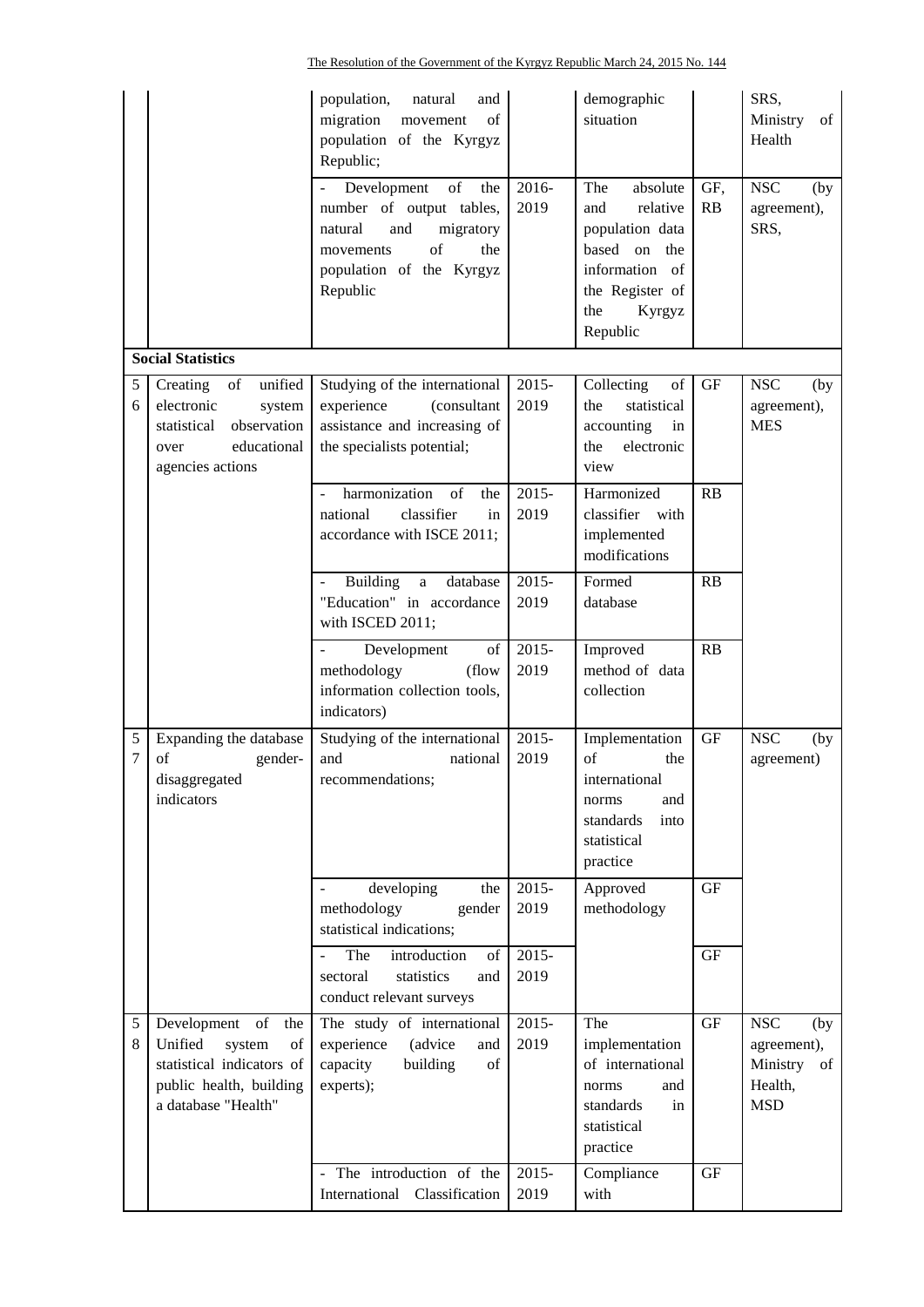|                     |                                                                                                                                                                                    | of Functioning, Disability<br>and Health (ICF);<br>Construction<br>of<br>the                                 | $2015 -$         | international<br>standards,<br>comparable<br>statistics<br>Formed                                              | <b>GF</b>           |                                                                   |
|---------------------|------------------------------------------------------------------------------------------------------------------------------------------------------------------------------------|--------------------------------------------------------------------------------------------------------------|------------------|----------------------------------------------------------------------------------------------------------------|---------------------|-------------------------------------------------------------------|
|                     |                                                                                                                                                                                    | primary base of micro- and<br>macro-data                                                                     | 2019             | database                                                                                                       |                     |                                                                   |
| 5<br>$\mathbf{Q}$   | modernization<br>The<br>process of statistical<br>data processing                                                                                                                  | The phased transfer of state<br>statistical reports by industry<br>social statistics in electronic<br>format | $2015 -$<br>2019 | Collection<br>of<br>statistical<br>reports<br>in<br>electronic form                                            | GF,<br>RB           | NSC(by<br>agreement),<br>state<br>authorities                     |
| 6<br>$\mathbf{0}$   | quality<br>Data<br>all<br>at<br>assurance<br>levels of education<br>statistics                                                                                                     | Training of<br>regional<br>statistical bodies                                                                | $2015 -$<br>2019 | Improvement of<br>the data quality                                                                             | GF,<br>RB           | NSC(by<br>agreement)                                              |
| 6<br>1              | The results of the<br>survey of child labor<br>in the country                                                                                                                      | Preparation<br>of<br>publications on the results<br>of the survey;                                           | 2015             | Data<br>dissemination                                                                                          | GF                  | NSC(by<br>agreement)                                              |
| 6<br>$\overline{c}$ | Preparation of<br>a  <br>publication on<br>the<br>of<br>results<br>the<br>agricultural<br>census<br>"Gender issues<br>in<br>agricultural<br>development of the<br>Kyrgyz Republic" | - Conducting the "round<br>table" on the results of the<br>survey                                            | 2019             | Data<br>dissemination                                                                                          | <b>GF</b>           | NSC(by<br>agreement)                                              |
|                     | <b>Environment statistics</b>                                                                                                                                                      |                                                                                                              |                  |                                                                                                                |                     |                                                                   |
| 6<br>3              | Unified System of<br>quality indicators for<br>the environment in<br>accordance with the<br>basic principles of<br>environmental<br>statistics                                     | Development of the Revision of the statistics<br>of the environment:                                         | $2015 -$<br>2016 | The<br>implementatio<br>of<br>n<br>international<br>norms<br>and<br>standards<br>in<br>statistical<br>practice | $\operatorname{GF}$ | NSC(by<br>agreement),<br>SAPEF,<br>DWRI,<br>DDWS,<br><b>SIETS</b> |
|                     |                                                                                                                                                                                    | The<br>study<br>of<br>international<br>experience<br>and<br>(advice)<br>capacity<br>building of experts);    | 2016-<br>2018    | Developed<br>and approved<br>methodology                                                                       | GF,<br>RB           |                                                                   |
|                     |                                                                                                                                                                                    | Development<br>of<br>methodology<br>(flow<br>information<br>collection<br>tools, indicators);                | 2018-<br>2019    | Formed<br>database                                                                                             | GF,<br>RB           |                                                                   |
| 6<br>4              | harmonization<br>The<br>of statistics on water                                                                                                                                     | Revision of the statistics<br>of water resources<br>and                                                      | $2015 -$<br>2017 | The<br>implementatio                                                                                           | $\operatorname{GF}$ | NSC(by<br>agreement),                                             |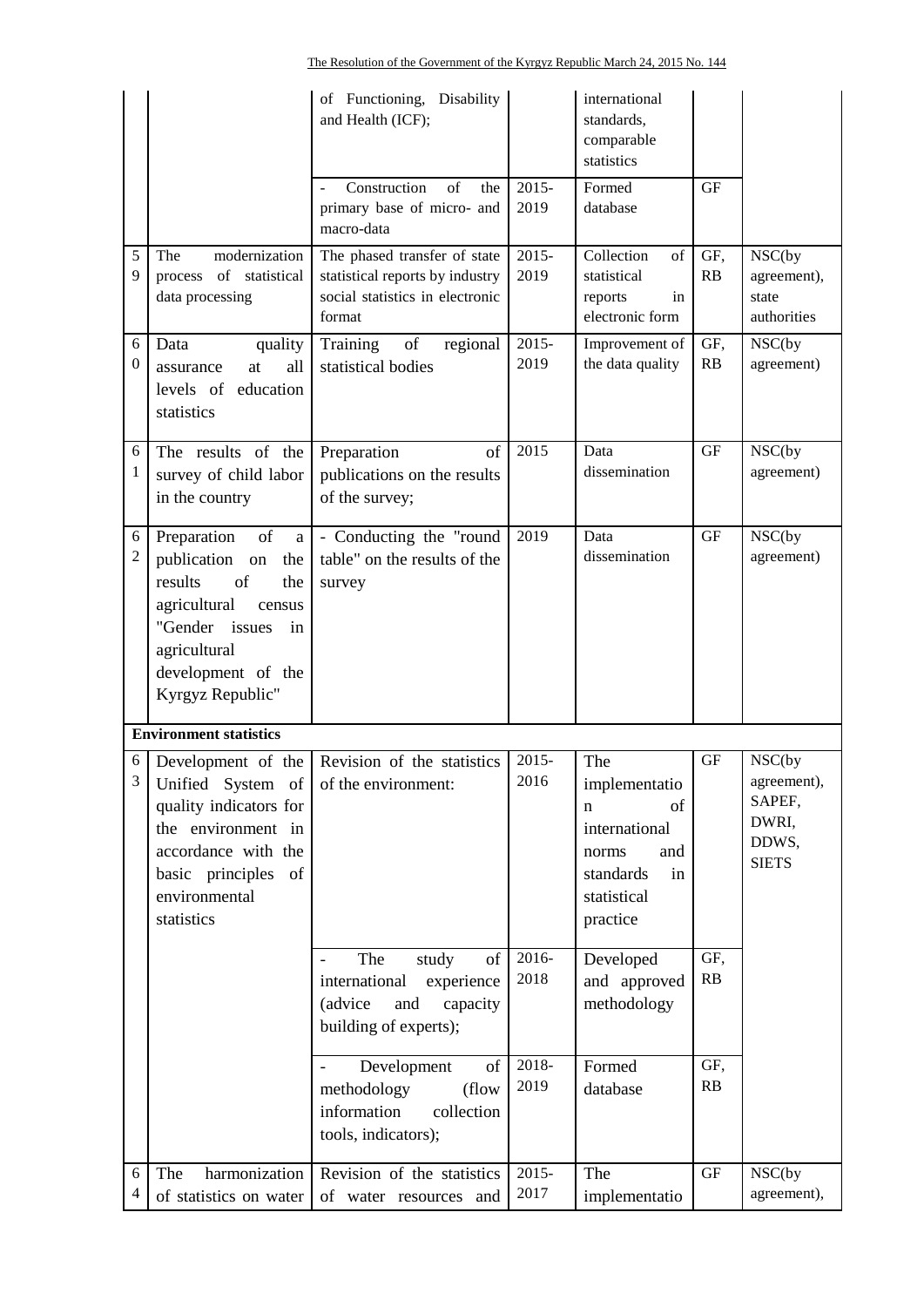|                 | in<br>resources<br>with<br>accordance<br>international<br>standards                                                                       | their use:<br>The<br>study<br>of<br>international<br>experience<br>(advice<br>and<br>capacity<br>building of experts);     | $2017 -$<br>2019 | of<br>n<br>international<br>and<br>norms<br>standards<br>in<br>statistical<br>practice<br>Developed<br>and approved<br>methodology | GF,<br>RB           | DWRI,<br><b>DDWS</b>                  |
|-----------------|-------------------------------------------------------------------------------------------------------------------------------------------|----------------------------------------------------------------------------------------------------------------------------|------------------|------------------------------------------------------------------------------------------------------------------------------------|---------------------|---------------------------------------|
| 6<br>$\sqrt{5}$ | Development<br>and<br>implementation<br>of<br>sustainable<br>development<br>indicators<br>in<br>the<br>Environmental<br><b>Statistics</b> | Revision of the statistics<br>of the environment:                                                                          | $2015 -$<br>2016 | The<br>implementatio<br>of<br>$\mathbf n$<br>international<br>and<br>norms<br>standards<br>in<br>statistical<br>practice           | GF                  | NSC(by<br>agreement)                  |
|                 |                                                                                                                                           | The<br>of<br>study<br>$\overline{a}$<br>international<br>experience<br>(advice<br>and<br>capacity<br>building of experts); | 2016-<br>2017    | Developed<br>and approved<br>methodology                                                                                           | GF,<br>RB           |                                       |
|                 |                                                                                                                                           | Development<br>of<br>methodology<br>(flow<br>information<br>collection<br>tools, indicators);                              | 2017-<br>2019    | Indicators<br>of<br>Sustainable<br>Development<br>implemented<br>in                                                                | GF,<br>RB           |                                       |
| 6<br>6          | The development of<br>environmental<br>in<br>accounts<br>accordance with the<br>Environmental-<br>Economic<br>Accounting (SEEA)           | Development<br>$\Box$<br>and<br>of<br>implementation<br>indicators                                                         | $2015 -$<br>2016 | The<br>implementatio<br>of<br>$\mathbf n$<br>international<br>and<br>norms<br>standards<br>in<br>statistical<br>practice           | $\operatorname{GF}$ | NSC(by<br>agreement),<br><b>SAPEF</b> |
|                 |                                                                                                                                           | The study of international<br>experience (advice<br>and<br>capacity<br>building<br>of<br>experts);                         | 2017-<br>2019    | Developed,<br>approved and<br>adapted<br>methodology<br>in accordance<br>with the basic<br><b>SEEA</b>                             | GF,<br>RB           |                                       |
|                 | tourismstatistics                                                                                                                         |                                                                                                                            |                  |                                                                                                                                    |                     |                                       |
| 6               | Development<br>of the                                                                                                                     | The study of international                                                                                                 | $2015 -$         | The                                                                                                                                | GF                  | NSC(by                                |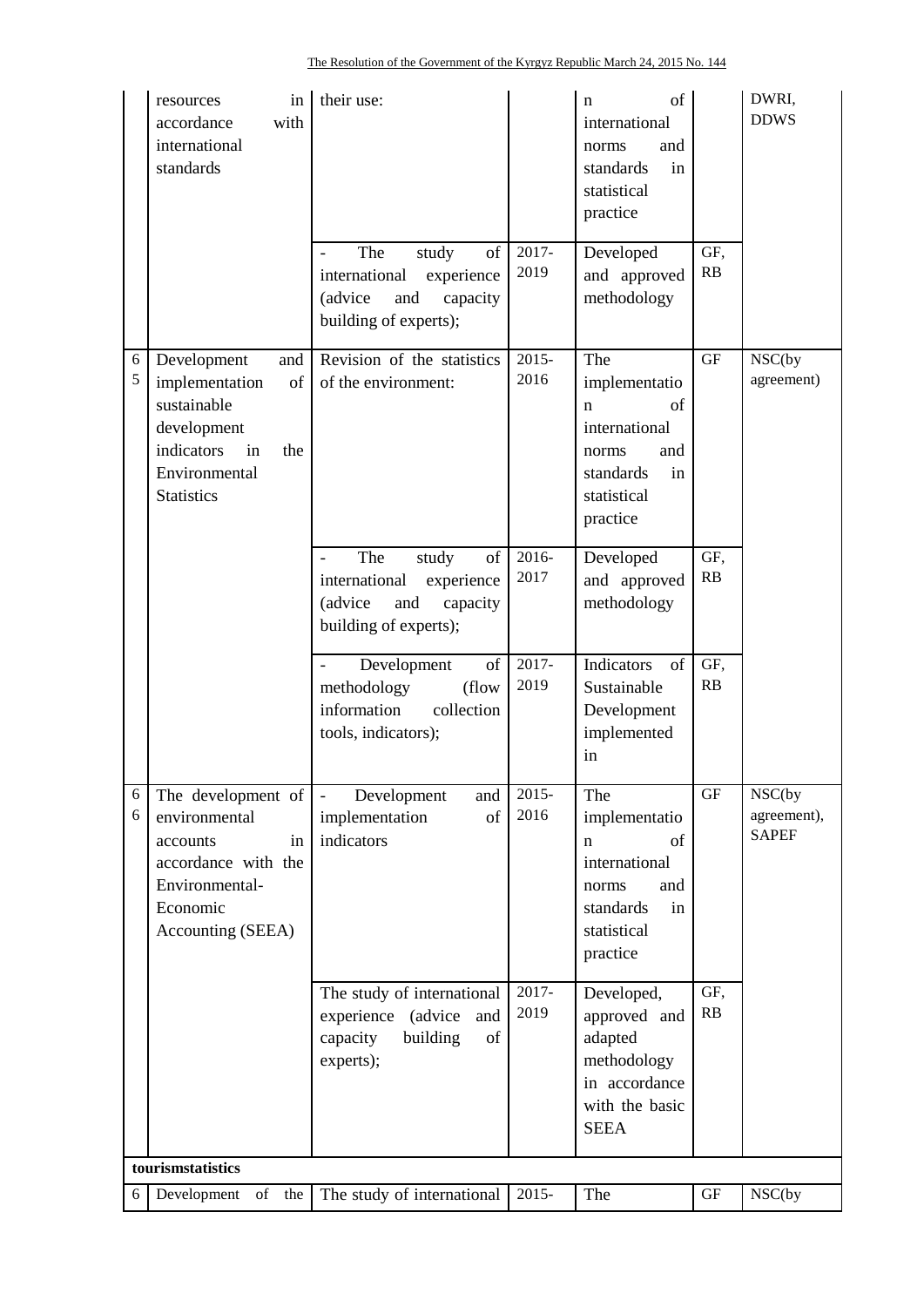| 7      | method of counting<br>tourists in accordance<br>with<br>the<br>procedure<br><b>UNWTO</b><br>(World<br>Tourism Organization) | experience (advice<br>and<br>capacity<br>building<br>of<br>experts);                                                                                          | 2016             | implementatio<br>of<br>n<br>international<br>and<br>norms<br>standards<br>in<br>statistical<br>practice                                   |           | agreement),<br>Department<br>of Tourism,<br><b>SFS</b>           |
|--------|-----------------------------------------------------------------------------------------------------------------------------|---------------------------------------------------------------------------------------------------------------------------------------------------------------|------------------|-------------------------------------------------------------------------------------------------------------------------------------------|-----------|------------------------------------------------------------------|
|        |                                                                                                                             | of<br>Development<br>methodology<br>(flow<br>information<br>collection<br>tools, indicators)                                                                  | 2017-<br>2019    | Developed,<br>approved and<br>adapted<br>methodology<br>in accordance<br>with<br>the<br>procedure<br><b>UNWTO</b>                         | GF,<br>RB |                                                                  |
| 6<br>8 | Satelliteaccountsintouri<br>sm                                                                                              | The study of international<br>experience<br>(advice<br>and<br>building<br>capacity<br>of<br>experts);                                                         | $2015 -$<br>2016 | The<br>implementatio<br>of<br>$\mathbf n$<br>international<br>norms<br>and<br>standards<br>in<br>statistical<br>practice                  | GF        | NSC(by<br>agreement),<br>Department<br>of Tourism,<br><b>SFS</b> |
|        |                                                                                                                             | Development<br>of<br>methodology;                                                                                                                             | 2016-<br>2019    | Developed,<br>approved and<br>adapted<br>methodology                                                                                      | GF,<br>RB |                                                                  |
|        |                                                                                                                             | Development of a<br>methodology<br>for<br>calculating the volume of<br>domestic tourism;                                                                      | $2016 -$<br>2019 | A method of<br>calculating the<br>volume<br>of<br>domestic<br>tourism                                                                     | GF.<br>RB |                                                                  |
|        |                                                                                                                             | Development<br>of<br>$\mathbf{a}$<br>methodology<br>for<br>calculating<br>tourist<br>spending abroad and the<br>export of services in the<br>field of tourism | 2016-<br>2019    | The method of<br>calculation of<br>of<br>costs<br>tourists<br>abroad and the<br>export<br>of<br>services in the<br>field<br>of<br>tourism | GF,<br>RB |                                                                  |
|        | 5. Statistical capacity intellectual capacity                                                                               |                                                                                                                                                               |                  |                                                                                                                                           |           |                                                                  |
| 6<br>9 | unified<br>system<br>$\circ$ f<br>career planning and                                                                       | The introduction of a Development of measures<br>to improve the capacity<br>efficient<br>and<br>use<br>of                                                     | $2015 -$<br>2019 | Improving the<br>quality<br>of                                                                                                            | GF,<br>RB | NSC(by<br>agreement)                                             |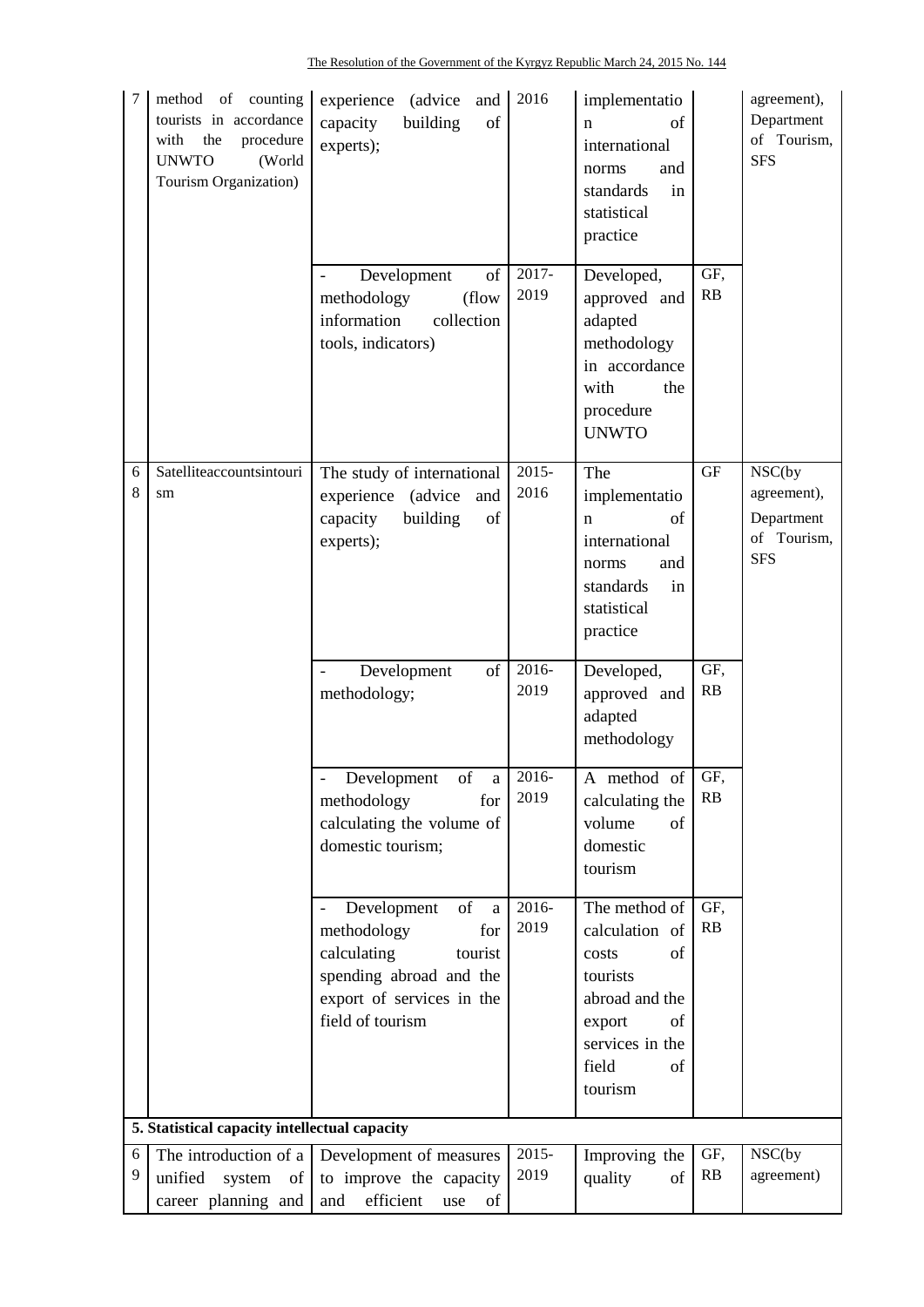|                                    | career advancement                                                                                                                       | personnel reserve;                                                                                                                                                                                                                                   |                  | work                                                                                                     |           |                                                                                    |
|------------------------------------|------------------------------------------------------------------------------------------------------------------------------------------|------------------------------------------------------------------------------------------------------------------------------------------------------------------------------------------------------------------------------------------------------|------------------|----------------------------------------------------------------------------------------------------------|-----------|------------------------------------------------------------------------------------|
|                                    | professionals NSC                                                                                                                        | - Training, retraining and<br>skills development;                                                                                                                                                                                                    | $2015 -$<br>2019 | stable<br>A<br>of<br>system<br>government                                                                | GF,<br>RB |                                                                                    |
|                                    |                                                                                                                                          | Development<br>and<br>implementation<br>of<br>$\mathbf{a}$<br>system of motivation of<br>civil servants to enhance<br>their professional level;                                                                                                      | $2015 -$<br>2019 | The<br>presence<br>effective<br>of<br>mechanisms<br>for motivating<br>employees                          | GF,<br>RB |                                                                                    |
|                                    |                                                                                                                                          | Development<br>and<br>implementation of a new<br>system of incentives for<br>employees<br>of<br>state<br>statistics<br>bodies,<br>non-financial<br>including<br>incentives                                                                           | $2015 -$<br>2019 | Established<br>system<br>and<br>business<br>processes<br>in<br>the<br>system<br><b>NSC</b>               | GF,<br>RB |                                                                                    |
| $\overline{7}$<br>$\boldsymbol{0}$ | Creating a positive<br>image of the NSC in<br>society                                                                                    | Active informing about<br>the activities of the NSC<br>and the formation of a<br>positive image of the state<br>statistical bodies in order<br>enhance<br>public<br>to<br>confidence in statistics<br>and to attract professional<br>and young staff | $2015 -$<br>2016 | Public<br>confidence in<br>statistics                                                                    | GF,<br>RB | NSC(by<br>agreement)                                                               |
| $\tau$<br>1                        | The introduction of a<br>unified<br>of <sub>l</sub><br>system<br>human<br>resource<br>management<br>and<br>automated<br>accounting staff | Development<br>planned<br>development process for<br>effective<br>of<br>the<br>use<br>human<br>and<br>resources<br>organization                                                                                                                      | 2015-<br>2017    | Creating<br>an<br>effective,<br>professionally<br>staffed system<br>of<br>state<br>statistics            | GF,<br>RB | NSC(by)<br>agreement)                                                              |
| $\boldsymbol{7}$<br>$\overline{2}$ | effective<br>Develop<br>mechanisms<br>for<br>combating<br>corruption in NSC                                                              | Achieving a high level of<br>work on anti-corruption,<br>ensuring the rights and<br>legitimate<br>interests<br>of<br>employees of the National<br><b>Statistical Committee</b>                                                                       | $2015 -$<br>2019 | The<br>presence<br>effective<br>of<br>mechanisms<br>for combating<br>corruption in<br><b>NSC</b>         | GF,<br>RB | NSC(by<br>agreement)                                                               |
|                                    | 6. International cooperation                                                                                                             |                                                                                                                                                                                                                                                      |                  |                                                                                                          |           |                                                                                    |
| $\overline{7}$<br>3                | Developing<br>international<br>cooperation                                                                                               | Organization<br>and<br>preparation of<br>project<br>proposals in priority areas<br>of the state statistics                                                                                                                                           | $2015 -$<br>2019 | Increase<br>the<br>of<br>capacity<br>state statistics<br>in the field of<br>information<br>of<br>support | GF,<br>RB | NSC(by<br>agreement),<br>international<br>organisation<br>(by)<br>S<br>agreement), |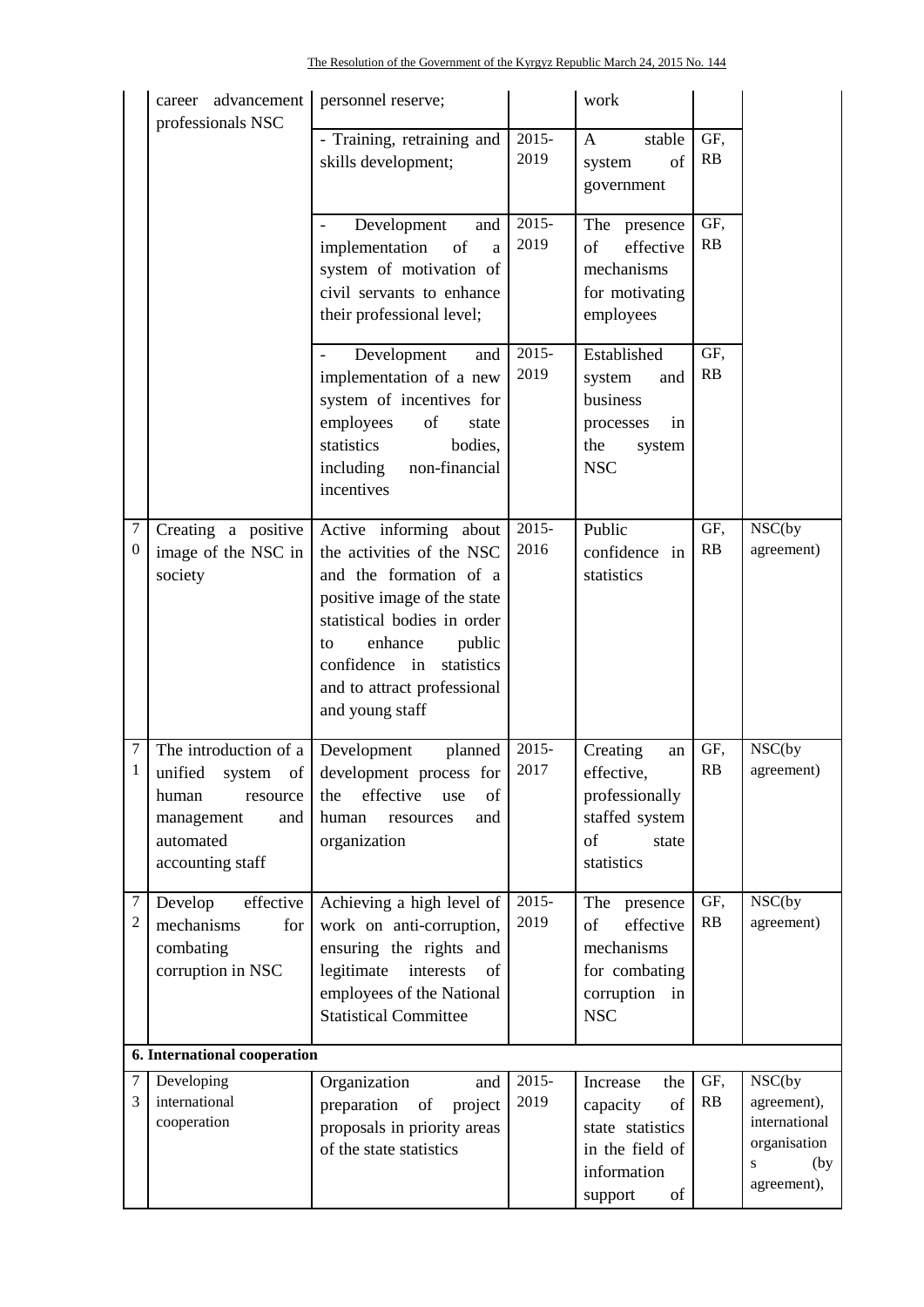|                          |                                                                                                                          |                                                                                                                                                                                                              |                          | national<br>development<br>programs                                                                                                                                                         |           | statistical<br>agencies of<br>other<br>countries (by |
|--------------------------|--------------------------------------------------------------------------------------------------------------------------|--------------------------------------------------------------------------------------------------------------------------------------------------------------------------------------------------------------|--------------------------|---------------------------------------------------------------------------------------------------------------------------------------------------------------------------------------------|-----------|------------------------------------------------------|
|                          |                                                                                                                          | Organization<br>of<br>cooperation<br>with<br>international<br>economic<br>and<br>statistical<br>organizations,<br>national<br>statistical<br>offices<br>of<br>foreign countries and the<br>CIS member states | $2015 -$<br>2019         | Strengthening<br>of the national<br>statistical<br>information<br>system                                                                                                                    | GF,<br>RB | agreement)                                           |
|                          |                                                                                                                          | The participation of the<br><b>NSC</b><br>experts<br>in<br>international conferences,<br>seminars                                                                                                            | $2015 -$<br>2019         | Strengthening<br>national<br>capacity<br>to<br>produce,<br>use<br>and<br>distribution of<br>high-quality<br>statistical data<br>on the socio-<br>economic<br>of<br>situation<br>the country | GF,<br>RB |                                                      |
|                          | 6. Regional development                                                                                                  |                                                                                                                                                                                                              |                          |                                                                                                                                                                                             |           |                                                      |
| $\tau$<br>$\overline{4}$ | Development<br>of<br>regional<br>and<br>local<br>statistics,<br>and<br>adaptation<br>the<br>to<br>practical needs of LSG | Expansion of statistical<br>indicators<br>${\rm to}$<br>provide<br>statistical and information<br>services to users in the<br>field                                                                          | $2015 -$<br>2016         | The system of<br>statistical<br>indicators                                                                                                                                                  | GF,<br>RB | NSC(by<br>agreement)                                 |
|                          |                                                                                                                          | Preparing for an extended<br>statistical<br>analysis<br>of<br>regional authorities on a<br>regular basis                                                                                                     | 2017-<br>2019            | Provide<br>quality<br>statistical<br>information                                                                                                                                            | GF,<br>RB |                                                      |
|                          |                                                                                                                          | Organization<br>direct<br>$\sigma$<br>with<br>the<br>contact<br>respondents participating<br>special<br>surveys<br>in<br>(households, monitoring<br>business<br>of<br>the<br>environment, etc.)              | $2015 -$<br>2019         | Creating<br>favorable<br>conditions for<br>users                                                                                                                                            | GF,<br>RB |                                                      |
|                          | 7. Monitoring Program                                                                                                    |                                                                                                                                                                                                              |                          |                                                                                                                                                                                             |           |                                                      |
| $\overline{7}$<br>5      | <b>Monitoring Programs</b>                                                                                               | Monitoring<br>of<br>implementation<br>of<br>the<br>Program                                                                                                                                                   | $015 -$<br>2019<br>(once | Timely<br>execution of the<br>Program                                                                                                                                                       | RB        | NSC(by<br>agreement)                                 |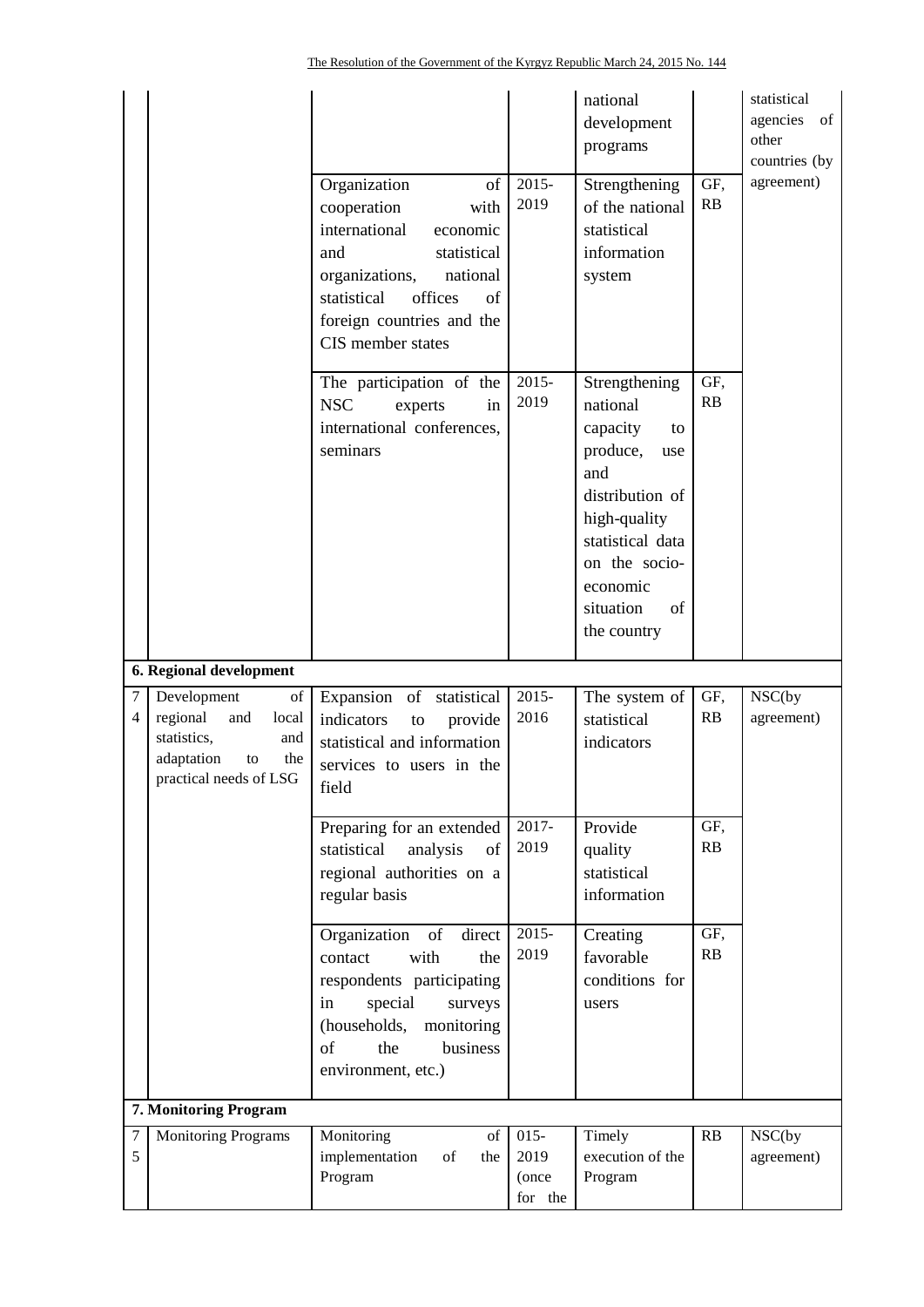|  | year) |  |  |
|--|-------|--|--|

## **List of abbreviations**

| <b>UN</b>                   |                          | <b>United Nations</b>                                                     | <b>SNA</b>                  |                          | <b>Systemof National Accounts</b>                                                                                                                                           |
|-----------------------------|--------------------------|---------------------------------------------------------------------------|-----------------------------|--------------------------|-----------------------------------------------------------------------------------------------------------------------------------------------------------------------------|
| <b>DB USRSU</b>             | $\overline{a}$           | Database of the Unified State<br><b>Register of Statistical Units</b>     | <b>GDP</b>                  | $\frac{1}{2}$            | <b>Gross Domestic Product</b>                                                                                                                                               |
| <b>NLA KR</b>               | ÷,                       | Normative Legal Acts of the<br>Kyrgyz Republic                            | IT                          | $\bar{\phantom{a}}$      | <b>Information Technology</b>                                                                                                                                               |
| <b>IMF</b>                  | $\frac{1}{2}$            | <b>International Monetary Fund</b>                                        | $\mathbf{M}$                | $\Box$                   | Media                                                                                                                                                                       |
| <b>CPI</b>                  | ÷,                       | <b>Consumer Price Index</b>                                               | <b>PIEP</b>                 | $\blacksquare$           | Price Index for Export Products                                                                                                                                             |
| <b>PPI</b>                  | ÷,                       | Producer Price Index                                                      | <b>ICT</b>                  | $\bar{\phantom{a}}$      | Information<br>Communication<br>and<br>Technologies                                                                                                                         |
| CU                          | $\overline{\phantom{a}}$ | <b>Customs Union</b>                                                      | <b>IHS</b>                  | $\Box$                   | <b>Integrated Household Survey</b>                                                                                                                                          |
| <b>SEEA</b>                 | $\blacksquare$           | System of Environmental-<br><b>Economic Accounting</b>                    | <b>CIS</b>                  | $\Box$                   | Commonwealth of Independent States                                                                                                                                          |
| <b>NCO</b>                  | $\blacksquare$           | National<br>Classification<br>of<br>Occupation                            | <b>ICF</b>                  | $\Box$                   | International<br>Classification<br>of<br>Functioning                                                                                                                        |
| <b>ISCE 2011</b>            | $\overline{a}$           | International<br>standard<br>classification of education                  | <b>GF</b>                   | $\overline{a}$           | <b>Grant Funds</b>                                                                                                                                                          |
| <b>TOR</b>                  | ÷,                       | Terms of Reference                                                        | $\mathbf{R}\mathbf{B}$      | $\overline{\phantom{a}}$ | Republican Budget                                                                                                                                                           |
| <b>CAPI</b><br>technologies | $\overline{\phantom{a}}$ | Acquisition<br>System<br>Data<br>using<br>tablet<br>personal<br>computers | <b>USAID</b>                | $\frac{1}{2}$            | <b>Agency for International Development</b>                                                                                                                                 |
| <b>DPUN</b>                 |                          | Development Programme of<br>the United Nations                            | <b>ECE UN</b>               | $\Box$                   | Economic Commission for Europe of<br>the United Nations                                                                                                                     |
| <b>ICLS</b>                 |                          | The International Conference<br>of Labour Statisticians                   | <b>SQL</b><br><b>Server</b> | $\blacksquare$           | SQL Server software                                                                                                                                                         |
| <b>ISCO-08</b>              | $\blacksquare$           | International<br>Standard<br>classifier training                          | <b>VPN</b>                  | $\Box$                   | technologies<br>generic<br>for<br>name<br>to<br>provide<br>network<br>one<br><b>or</b><br>more<br>connections (logical network) on top of<br>another network (eg, Internet) |

# **List of abbreviations of state and other bodies of executive power of the Kyrgyz Republic**

| $\mathbf{M} \mathbf{J}$ | Ministry of Justice of the MLMY<br>Kyrgyz Republic |            | The Ministry of Labor, migration<br>and youth of the Kyrgyz Republic |
|-------------------------|----------------------------------------------------|------------|----------------------------------------------------------------------|
| MН                      | Ministry of Health                                 | <b>MTC</b> | Ministry<br>of<br><b>Transport</b><br>and                            |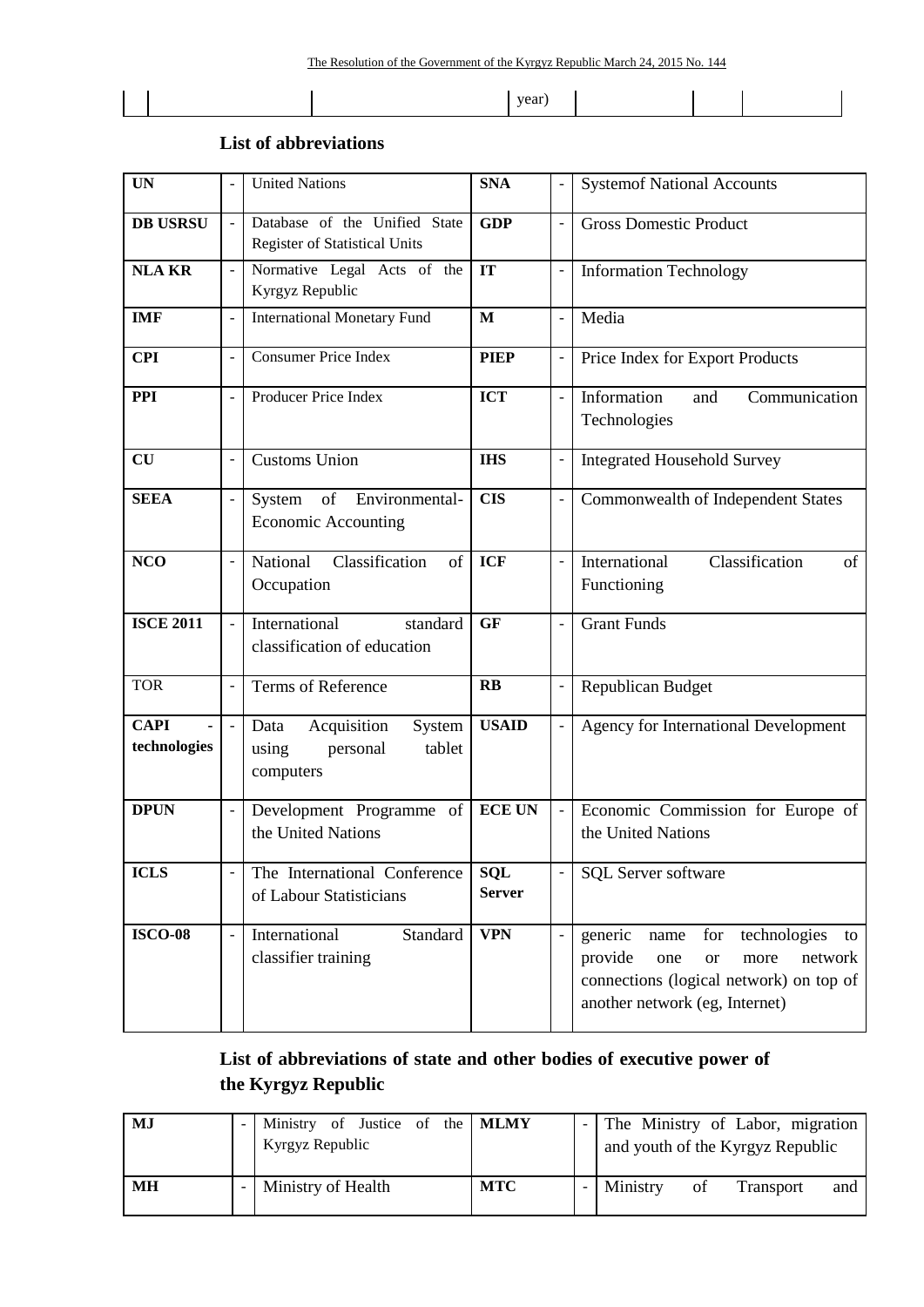|                                 |                          |                                                                                                                                                                                                 |              |                          | Communications of the Kyrgyz<br>Republic                                                                                   |
|---------------------------------|--------------------------|-------------------------------------------------------------------------------------------------------------------------------------------------------------------------------------------------|--------------|--------------------------|----------------------------------------------------------------------------------------------------------------------------|
| <b>MEI</b>                      | $\overline{\phantom{a}}$ | Ministry<br>of Energy<br>and<br>of<br>the Kyrgyz<br>Industry<br>Republic                                                                                                                        | <b>MES</b>   | $\overline{\phantom{a}}$ | Ministry of Education and Science<br>of the Kyrgyz Republic                                                                |
| <b>Department</b><br>of Tourism | $\overline{a}$           | Department of Tourism of<br>the Ministry of Culture,<br>Information and Tourism of<br>the Kyrgyz Republic                                                                                       | <b>MSD</b>   | $\overline{a}$           | Ministry of Social Development of<br>the Kyrgyz Republic                                                                   |
| <b>SCS</b>                      |                          | State Customs Service under<br>Government<br>of<br>the<br>the<br>Kyrgyz Republic                                                                                                                | <b>SRS</b>   |                          | State Registration Service under the<br>Government of the Kyrgyz Republic                                                  |
| <b>STS</b>                      |                          | State Tax Service of the<br>Kyrgyz Republic                                                                                                                                                     | <b>SCA</b>   | $\overline{\phantom{a}}$ | Communications<br><b>State</b><br>Agency<br>under the Government of the Kyrgyz<br>Republic                                 |
| <b>SFS</b>                      | ÷,                       | The State Frontiers Service<br>of the Kyrgyz Republic                                                                                                                                           | <b>SPS</b>   | $\overline{a}$           | Service of the<br>State Personnel<br>Kyrgyz Republic                                                                       |
| <b>SIETS</b>                    |                          | inspection<br>of<br><b>State</b><br>and<br>ecological<br>technical<br>safety under the Government<br>of the Kyrgyz Republic                                                                     | <b>SAEPF</b> | $\frac{1}{2}$            | Environment<br>Agency on<br><b>State</b><br>Protection and Forestry under the<br>Government of the Kyrgyz Republic         |
| <b>NB KR</b>                    | ÷,                       | The National Bank of the<br>Kyrgyz Republic                                                                                                                                                     | <b>SF</b>    | $\overline{a}$           | Social Fund of the Kyrgyz Republic                                                                                         |
| <b>MALR</b>                     |                          | The Ministry of Agriculture<br>and Land Reclamation of the   the regions<br>Kyrgyz Republic                                                                                                     | AR KR in     | $\overline{\phantom{a}}$ | Authorized representatives of the<br>Government of the Kyrgyz Republic<br>in the regions                                   |
| <b>DDWS</b>                     | $\overline{\phantom{0}}$ | drinking<br>Department<br>of<br>water supply of the State<br>Agency for Architecture,<br>Construction and Housing<br>and Communal Services of<br>Government<br>of the<br>the<br>Kyrgyz Republic | <b>DWRI</b>  | $\blacksquare$           | Department of Water Resources and<br>Irrigation, Ministry of Agriculture<br>and Land Reclamation of the<br>Kyrgyz Republic |
| $\mathbf{L}\mathbf{G}$          |                          | <b>Local Government</b>                                                                                                                                                                         | <b>NSC</b>   |                          | The National Statistical Committee<br>of the Kyrgyz Republic                                                               |
| <b>MCC</b>                      |                          | Main Computer Center of<br>National<br>Statistical<br>the<br>Committee of the Kyrgyz<br>Republic                                                                                                | <b>RDSS</b>  |                          | Regional<br>of<br>State<br>Department<br><b>Statistics</b>                                                                 |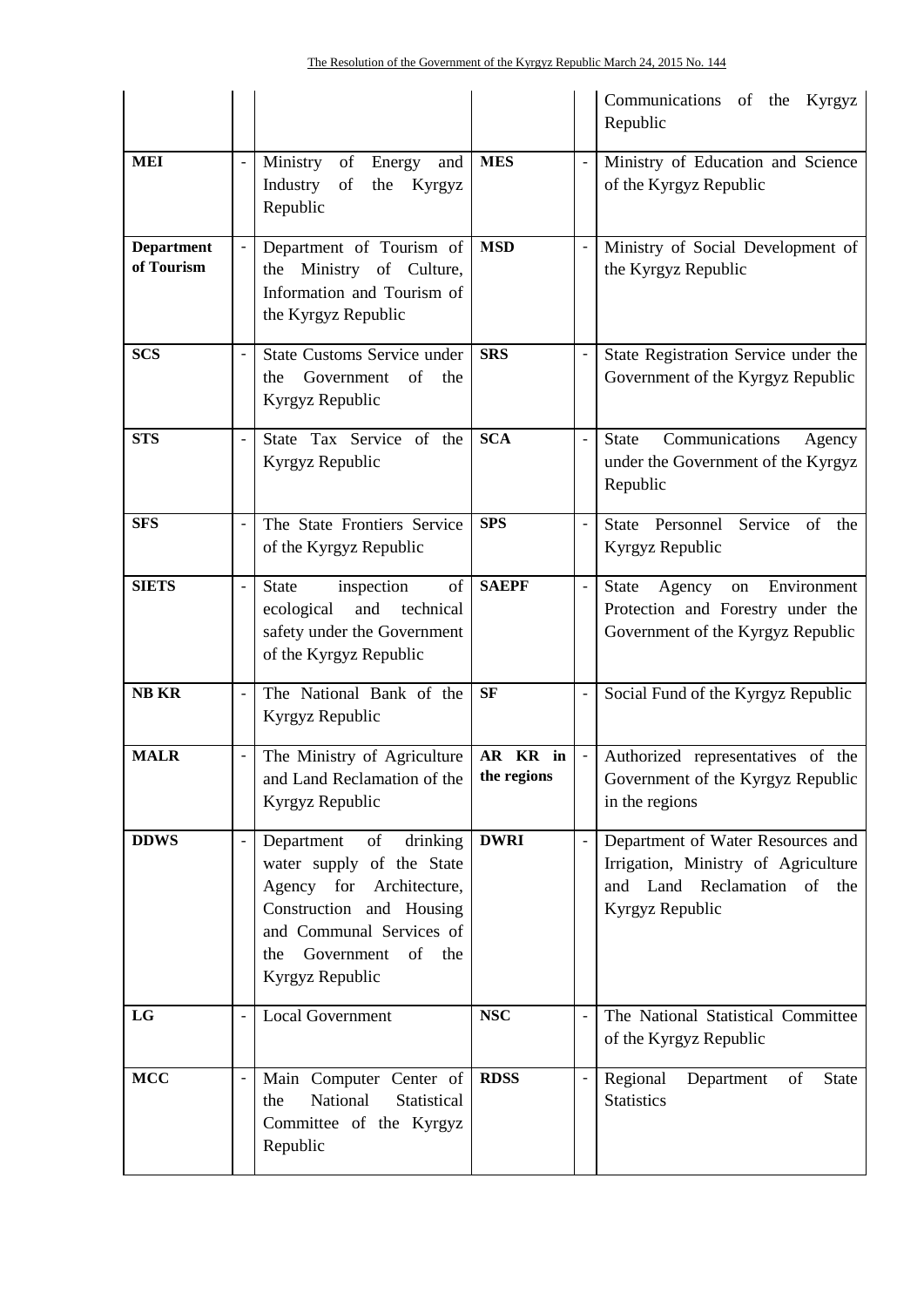The Resolution of the Government of the Kyrgyz Republic March 24, 2015 No. 144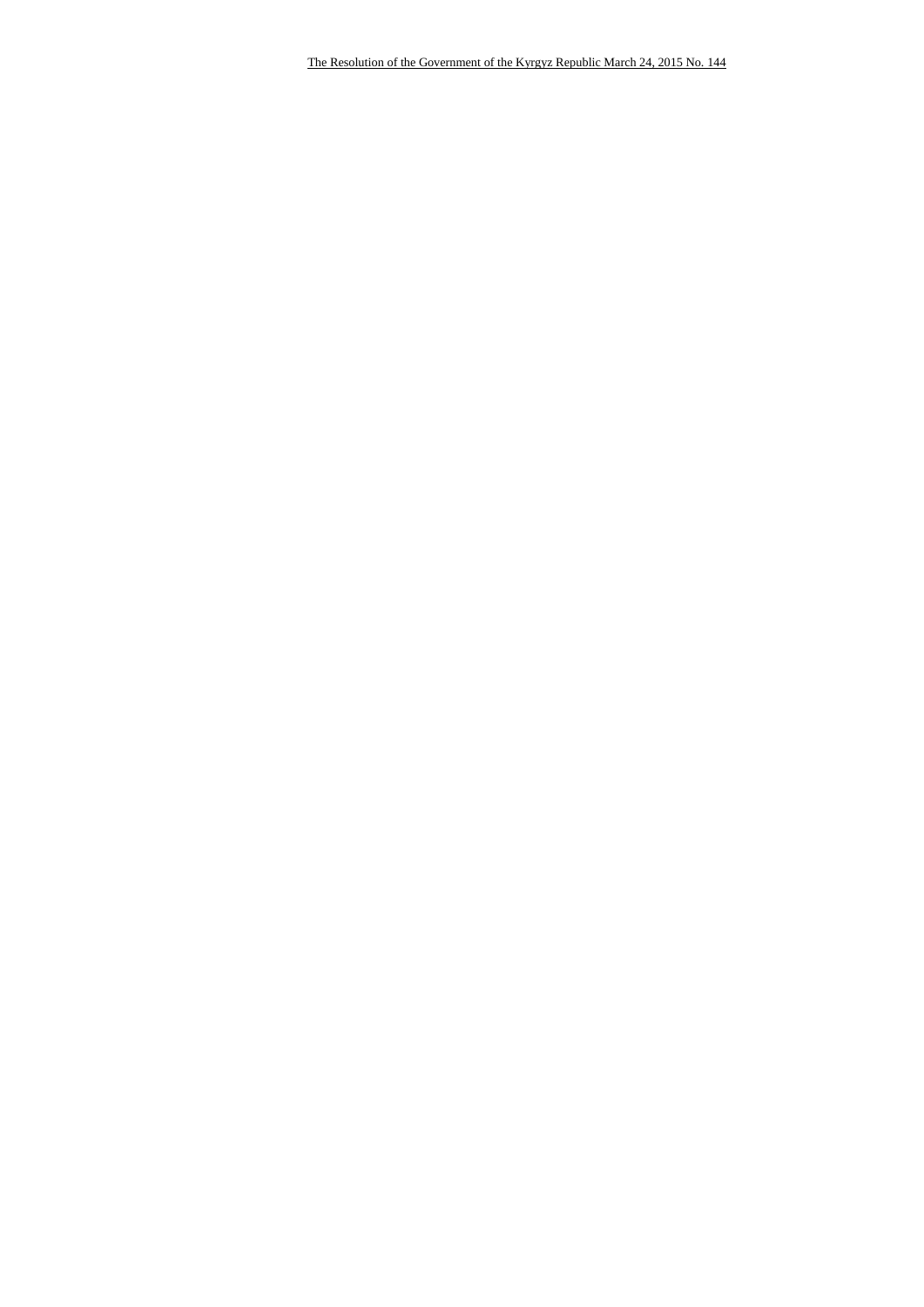Annex 1

Approved by The Resolution of the Government of the Kyrgyz Republic March 24, 2015 No. 144

#### **PROGRAM**

## **For Improvement and Development of the State Statistics of the Kyrgyz Republic for 2015-2019 years**

The program for improvement and development of the state statistics of the Kyrgyz Republic for the years 2015-2019 (hereinafter - the Program) is a key policy document defining the main strategic directions of development of statistical practices and methodologies in the Kyrgyz Republic for the next five years.

The program is the next stage (the sixth program) in the development of national statistical information system of the Kyrgyz Republic.

#### **I. Analysis of the current state of the national statistical information system**

The national statistical information system of the Kyrgyz Republic, being the one of the critical information systems of the country, meets the modern requirements of the market economy, provides public authorities and the public with the necessary information about the social, economic, demographic and ecological situation in the republic, and is founded on new methods of statistical observation, processing and dissemination of statistic in accordance with international rules and standards.

According to the global assessment of national statistical information system in the country that had been carried out by international experts in 2012, the Kyrgyz Republic has completed the transition of the national statistical service to the international methodological standards in accordance with which the main official statistics domains are fully harmonized with the international standards of the UN and some domains are harmonized standards adopted by the European Union.

However, development of the official statistics of the Kyrgyz Republic in recent years has come across with some difficulties posed by internal and external factors, including social, economic and technological.

At the same time, it is worth highlighting a number of factors that require developing and implementing measures to further improve the national statistical information system, including:

- The need to improve the legal framework of the national statistical information system in the country;

- Lack of coordination within the system of state statistics, which leads to the redundancy of the data collected, and creates difficulties in comparability and integration;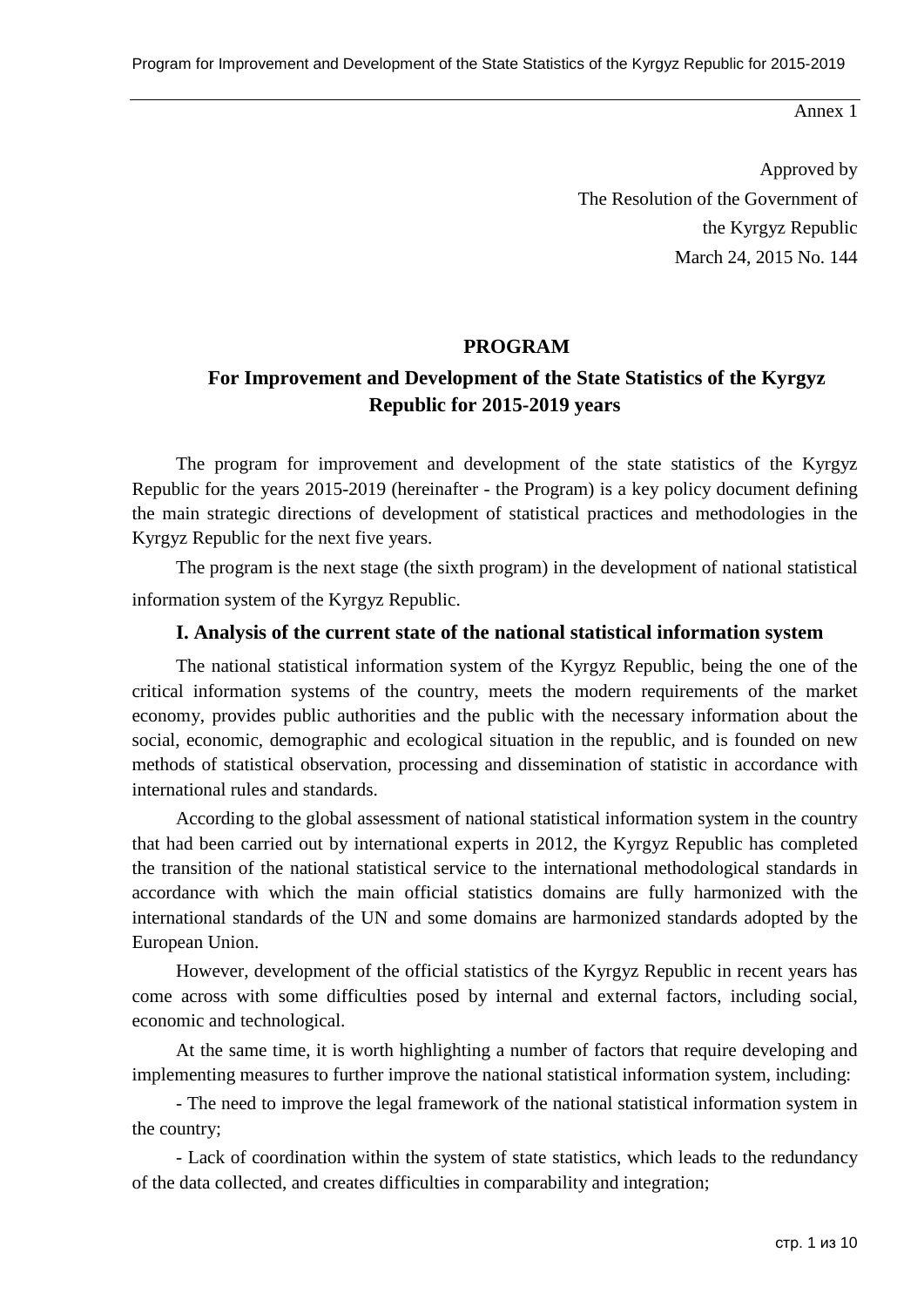- The difficulties associated with the transition of the statistical system to electronic techniques of data collection and processing;

- Limited technical capacity and financial resources;

- The lack of a common approach in the development of format for statistical databases in all forms of the statistical reporting;

- Lack of inter-sectorial and logical coherence while producing the main macroeconomic indicators;

- The lack of database management system of statistical data and metadata on the central and regional levels;

- The need for establishment of effective statistical "Business Register" on the basis of a fundamental reform of the Uniform State Register of Statistical Units (USRSU);

- The lack of the necessary conditions for the transition from full-enumeration surveys to sampling techniques of statistical observation;

- Shortcomings in the dissemination of statistical information policy caused by the use of outdated tools for data dissemination;

- Weak capacity of national statistical information system of state authorities that produce statistics.

Based on existing problems and factors that negatively affect the efficiency of state statistical bodies, it is necessary to define strategic goals and objectives that affect further improvement of the national statistical information system of the Kyrgyz Republic in the coming years.

## **II. The purpose and objectives of the Program**

Vision - stable mechanisms for the implementation and coordination of the state policy in the field of statistics have been designed with the aim to meet at most users' needs (population, business, public authorities and international organizations) in quality of statistical information.

The main purpose of the program is to increase efficiency of the national statistical information system by improving the legislative framework, introducing advanced information and communication technologies to integrate statistical production processes, improving the quality of statistical data and raising users' trusty in statistics, as well as building statistical intellectual capacity.

Implementation of the following activities will facilitate achievement of this purpose:

- Further harmonization of legislation in the field of official statistics with international norms and standards;

- Reducing the burden on respondents by allowing to submit statistical reports in electronic form;

- Improvement and development of information and communication technologies;

- Improvement of the statistical methodology and tools;

- Development of an integrated information and analytical system of statistics;

- Improving the management of statistical production processes and evaluation of its results;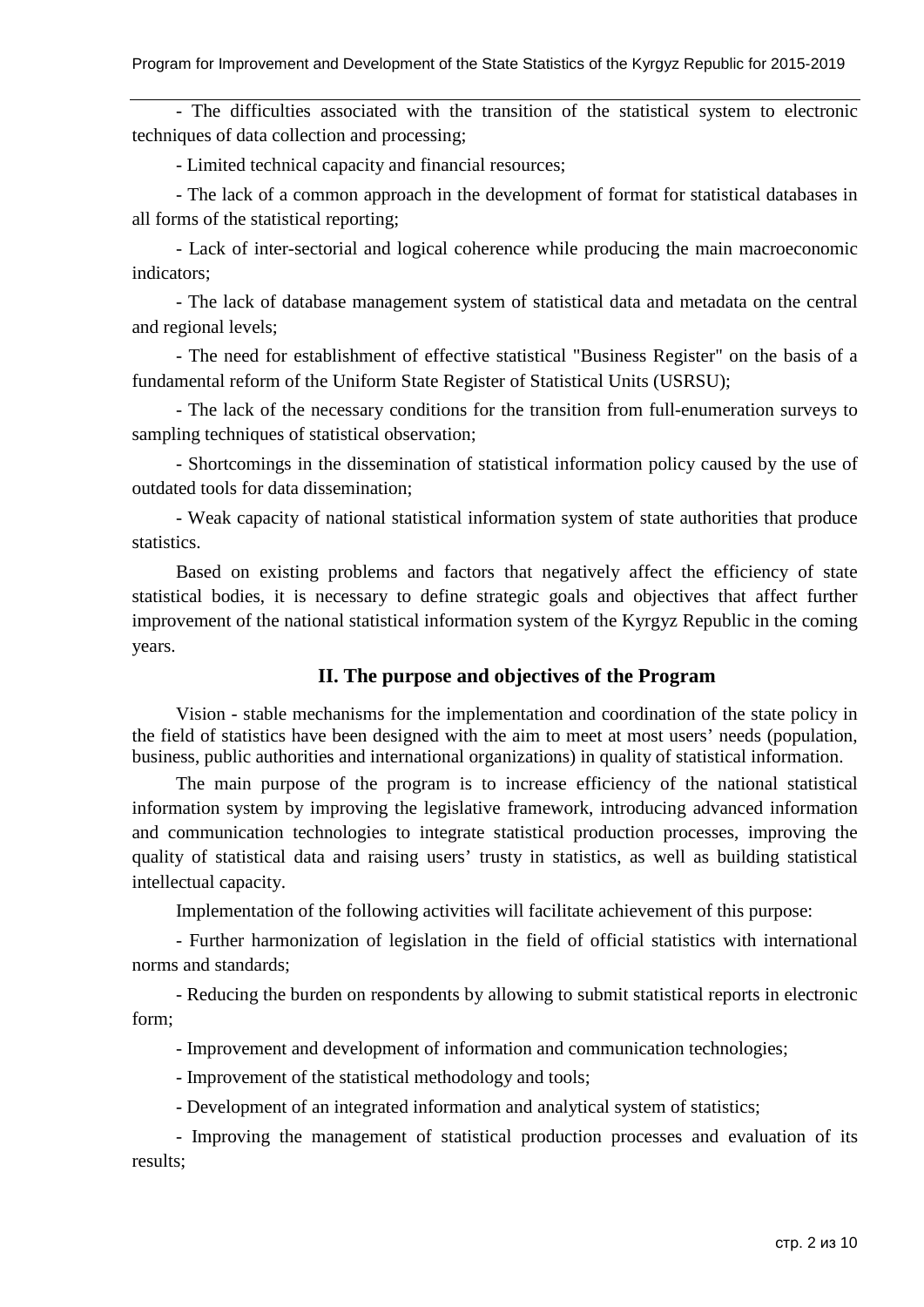- Integration of information systems of the National Statistical Committee of the Kyrgyz Republic (hereinafter - NSC) with information systems of other state bodies with the aim to use administrative data for statistical purposes;

- Meeting users' needs in high-quality and reliable statistical data;

- Improvement of infrastructure for professional development, development of new forms and methods of training.

## **III. Strategic Directions of the Program**

## **1. The legal framework**

To strengthen the legal framework for the implementation of a unified state policy in the field of accounting and official statistics, being the integral part of the socio-economic policy of the Kyrgyz Republic, aimed at providing users of all levels with quality and reliable statistical information, it is necessary to revise the Law of the Kyrgyz Republic On State Statistics and put it in full compliance with international norms and standards in the field of official statistics.

In addition, it is necessary to harmonize the above Law with other legislative acts of the Kyrgyz Republic that regulate the administrative information systems of the country with the aim to strengthen the legal and regulatory framework of official statistics, comply with standards of statistical principles, values and best practices, the use of which will allow producing and disseminating of high-quality statistics that are comparable at the international level.

## **2. Improving the organization of statistics**

Data collection and processing system. One of the strategic objectives of the modernization of national statistical information system is the transition to the electronic data collection, which will significantly reduce the burden on respondents, the cost of official statistics, as well as improve the quality of input data.

The technology of electronic data collection involves development of a reliable system for identification and certification of electronic forms and access codes to the portals, administrative records and input data of all stakeholders, using unified and secure signatures and access codes.

The program envisages development of a fundamentally new policy in data collection and processing based on the integration of statistical surveys and data. The actual integration of output data involves organizing an integrated set of interrelated surveys covering the selected statistical domain and similar statistical units of observation by using a unified system of statistical indicators, integrated database of metadata (classifications, nomenclatures and code lists), integrated frames for sampling (Statistical Business Register).

Optimization of organizational structure. An important factor in a system of measures to improve the organization of statistics in connection with the gradual shift to electronic data collection and processing systems, rationalization of data flows at all levels of data collection and processing is to optimize the organizational structure of the national statistical information system, its tasks and functions.

Introduction of e-forms will require changes in data collection and editing from a threelevel process (rayon, oblast, republic) to a centralized collection of electronic forms at the Main Computing Center of NatStatCom. At the same time, the functions of the territorial bodies of the state statistics in relation to data collection and editing will be significantly reduced and replaced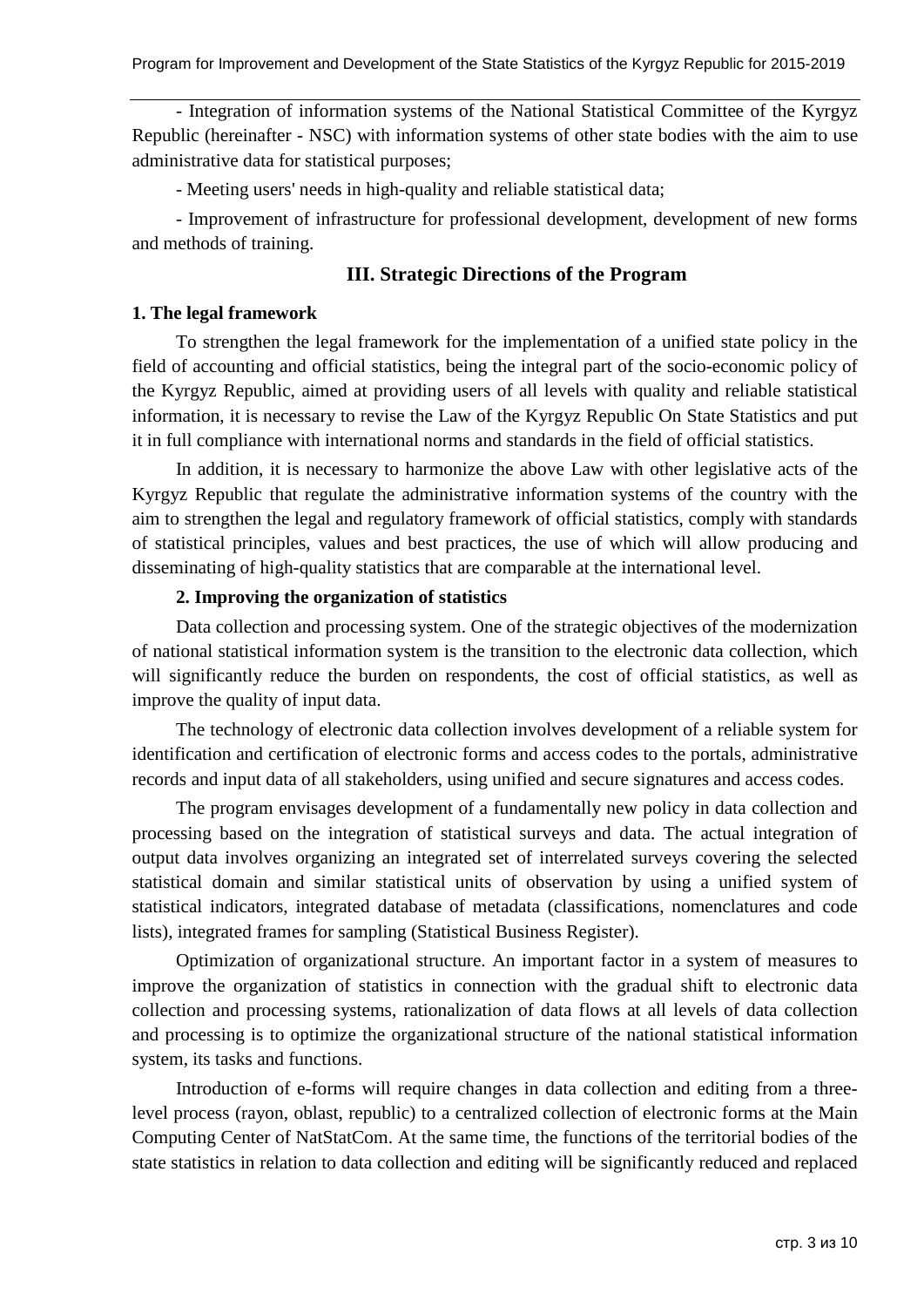with functions that involve advanced analysis for local governments, provision of information services to users and to establishing direct contacts with the respondents.

Statistical classifications. The most important direction in this field is a further development of the Unified System of Classification and Coding and harmonization of national nomenclatures (classifications and standards) with international classifications in order to ensure international comparability of national statistics with the System of National Accounts (hereinafter - SNA), 2008 version.

Statistical registers. A prerequisite for improving the efficiency of business surveys and economic statistics is to update the statistical business register and agricultural register.

To this end, it is planned to develop a new policy for maintaining and updating the statistical business register and implement a set of measures to ensure more complete identification and registration of business entities throughout the country. Updating the statistical register is to be done based on the results of economic censuses and administrative register data, guided by the principle of one-way data flow that implies impossibility of returning data from the statistical register to the owner of administrative data.

Information in agricultural register shall be updated based on results of the Agricultural Census of 2016.

Statistical censuses and surveys. The most important task of NSC for the upcoming period is to conduct the 2016 Agricultural Census. NSC has to carry out a number of organizational activities in terms of methodological support, conduct of the census, processing of its results, analytical generalization of its results, dissemination and archiving of census results. It is envisaged to use tablets in order to ensure transition to advanced methods of data collection.

With the aim to improve the quality and full coverage of economic statistics over a five year period, it is intended to develop the concept of sectoral censuses with rotation scheme of economic entities by all types of economic activities.

It is also necessary to take measures in terms of ensuring methodological support and expanding the practice of conducting systematic sample surveys in various subject matter areas and sectors of the economy, especially in relation to sole proprietors that are not covered by the state statistical reporting.

Improving the functioning of the Council on Statistics. Engagement of the Council on Statistics is viewed as a necessary condition for the further improvement and development of the national statistical and information system of the Kyrgyz Republic.

The main task of the Council is to ensure interaction between producers and users of statistical data to raise awareness of users' needs, ideas and recommendations. The Council also provides opportunities for users to directly affect the strategic planning, monitoring and content of statistics.

Using administrative data for statistical purposes. The most important task in terms of using administrative data for statistical purposes will be development of the system for interaction of Natstatcom with public authorities while developing and maintaining administrative and information systems, with the mandatory use of general classifications, nomenclatures, identifications and classification units.

Quality management. To ensure quality of statistics, it is necessary to set up a comprehensive quality management system with a specific policy, strategic goals, organizational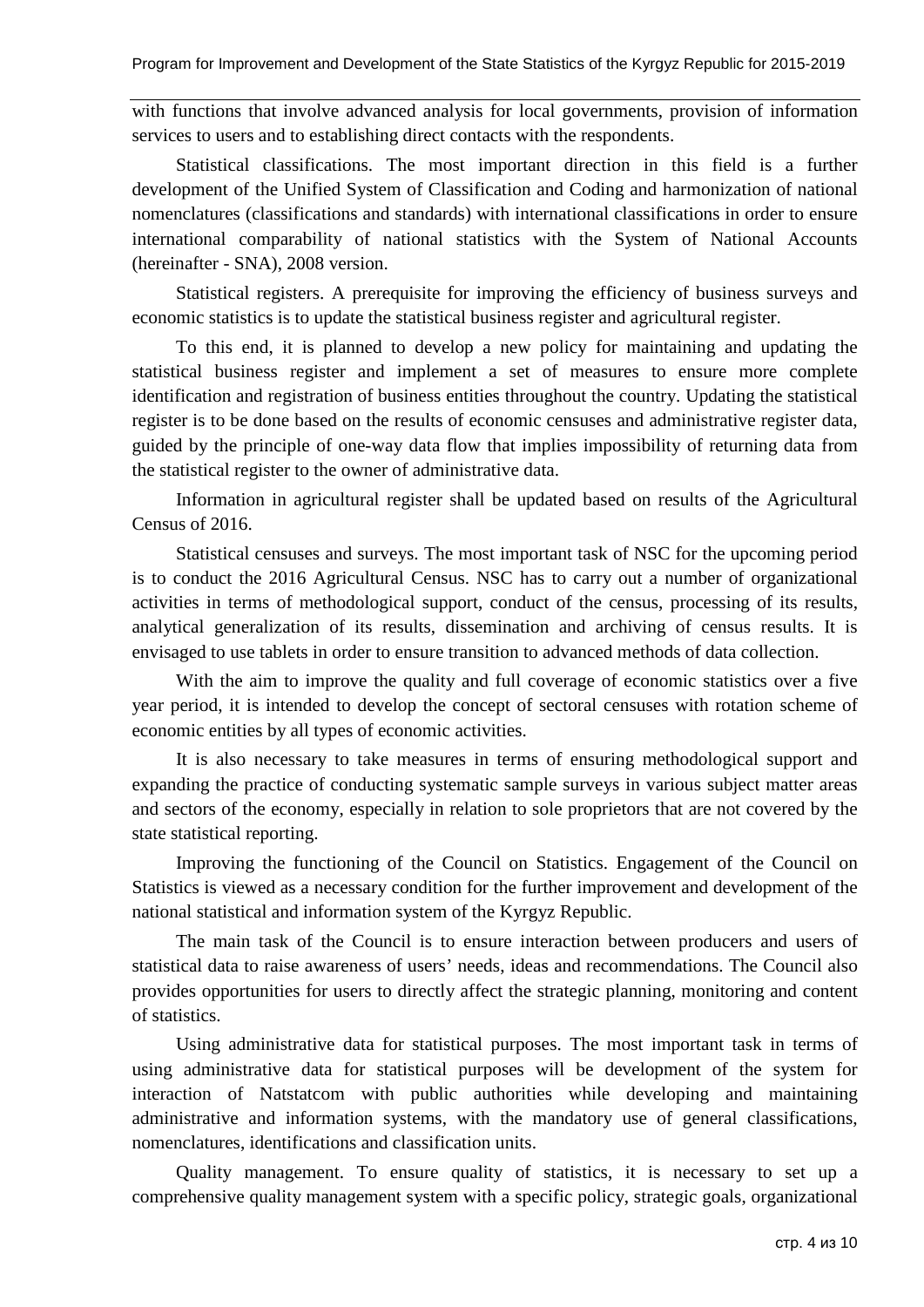activities and capacity building. Regularly conducted assessments of strengths and weaknesses, development of quality policy, making resources available for quality management, setting up procedures for planning and monitoring will allow improving quality of statistical production processes and statistical information.

Expanding data dissemination. The main areas for data dissemination are to be introduction of advanced methods for data dissemination, drafting a communication strategy for improving interaction with the public and mass media, briefings, press conferences and presentations.

#### **3. Development of Information and Communication Technologies**

One of the priorities for development of national statistics is upgrading its technological capacity, which envisages improvement of effectiveness of the national statistical information system by:

- Modernization and full provision of Natstatcom system with modern hardware and software;

- Introduction of new technologies for data collection, processing and dissemination;

- Development of a unified integrated structure for database and metadata;

- Ensuring a secure and centralized storage of all statistical data and its protection from unauthorized access.

Upgrading NSC infrastructure and transition to electronic data collection shall require changes in ways of organizing data collection, editing and processing. First of all, this means transferring the existing data processing applications to new and modern automation systems based on client-server applications, developing administration and data security systems.

Development of a unified and automated system for metadata and its mandatory use at all stages of design and development of software, data processing and dissemination tools shall be considered as a pressing issue for NSC.

Introducing and actively using the geo-information system in disseminating statistics shall be viewed as one of the priorities for NSC.

It is envisaged to set up a corporate network - intranet - to provide a flexible in-house interaction and communication, develop a structured storage of data and metadata, as well as search system that gives access to various statistics.

To ensure information security of NSC, it is envisaged to use modern software and hardware for data protection and set up measures that regulate administrative and organizational issues.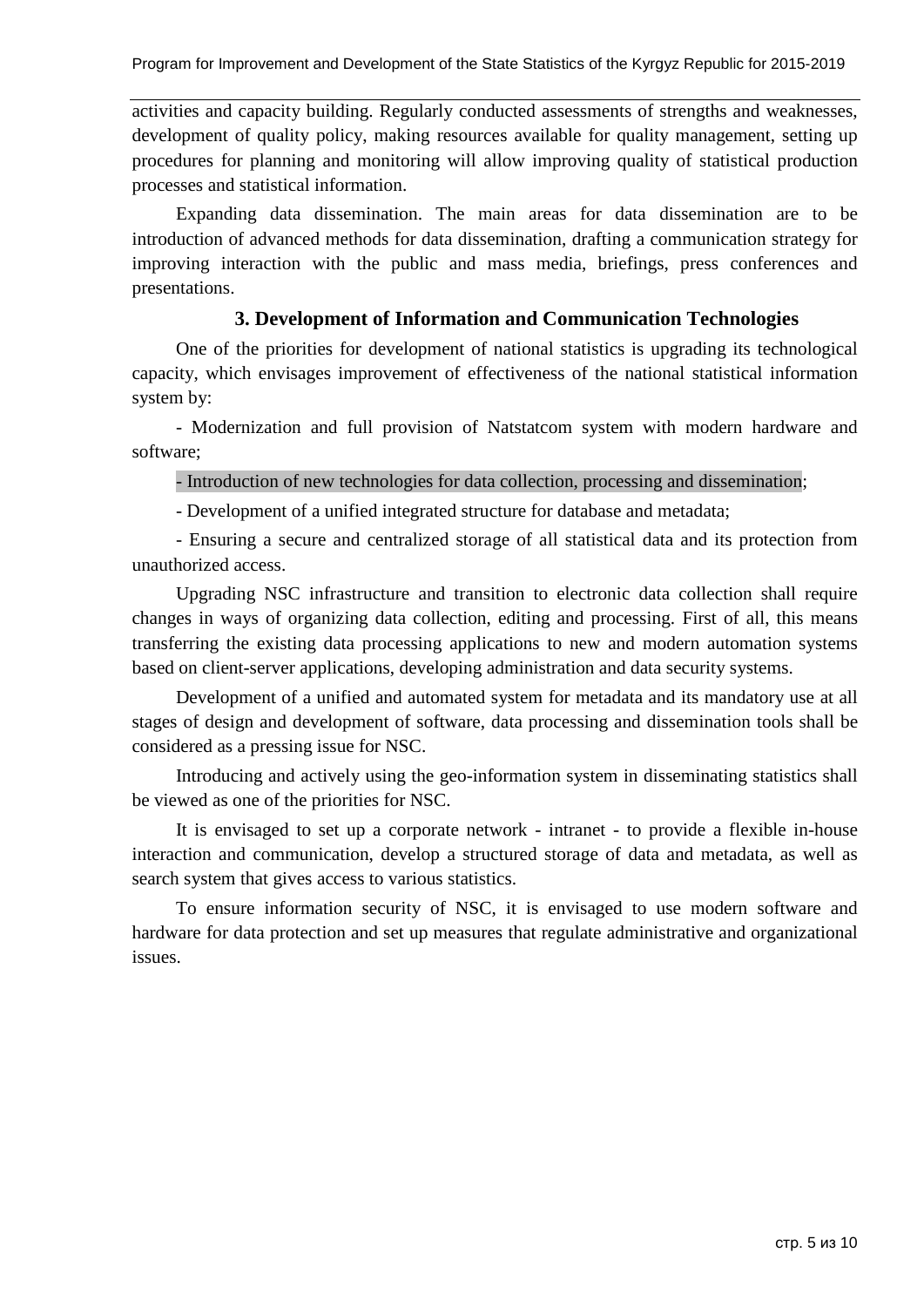#### **4. Improving the production of statistical data**

National accounts. The most important direction of development of economic statistics in the coming period is the implementation of pending issues of the SNA-1993 and implementation of the SNA-2008. It is necessary to complete the formation of the financial account, develop a methodology for drawing up the accounts of other changes in assets, balance sheet accounts of assets and liabilities, to implement their experimental calculations. In addition, it is assumed work on improving the methodological guidelines for the assessment of shadow and informal activities, the development of an assessment methodology for the amount of illegal activity in the particular branches of the economy.

It is necessary to work on the implementation of the provisions and recommendations of the SNA-2008 affecting the volume, rates and structure of gross domestic product, such as the assessment of the issue of services of the National Bank of the Kyrgyz Republic, calculations of expenditures on armaments, research and development, as well as the calculations of financial mediation services measured indirectly with their distribution to the institutional sectors of the economy, production and final consumption.

Agricultural statistics. To improve the quality of the developed statistical information that characterizes the state of the agricultural sector, it is expected the reorganization of data collection and processing of agricultural surveys and improvement of methodology for assessing the resources and the use of crop and livestock production in the country (farmer) and private farms of the population.

Industrial statistics. It is necessary to develop a methodology of sample surveys of informal activities of small businesses in the field of industrial production, which will provide comprehensive data on the number of businesses in this area and their main economic indicators.

It is also necessary to carry out a complex of organizational and methodological activities to improve energy statistics. Taking into consideration the severity of issues related to energy as a strategic sector that directly affect the living standards of the population and all sectors of the economy, it is necessary to improve the current system of inspections of fuel and energy resources.

Statistics of the construction and investment. In order to implement recommendations of the sixth edition of the Balance of Payments Manual of the International Monetary Fund, according to statistics of foreign investments and improve the quality of external debt statistics of the private sector is necessary to work on improving the accounting methods of foreign investment, the development of statistical tools, conducting training seminars for specialists of territorial bodies of state statistics on collection methodology, quality control and reporting of data to improve coverage of reporting entities.

Price statistics. The main priority in the area of price statistics will be the improvement of statistical tools through sample surveys, that are expected the expanding the geographic scope of monitoring of prices, as well as the number of observed economic subjects.

In order to meet the needs of the users it is provided the development of the dynamics of price indexes to fixed base for the publication of seasonally adjusted figures.

Business statistics and finance. One of the most important methods in the field of business statistics is the implementation of new accounting methods and observing the activities of small businesses.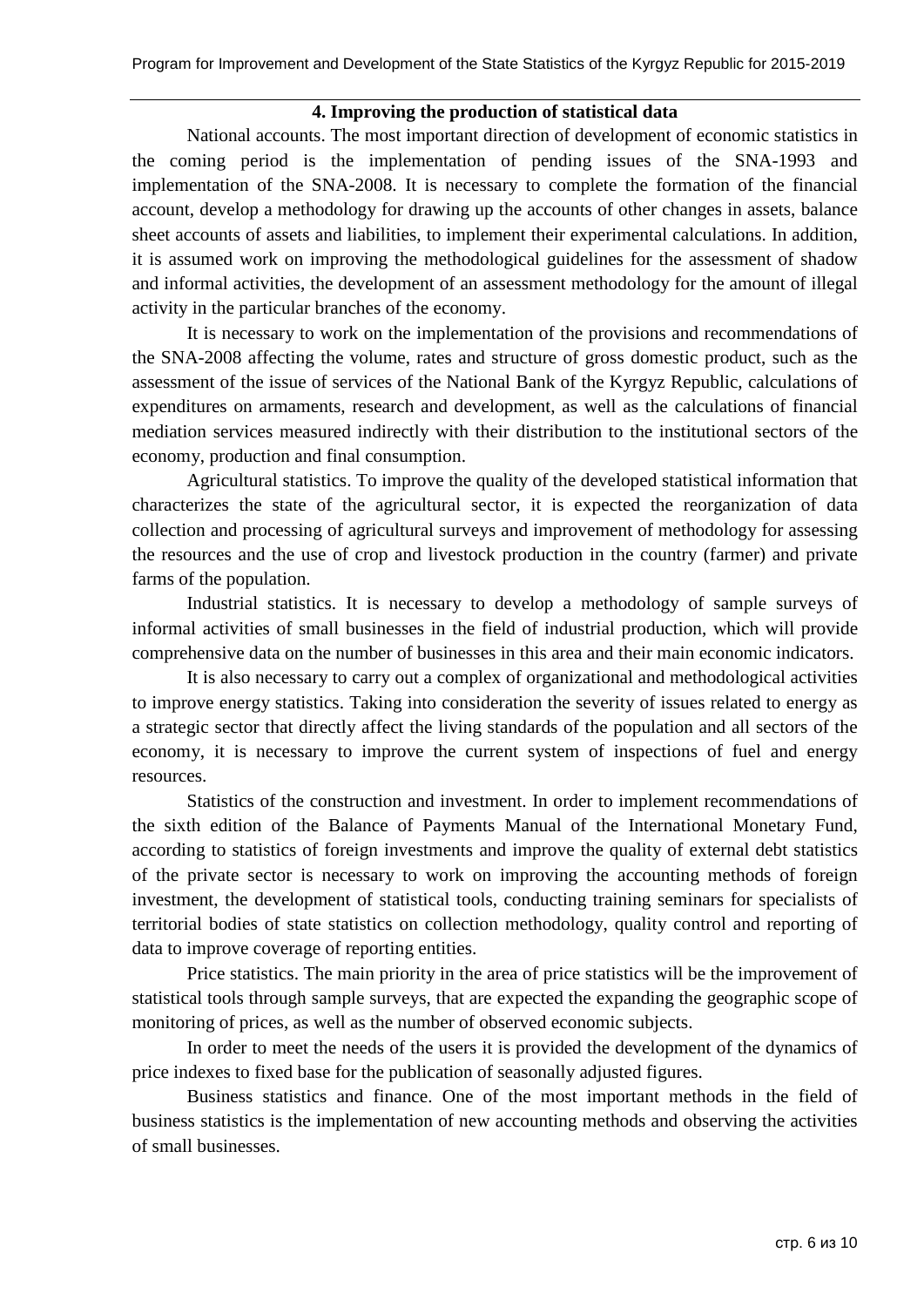In order to expand the coverage of business statistics is necessary to establish an effective system for collecting data on key financial performance indicators, as well as to carry out organizational and methodological research to improve the evaluation of small (micro) enterprises.

Statistics consumer market and services. Taking into consideration the significant share of the informal sector in the consumer market, a methodology of sample surveys to incorporate new types of goods and services provided via the Internet will develop and implement, as well as the volume of turnover of the informal sector of trade and services.

Information and communication technologies. In order to monitor the conditions for the transition to an information society, new forms of observations of the state of development of information and communication technologies in the country in accordance with the methodology of the United Nations will develop and introduce.

Statistics of Labor and Employment. It is necessary to implement a set of organizational and methodological activities to the creation and implementation of an effective system of documenting database on statistics of employment and occupation. Putting into practice the recommendations of the 19th International Conference of Labor Statisticians (ICLS) in 2013.

Statistics of foreign trade in goods and services. Planned complex of organizational and methodological activities to improve the methodology of statistics of foreign trade, in terms of the organization of statistical observation of mutual trade with member states of the Customs Union, the study of accounting methodology and assess the amount of cross-border trade as well as the improvement of statistics on foreign trade in services in accordance with the international standards.

Statistics households. In order to improve the collection of information and to reduce processing time necessary to carry out measures for the implementation of electronic forms (CAPI technology) during the data collection and production of an integrated sample survey of household budgets.

In order to reduce the burden on respondents expected to transition to the modular structure of the survey, with an annual rotation of topics.

Demographic statistics. In order to ensure the transition to advanced methods of gathering information in the field of demographic statistics to be developed together with the relevant state bodies of the Kyrgyz Republic set of organizational and methodological activities for establishment of the Registry of the Kyrgyz population that will eventually abandon the traditional and costly population censuses.

Social statistics. The main direction in the field of social statistics is the implementation of measures to optimize the flow of information in order to create a coherent system of education statistics to improve the indicators of health statistics, the expansion of the database of genderdisaggregated indicators.

Environment statistics. Among the main targets in the statistics environment is the development of environmental accounts in accordance with the environmental and economic accounting. To this end, we will carry out a series of organizational and methodological measures to establish a system of quality indicators of environment statistics and water resources.

Tourism statistics. The most important area in the field of tourism statistics is to develop appropriate methodological positions on the most complete and detailed records of performance of tourism in accordance with the methodology of the World Tourism Organization, as well as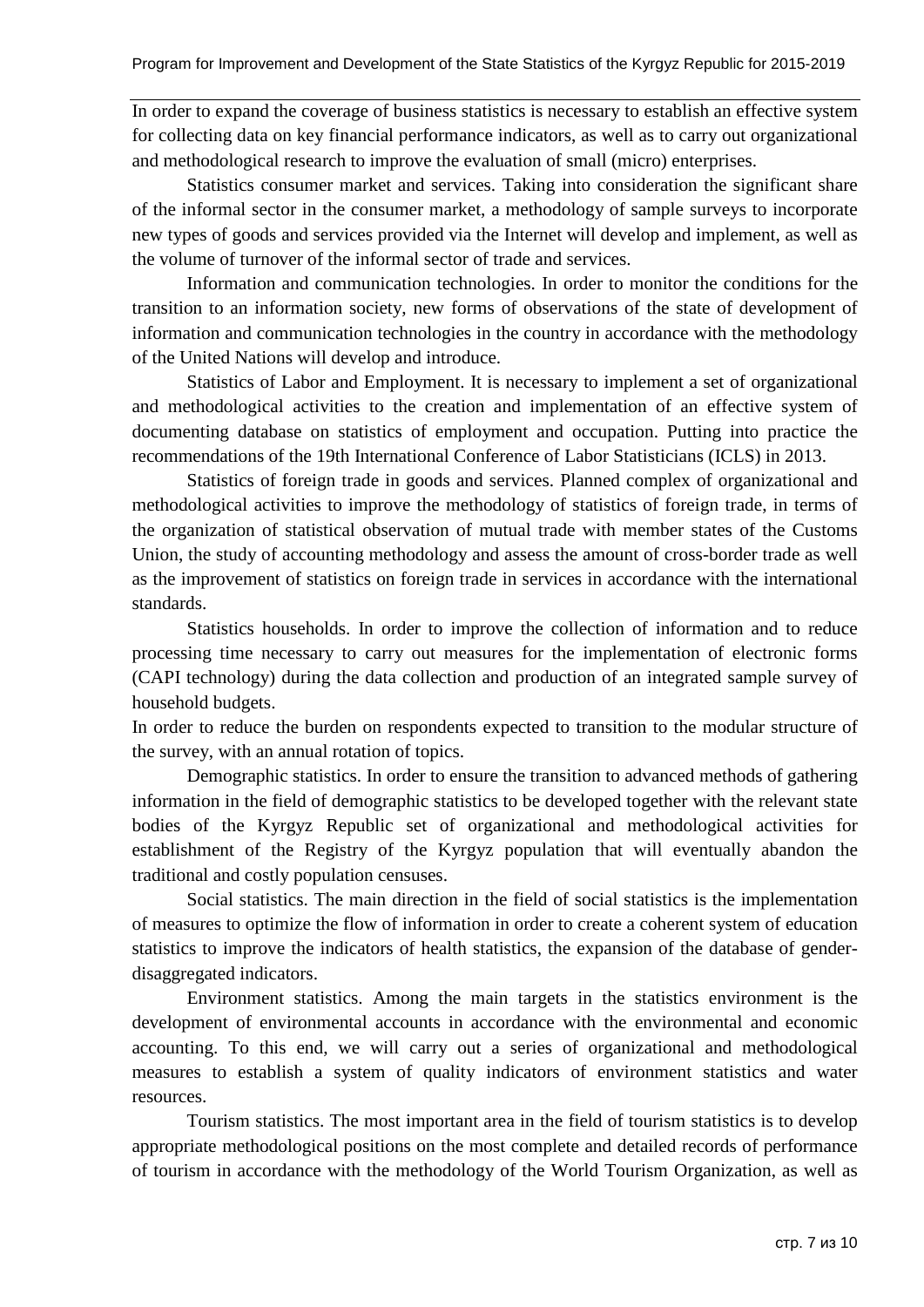the development of satellite accounts on tourism, in accordance with international standards of the SNA 2008.

#### **5. Statistical capacity intellectual capacity**

In the direction of improving the policy on human resources management and professional development for government statistics it is planned to implement the strategic objectives to strengthen statistical intellectual potential.

For this purpose, it is supposed:

- The introduction of a unified system of career planning and career advancement professionals NSC;

- Development of measures for strengthening and effective use of personnel reserve;

- Improving the system of professional development of employees of Statistics (training, retraining and advanced training);

- Development and implementation of a system of motivation of civil servants to enhance their professional level;

- Development and implementation of a new system of incentives for employees of state statistics bodies, including non-financial incentives;

- Actively informed about the activities of the NSC and the formation of a positive image of the state statistical bodies in order to enhance public confidence in statistics and to attract young and highly specialized personnel;

- The introduction of a unified system of human resource management and automated accounting personnel;

- Achieving a high level of work on anti-corruption, ensuring the rights and legitimate interests of employees of the National Statistical Committee.

The achieved results will contribute to the development of a fundamentally new understanding of the functioning of the management mechanisms of the national statistical system and thus be at a proper level to solve the problems of modernization, maintenance of stable and efficient development of the state statistics of the Kyrgyz Republic.

#### **6. Development of regional statistics**

The main direction in the field of regional statistics is strengthening the organizational and methodological and logistical capacity of territorial authorities (in particular regional and municipal subdivisions) state statistics on the basis of:

- Creation of a system of municipal statistics, taking into account the peculiarities of economic and social development of municipalities;

- Timely and qualitative updating of the register, as well as the inclusion of all units engaged in the production of goods and services;

- Upgrade the skills of experts in connection with the transition to the electronic collection and new accounting methods;

- Determining the optimum data flow diagrams;
- Elimination of duplication in the collection of information;

- Effective methodological support of their activities;

- Improvement of methods of analysis and evaluation of the needs of public authorities in the economic and statistical information;

- Expansion of subjects produced economic and statistical data;

- Improve the effectiveness of territorial bodies of state statistics in connection with the transition to new technologies for collecting and processing information.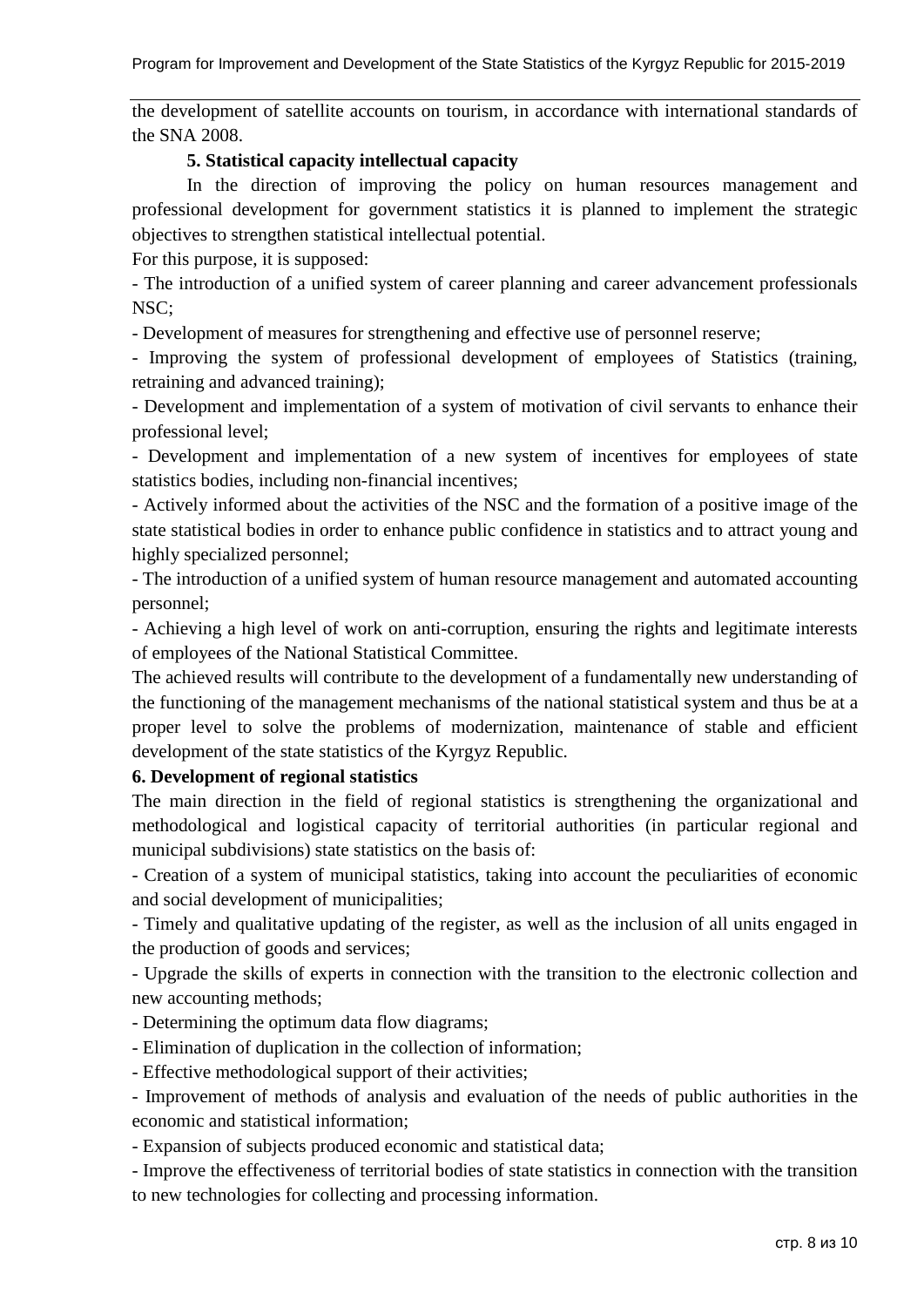## **7. International cooperation**

One of the main directions of ensuring the effective implementation of the measures provided for in this program is to further strengthen and expand international cooperation in statistical practices and methodologies.

It will continue cooperation within the framework of the Interstate Statistical Committee of the Commonwealth of Independent States (CIS) on methodological issues, as well as information exchange statistical data of CIS countries.

It will continue cooperation with the World Bank, the International Monetary Fund, the statistical offices and United Nations entities, the Central Bureau of Statistics Norway and etc., as well as representatives of international organizations accredited in the Kyrgyz Republic.

#### **IV. Expected results**

The main result of the program will be to build sustainable mechanisms for implementation and coordination of the state policy in the field of statistics that allow:

- Enhance the role of the NSC as the coordinator of activities in the field of official statistics and interdepartmental cooperation;

- To ensure the optimization of information flows and eliminate overlap and duplication in the work of the state statistics:

- Reduce the financial, labor costs and increase the efficiency of statistical production by automating many business processes;

- Reduce the burden on respondents;

- Positive (ultimately) affect on the timing of the development and the quality of official statistical information;

- Make the transition to a qualitatively new level of service to users.

## **V. Resourcing Program and possible risks**

Implementation of the measures of this program will be implemented under the project "Implementation of the national strategy for statistical development", financed by the World Bank and other international donor organizations, as well as within the funds allocated annually for the maintenance of state statistics from the state budget of the Kyrgyz Republic.

Events of this Program will be carried out by state statistics, in collaboration with government bodies and local self-government in accordance with the Action Plan for the implementation of this Program.

When implementation of the program there is a possibility of occurrence of the following categories of risk and the need for risk management action:

| Name of the possible       | Possible<br>in<br>consequences   | <b>Risk management measures</b>              |  |  |  |  |  |
|----------------------------|----------------------------------|----------------------------------------------|--|--|--|--|--|
| risk                       | of failure of risk<br>case       |                                              |  |  |  |  |  |
|                            | management measures              |                                              |  |  |  |  |  |
| <b>Institutional risk</b>  |                                  |                                              |  |  |  |  |  |
| Lack of interaction with   | Insufficient<br>use              | of $\vert$ 1. The integration of information |  |  |  |  |  |
| public authorities for the | administrative<br>and<br>sources | systems with information systems of          |  |  |  |  |  |
| production of statistics   | departmental registers as a      | the National Statistical Committee of        |  |  |  |  |  |
|                            | basis for the production of      | state bodies.                                |  |  |  |  |  |
|                            | statistical indicators           | 2. The electronic data exchange with         |  |  |  |  |  |
|                            |                                  | the state authorities                        |  |  |  |  |  |
| Economic risk              |                                  |                                              |  |  |  |  |  |